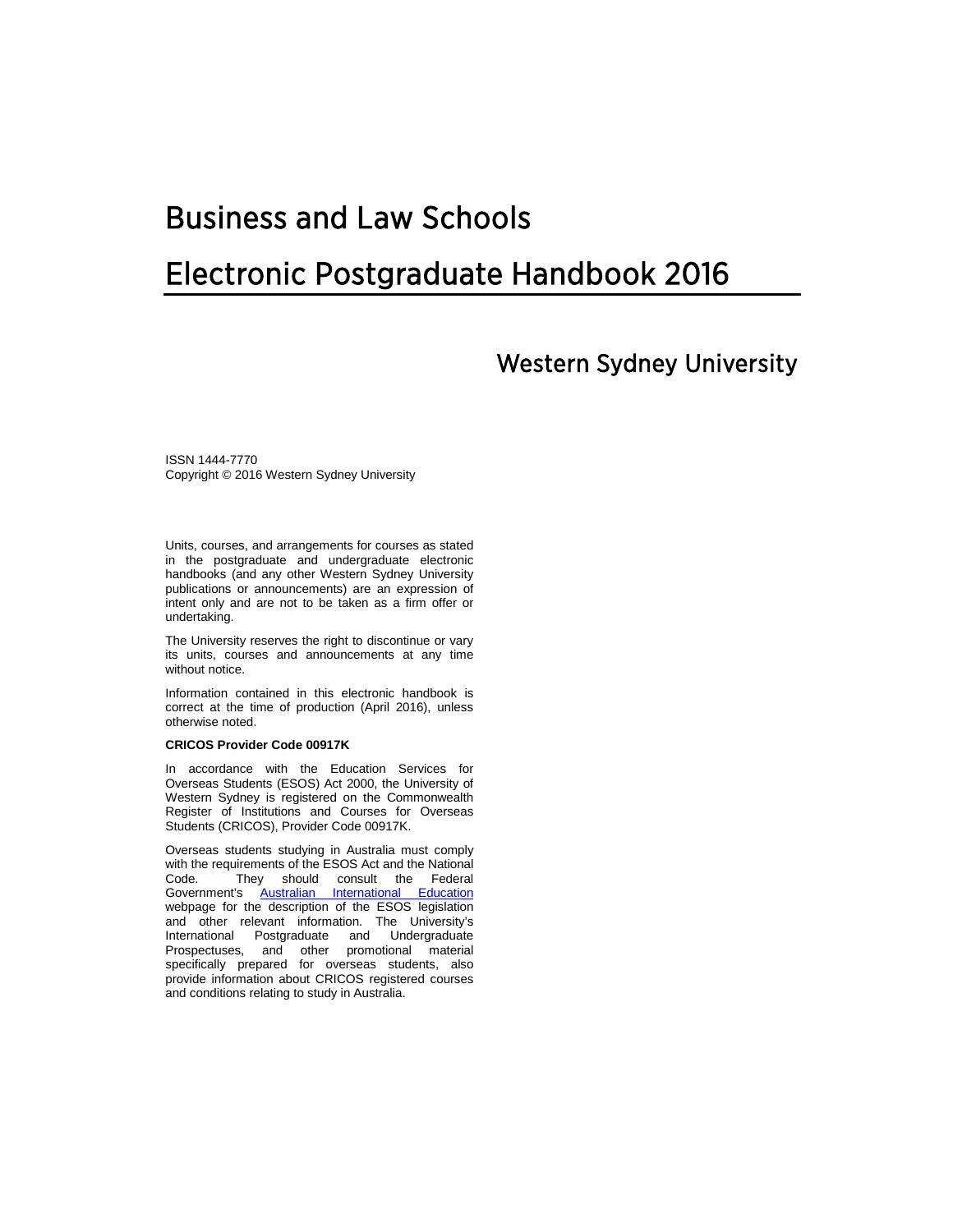## **About the Business and Law Schools Electronic Postgraduate Handbook**

#### **Sessions and dates**

There are two main sessions in 2016: Autumn and Spring. Weeks shown in the dateline refer to the session weeks for these main sessions.

The dateline is available at:

[http://www.westernsydney.edu.au/currentstudents/c](http://www.westernsydney.edu.au/currentstudents/current_students/dates/2016_academic_year_dateline) [urrent\\_students/dates/2016\\_academic\\_year\\_datelin](http://www.westernsydney.edu.au/currentstudents/current_students/dates/2016_academic_year_dateline) [e.](http://www.westernsydney.edu.au/currentstudents/current_students/dates/2016_academic_year_dateline)

#### **Unit outlines**

Brief outlines of units listed in the course section are given in the second half of this electronic handbook.

The unit outlines give a brief overview of each unit. For some units this information is not available. Please check the Western Sydney University website for more recent information. For more information – details of textbooks, assessment methods, tutorial, group work and practical requirements – contact the unit coordinator.

More information on unit offerings can be found at: [http://handbook.westernsydney.edu.au/hbook/U](http://handbook.westernsydney.edu.au/hbook/UNIT_SEARCH.ASP) [NIT\\_SEARCH.ASP.](http://handbook.westernsydney.edu.au/hbook/UNIT_SEARCH.ASP)

#### **Unit not listed?**

If the unit you are looking for is not in the alphabetical units section, consult your course coordinator for details or check the unit search web page for updated details on all units offered in 2016 at:

[http://handbook.westernsydney.edu.au/hbook/UNIT](http://handbook.westernsydney.edu.au/hbook/UNIT_SEARCH.ASP) SEARCH.ASP.

### **Prerequisites, co-requisites and assumed knowledge**

Students wishing to enrol in a unit for which they do not have the prerequisites or assumed knowledge are advised to discuss their proposed enrolment with an academic adviser.

Where it is necessary to limit the number of students who can enrol in a unit through shortage of space, equipment, library resources, and so on, or to meet safety requirements, preference will be given to students who have completed the unit recommended sequence in the course.

#### **Academic credit**

In most courses, academic credit will be granted for previous studies. For example, Western Sydney University has a number of agreements with TAFE to grant credit for successfully completed TAFE studies. Seek advice about credit prior to, or at enrolment.

#### **How to use this electronic book**

The first part of this electronic book contains information about current postgraduate courses offered by the Schools of Business and Law. The next part contains details on current postgraduate specialisations in these courses, and the final part has details of all units within in the courses.

The courses are arranged mainly alphabetically. If you know the course code, but not the name, consult the COURSE CODE INDEX.

The units are arranged alphabetically. If you know the code, but not the name, consult the UNIT CODE INDEX at the back of the electronic book.

#### **Check Website for Updates**

Every effort is taken to ensure that the information contained in this electronic book is correct at time of production. The latest information on course and unit offerings can be found at:

<http://handbook.westernsydney.edu.au/hbook/>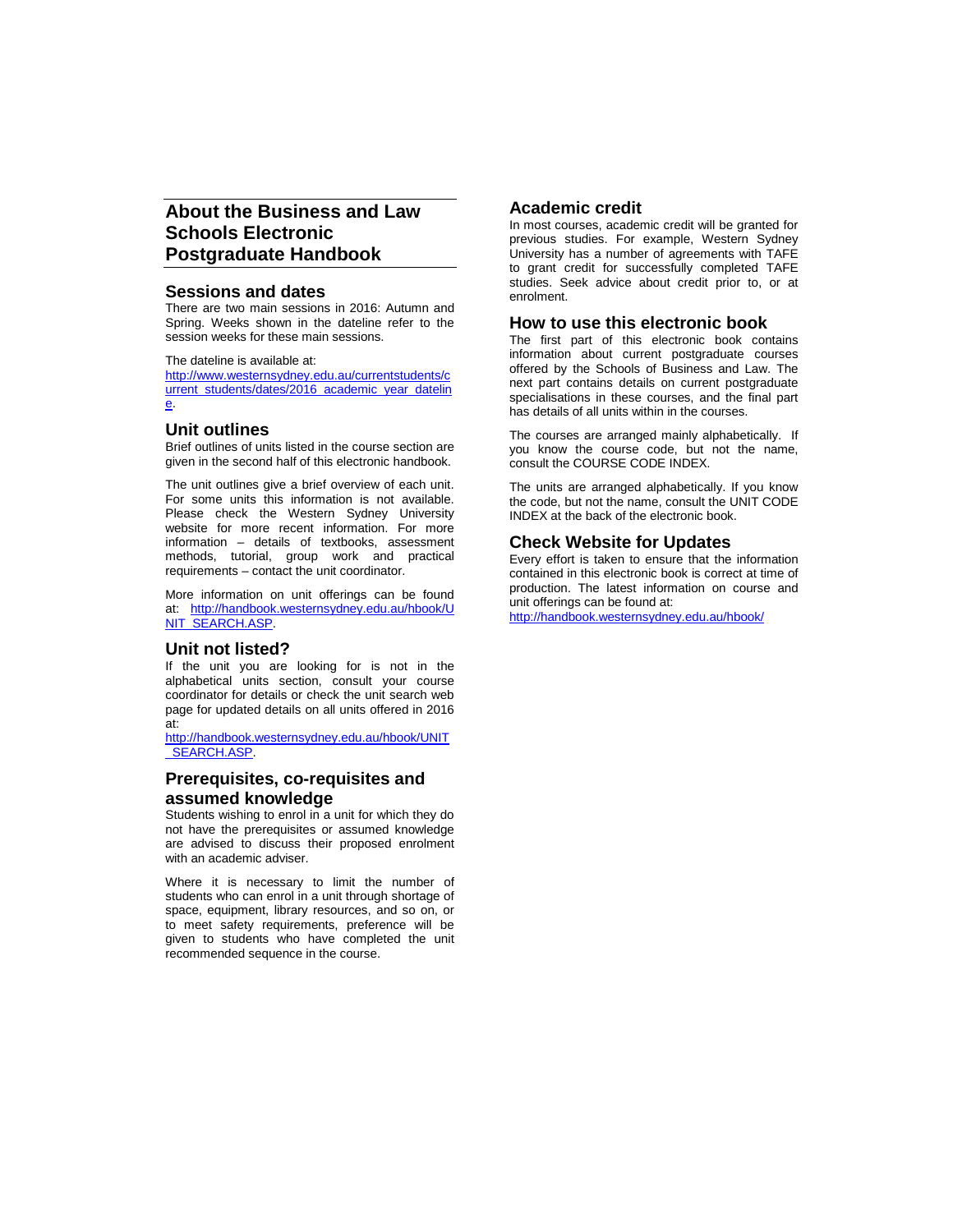## **Contents**

| <b>SCHOOL OF LAW</b> |                                                                         |                                       |
|----------------------|-------------------------------------------------------------------------|---------------------------------------|
| 2784.1               | Master of Laws (International Governance)                               | 1                                     |
|                      | <b>SCHOOL OF BUSINESS</b>                                               | $\mathbf 2$                           |
| 2691.4               | Master of Accountancy                                                   | $\frac{2}{2}$                         |
| 2772.1               | Graduate Certificate in Accounting (exit only)                          |                                       |
| 2759.1               | Master of Applied Finance                                               | $\mathsf 3$                           |
| 2760.2               | Graduate Certificate in Applied Finance                                 | 4                                     |
| 2761.3               | Master of Business Administration                                       | 4                                     |
| 2762.2               | Executive Master of Business Administration                             |                                       |
| 2782.1               | Master of Business Administration/Master of Applied Finance             | $\begin{array}{c} 5 \\ 6 \end{array}$ |
| 2757.2               | Graduate Certificate in Business Administration                         | $\overline{\mathcal{I}}$              |
| 2698.7               | Master of Business (Marketing)                                          | $\begin{array}{c} 8 \\ 9 \end{array}$ |
| 2624.6               | Master of Business (Operations Management)                              |                                       |
| 2765.2               | Graduate Certificate in Business                                        | 10                                    |
| 2749.1               | Master of Business Research Studies (Exit Only)                         | 10                                    |
| 2750.1               | Graduate Diploma in Business Studies (exit only)                        | 11                                    |
| 2751.1               | Graduate Certificate in Business Studies (exit only)                    | 11                                    |
| 2764.2               | Master of Commerce (Human Resource Management)                          | 11                                    |
| 2725.3               | Master of Commerce (Property Investment and Development)                | 12                                    |
| 2793.1               | Master of Financial Planning                                            | 13                                    |
| 2794.1               | Graduate Diploma in Financial Planning (exit only)                      | 15                                    |
| 2795.1               | Graduate Certificate in Financial Planning                              | 15                                    |
| 2705.2               | Master of Finance                                                       | 16                                    |
| 2689.3               | Master of Professional Accounting                                       | 17                                    |
| 2791.1               | Postgraduate Qualifying Program                                         | 18                                    |
| 2792.1               | Graduate Certificate in Postgraduate Studies                            | 19                                    |
| <b>SP2006.1</b>      | Postgraduate Specialisation - Management                                | 20                                    |
| <b>SP2007.1</b>      | Postgraduate Specialisation - Marketing                                 | 20                                    |
| <b>SP2008.1</b>      | Postgraduate Specialisation - Logistics and Supply Chain Management     | 20                                    |
| <b>SP2009.1</b>      | Postgraduate Specialisation - Hospitality and Tourism                   | 20                                    |
| <b>SP2010.1</b>      | Postgraduate Specialisation - Sustainable Business                      | 20                                    |
| SP2011.1             | Postgraduate Specialisation - Innovation and Entrepreneurship           | 20                                    |
| SP2012.1             | Postgraduate Specialisation - Human Resource Management                 | 21                                    |
| SP2016.1             | Postgraduate Specialisation - Finance and Investment                    | 21                                    |
| <b>SP2017.1</b>      | Postgraduate Specialisation - Property                                  | 21                                    |
| <b>SP2018.1</b>      | Postgraduate Specialisation - Information and Communications Technology | 21                                    |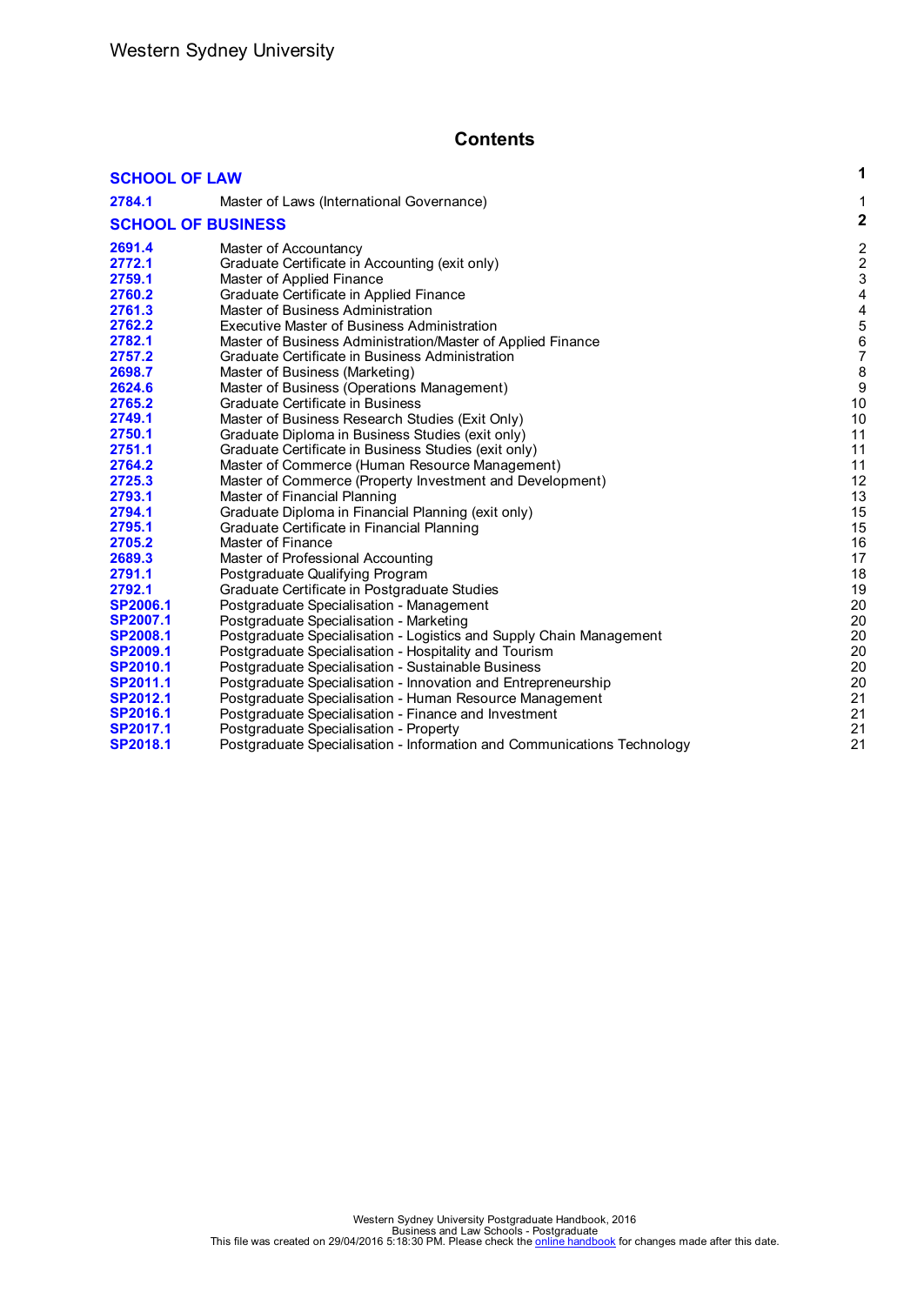Western Sydney University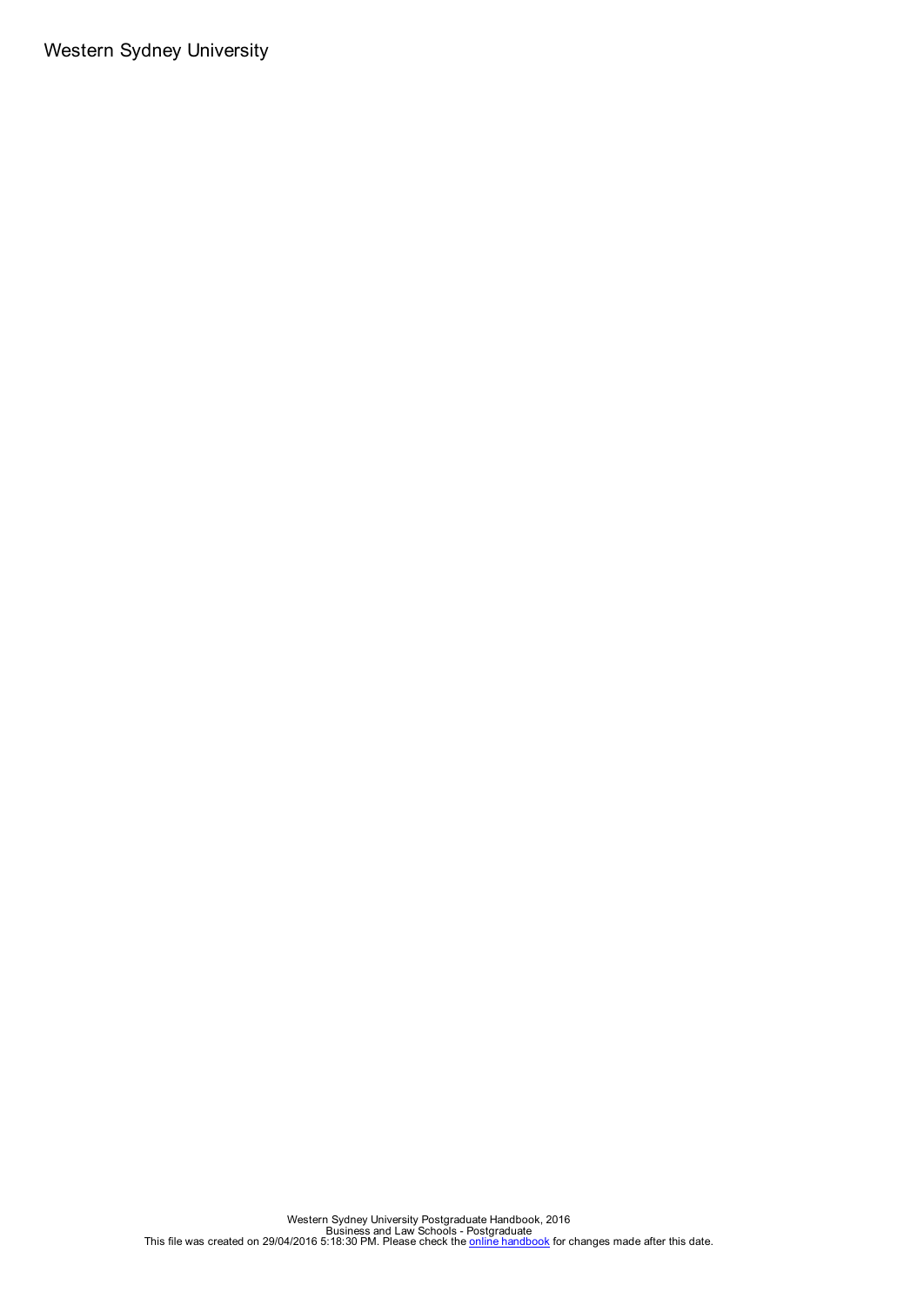## <span id="page-4-0"></span>**SCHOOL OF LAW**

## **Master of Laws (International Governance)**

## *2784.1*

Students should follow the course structure for the course version relevant to the year they commenced. This version applies to students whose commencement year for this course is 2016 or later.

Governance is a key area for lawyers in large and small firms, as well as for many public companies, government departments, large charities and the non-government entities (NGOs). Internationally there is a strong need for technical knowledge and understanding of legal governance by Chinese lawyers, Indian/Bangladeshi lawyers and Vietnamese lawyers, (additional to the English speaking common law jurisdictions of New Zealand, Canada/USA, Malaysia/Singapore and UK), who are not used to working in a common law legal system versus their own civil code or mixed system. This course enables lawyers to enhance their knowledge and skills on both private and public law issues of corporate governance, with a strong theoretical core and a series of alternate governance units to provide specialist information and skills.

### **Study Mode**

One year full-time or two years part-time.

### **Location**

| Campus                      | <b>Attendance Mode</b> |          |
|-----------------------------|------------------------|----------|
| Parramatta Campus Full Time |                        | Internal |
| Parramatta Campus Part Time |                        | Internal |

### **Advanced Standing**

Advanced Standing will be assessed in accordance with University policy.

### **Admission**

Applicants must have successfully completed a Bachelor of Laws such as an LLB, JD (Juris Doctor) or equivalent from any jurisdiction. The applicant does not have to be admitted to practice as a lawyer in a jurisdiction.

Applications from Australian and New Zealand citizens and holders of permanent resident visas must be made via the Universities Admissions Centre (UAC).

Applicants who have undertaken studies overseas may have to provide proof of proficiency in English. Local and International applicants who are applying through the Universities Admissions Centre (UAC) will find details of minimum English proficiency requirements and acceptable proof on the UAC website. Local applicants applying directly to the University should also use the information provided on the UAC website.

International applicants must apply directly to the Western Sydney University via the International Office

International students applying to The University through the International Office can find details of minimum English SCHOOL

<u>ር</u> LAW

proficiency requirements and acceptable proof on their website.

Overseas qualifications must be deemed by the Australian Education International - National Office of Overseas Skills Recognition (AEI-NOOSR) to be equivalent to Australian qualifications in order to be considered by UAC and Western Sydney University.

### **Course Structure**

Qualification for this award requires the successful completion of 80 credit points.

This includes four core units and four alternate units as specified below.

### **Core units**

| 200901.1 | Legal Philosophy and Methodology      |
|----------|---------------------------------------|
| 200902.1 | International Corporate Governance    |
| 200903.1 | Global Governance and Sustainability  |
| 200904.1 | International Governance Dissertation |

### **Alternate units**

Choose four alternate units. Alternate units to be advised.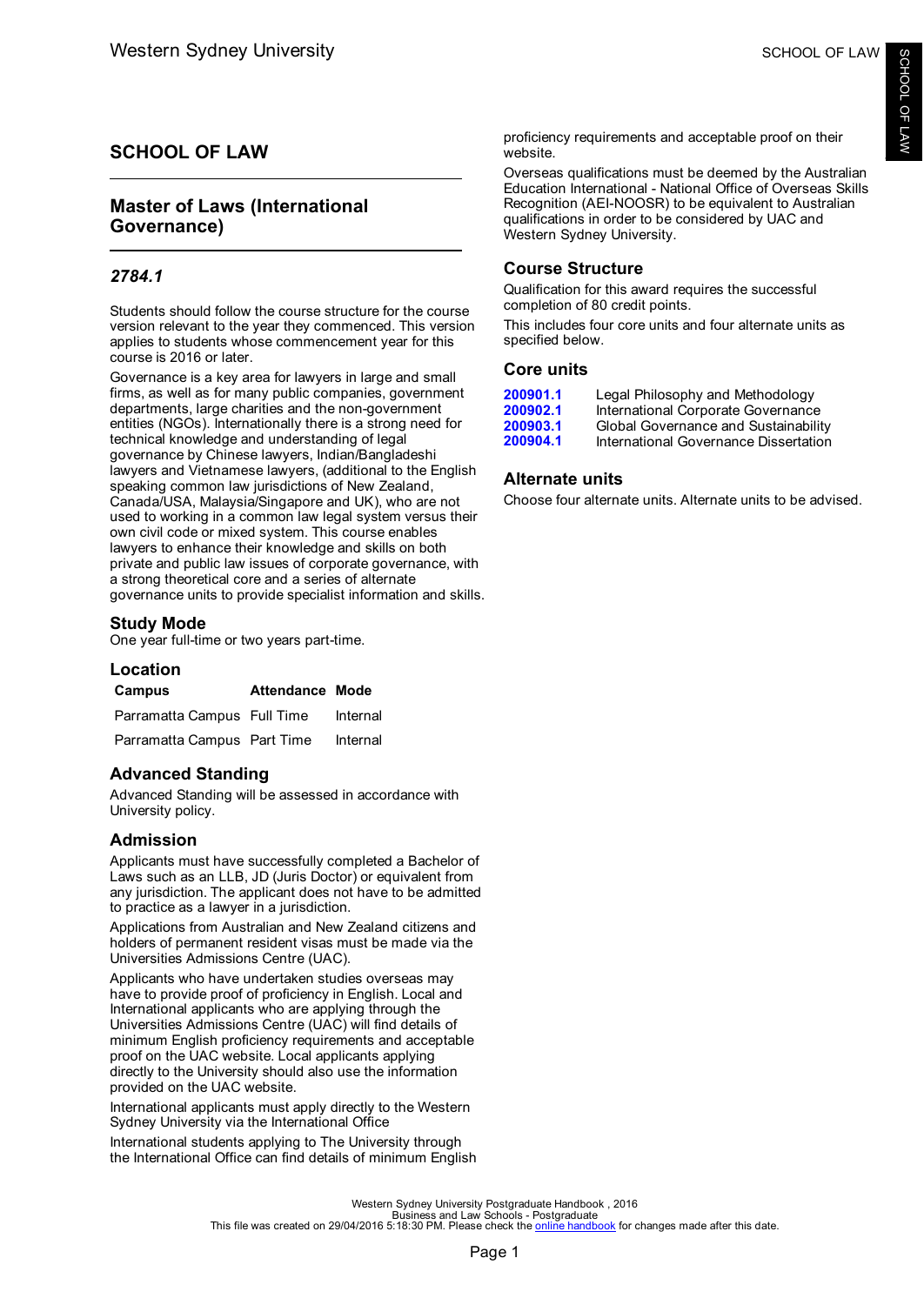## <span id="page-5-0"></span>**SCHOOL OF BUSINESS**

## **Master of Accountancy**

## *2691.4*

Students should follow the course structure for the course version relevant to the year they commenced. This version applies to students whose commencement year for this course is 2015 or later.

Units may be revised or replaced to ensure students are provided with up to date curriculum throughout their studies, and this may result in a new course version. Refer to the Check My Course Progress page in MySR for the most up to date information for your course.

The Master of Accountancy equips students with an indepth theoretical knowledge of accounting. On successful completion of this course, students gain knowledge, skills and expertise that enable them to become professional accounting practitioners and satisfy the pre entry educational requirements for the CPA Australia, The Institute of Chartered Accountants in Australia (ICAA) or the Institute of Public Accountants (IPA). The course content delivers a contemporary education in accounting principles and procedures supported by knowledge of associated disciplines of law, economics and finance. Students will learn to apply accounting concepts, theories and models through a range of individual and collaborative means using a blended learning design that draws from industry relevant projects with exposure to realistic business problems.

### **Study Mode**

Two years full-time or four years part-time.

### **Location**

| Campus                      | <b>Attendance Mode</b> |          |
|-----------------------------|------------------------|----------|
| Parramatta Campus Full Time |                        | Internal |
| Parramatta Campus Part Time |                        | Internal |

### **Accreditation**

Accredited by CPA Australia, The Institute of Chartered Accountants in Australia (ICAA) and the Institute of Public Accountants (IPA).

### **Inherent requirements**

There are inherent requirements for this course that you must meet in order to complete your course and graduate. Make sure you read and understand the requirements for this course online.

### **Admission**

Applicants must have successfully completed an undergraduate degree, or higher, in any discipline.

Applications from Australian and New Zealand citizens and holders of permanent resident visas must be made via the Universities Admissions Centre (UAC).

Applicants who have undertaken studies overseas may have to provide proof of proficiency in English. Local and International applicants who are applying through the Universities Admissions Centre (UAC) will find details of

minimum English proficiency requirements and acceptable proof on the UAC website. Local applicants applying directly to the University should also use the information provided on the UAC website.

International applicants must apply directly to The University via the International Office.

International students applying through the International Office can find details of minimum English proficiency requirements and acceptable proof on the International website.

Overseas qualifications must be deemed by the Australian Education International - National Office of Overseas Skills Recognition (AEI-NOOSR) to be equivalent to Australian qualifications in order to be considered by UAC and Western Sydney University

## **Course Structure**

Qualification for this award requires the successful completion of 160 credit points which includes twelve School of Business Postgraduate Accounting core units and four electives.

### **Core Units**

| 200396.4 | Introductory Accounting                    |
|----------|--------------------------------------------|
| 200432.3 | Commercial Law                             |
| 200426.3 | Corporate Finance                          |
| 200425.4 | Economics                                  |
| 200494.3 | Management Accounting                      |
| 200399.3 | <b>Information Systems for Accountants</b> |
| 200433.3 | Company Law                                |
| 200400.4 | Company Accounting                         |
| 200397.2 | Revenue Law (PG)                           |
| 200398.3 | Auditing                                   |
| 200401.3 | Accounting Theory and Applications         |
| 200693.3 | Accounting Professional Engagement         |

### **Electives**

40 credit points from postgraduate Business units with the selection to be approved by the Academic Course Advisor.

### **Exit Award**

40 credit points of any units within course 2691.4 Master of Accountancy, excluding the 200693 - Accounting Professional Engagement unit.

## **Graduate Certificate in Accounting (exit only)**

### *2772.1*

This is an Exit course only. Applicants apply to 2689 Master of Professional Accounting or 2691 Master of Accountancy and exit with the Graduate Certificate award.

### **Study Mode**

Six months full-time or one year part-time.

### **Location**

| Campus                      | <b>Attendance Mode</b> |          |
|-----------------------------|------------------------|----------|
| Parramatta Campus Full Time |                        | Internal |

Western Sydney University Postgraduate Handbook , 2016<br>Business and Law Schools - Paus Postgraduate<br>This file was created on 29/04/2016 5:18:30 PM. Please check the <u>online [handbook](http://handbook.westernsydney.edu.au/hbook/)</u> for changes made after this date.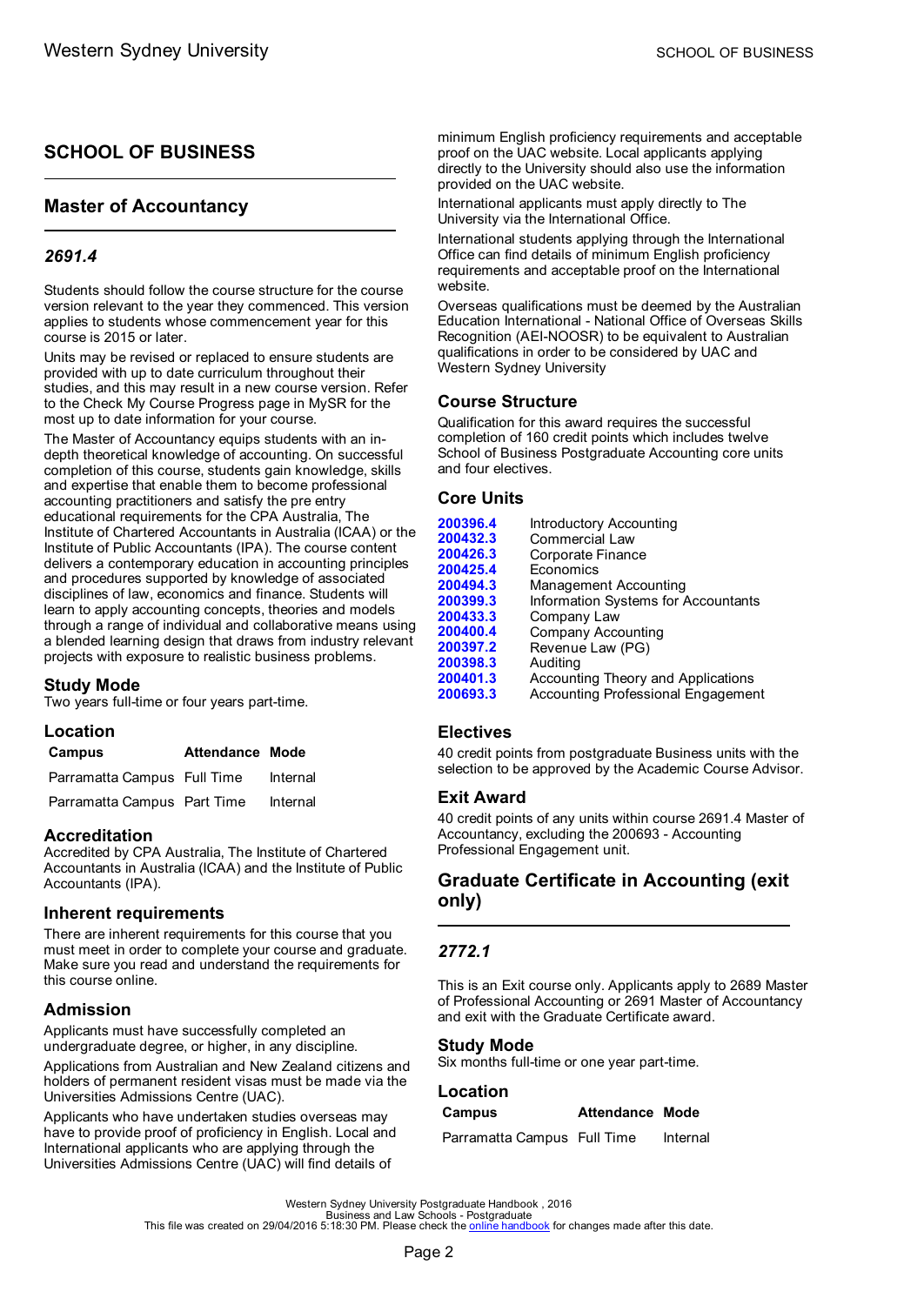<span id="page-6-0"></span>

| Campus | Attendance Mode |  |
|--------|-----------------|--|
|        |                 |  |

Parramatta Campus Part Time Internal

### **Course Structure**

Qualification for this award requires the successful completion of 40 credit points from the units listed below.

| 200396.4 | Introductory Accounting             |
|----------|-------------------------------------|
| 200432.3 | Commercial Law                      |
| 200426.3 | Corporate Finance                   |
| 200425.4 | Economics                           |
| 200494.3 | Management Accounting               |
| 200399.3 | Information Systems for Accountants |
| 200433.3 | Company Law                         |
| 200400.4 | Company Accounting                  |
| 200397.2 | Revenue Law (PG)                    |
| 200398.3 | Auditing                            |
| 200401.3 | Accounting Theory and Applications  |

## **Master of Applied Finance**

## *2759.1*

Students should follow the course structure for the course or course version relevant to the year they commenced. This version applies to students whose commencement year in this course was 2013 (Quarter 4) or later.

The Master of Applied Finance prepares students for executive careers in finance, banking and investment sectors. It provides students with the opportunity to acquire technical knowledge necessary to function in an evolving and increasingly sophisticated financial environment with an emphasis on the practical application of these techniques. The degree exposes students to modern theoretical approaches. All of the units have been developed by individuals who are actively involved in the financial sector. Applicants will find having a background in Business or Commerce advantageous.

### **Study Mode**

Two years full-time or four years part-time.

## **Location Campus Attendance Mode** Parramatta Campus Full Time Internal

Parramatta Campus Part Time Internal

### **Accreditation**

The SGSM Master of Applied Finance has been accepted into the Chartered Financial Analyst (CFA) Institute University Recognition Program. This status is granted to institutions whose degree program(s) incorporate at least 70% of the CFA Program Candidate Body of Knowledge (CBOK), which provide students with a solid grounding in the CBOK and positions them well to obtain the Chartered Financial Analyst® designation, which has become the most respected and recognized investment credential in the world. Entry into the CFA Institute University Recognition Program signals to potential students, employers, and the marketplace that the SGSM Master of Applied Finance curriculum is closely tied to professional practice and is well-

suited to preparing students to sit for the CFA examinations. The Master of Applied Finance fulfils the educational requirements for admission as a Senior Associate (SA Fin) of Finsia - the Financial Services Institute of Australasia (Finsia). Senior Associate membership with Finsia also requires at least three years career experience in the financial services industry. The Master of Applied Finance also allows graduates to satisfy the education requirements for professional membership of the Finance and Treasury Association (FTA) - Certified Finance and Treasury Professional (CFTP).

### **Admission**

Applicants must have successfully completed an undergraduate degree, or higher, in any discipline.

Applications from Australian and New Zealand citizens and holders of permanent resident visas must be made via the Universities Admissions Centre (UAC).

Applicants who have undertaken studies overseas may have to provide proof of proficiency in English. Local and International applicants who are applying through the Universities Admissions Centre (UAC) will find details of minimum English proficiency requirements and acceptable proof on the UAC website. Local applicants applying directly to the University should also use the information provided on the UAC website.

International applicants must apply directly to Western Sydney University via the International Office

International students applying to The University through the International Office can find details of minimum English proficiency requirements and acceptable proof on their website.

Overseas qualifications must be deemed by the Australian Education International - National Office of Overseas Skills Recognition (AEI-NOOSR) to be equivalent to Australian qualifications in order to be considered by UAC and Western Sydney University

### **Course Structure**

Qualification for this award requires the successful completion of 160 credit points. This includes four general foundation units, nine specialist knowledge units, one elective, and a 20 credit point capstone unit as follows.

### **General Foundation**

| 200820.2 | The Contemporary Business Environment |
|----------|---------------------------------------|
| 200821.2 | Financial Reports for Decision Making |
| 300962.1 | <b>Applied Business Statistics</b>    |
| 200425.4 | Economics                             |
|          |                                       |

### **Specialist Knowledge**

| 200426.3 | Corporate Finance                        |
|----------|------------------------------------------|
| 51163.2  | Financial Institutions and Markets (MAF) |
| 51211.3  | International Finance                    |
| 51169.3  | Derivatives                              |
| 51054.3  | <b>Financial Modelling</b>               |
| 51212.3  | Security Analysis and Portfolio Theory   |
| 51165.3  | <b>Financial Institution Management</b>  |
| 51166.3  | Credit and Lending Decisions             |
| 51168.4  | Funds Management and Portfolio Selection |
|          |                                          |

SCHOOL

SCHOOL OF BUSINESS

BUSINESS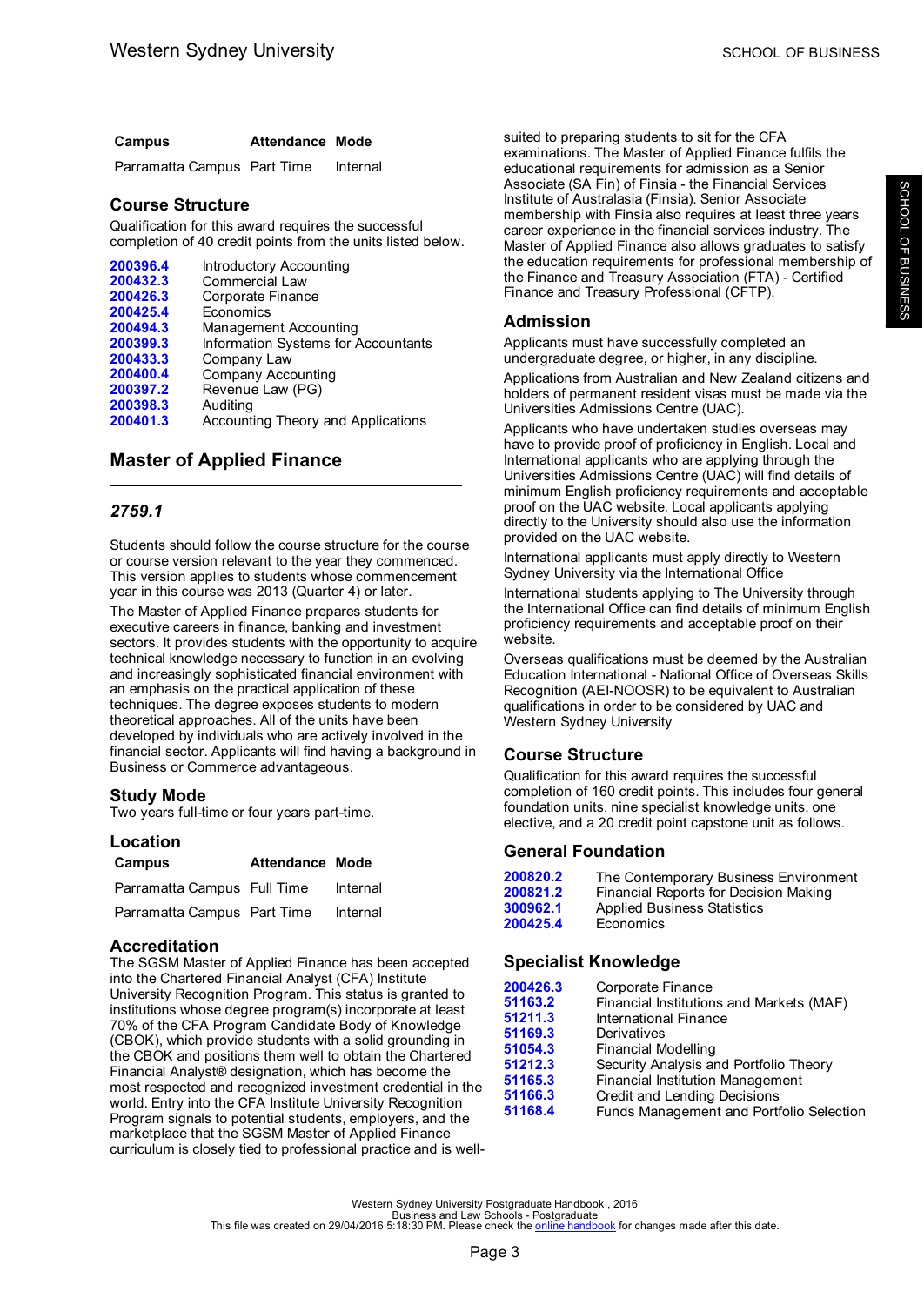### <span id="page-7-0"></span>**Elective**

10 credit points from Postgraduate Business units

### **Capstone**

**[200829.2](#page-27-0)** Business Project

### **Alternate Capstone**

**[200830.2](#page-39-0)** Internship

## **Graduate Certificate in Applied Finance**

## *2760.2*

Students should follow the course structure for the course or course version relevant to the year they commenced. This version applies to students whose commencement year in this course is 2015 or later.

Units may be revised or replaced to ensure students are provided with up to date curriculum throughout their studies, and this may result in a new course version. Refer to the Check My Course Progress page in MySR for the most up to date information for your course.

The Graduate Certificate in Applied Finance addresses practitioners in finance, banking, funds management and corporate treasuries, who want to improve their professional position. The certificate is specifically designed to encompass all these fields so that students can choose the units appropriate to their career opportunities. It provides students with a first round of technical knowledge necessary to function in an evolving and increasingly sophisticated financial environment with an emphasis on the practical application of these techniques.

### **Study Mode**

Six months full-time or one year part-time.

### **Location**

| <b>Campus</b>               | Attendance Mode |          |
|-----------------------------|-----------------|----------|
| Parramatta Campus Full Time |                 | Internal |
| Parramatta Campus Part Time |                 | Internal |

### **Admission**

Applicants must have successfully completed an undergraduate degree, or higher, in any discipline Or

Have a minimum of five (5) years full-time equivalent managerial/professional work experience

#### Or

Have an advanced diploma in a business discipline AND have a minimum of eight (8) years general work experience

Applications seeking admission on the basis of work experience MUST support their application with a Statement of Service for all work experience listed on the application.

Applications from Australian and New Zealand citizens and holders of permanent resident visas must be made via the Universities Admissions Centre (UAC).

Applicants who have undertaken studies overseas may have to provide proof of proficiency in English. Local and International applicants who are applying through the Universities Admissions Centre (UAC) will find details of minimum English proficiency requirements and acceptable proof on the UAC website. Local applicants applying directly to the University should also use the information provided on the UAC website.

International applicants must apply directly to Western Sydney University via the International Office.

International students applying to The University through the International Office can find details of minimum English proficiency requirements and acceptable proof on their website.

Overseas qualifications must be deemed by the Australian Education International - National Office of Overseas Skills Recognition (AEI-NOOSR) to be equivalent to Australian qualifications in order to be considered by UAC and Western Sydney University

## **Course Structure**

Qualification for this award requires the successful completion of 40 credit points as follows.

| 200820.2 | The Contemporary Business Environment |
|----------|---------------------------------------|
| 200821.2 | Financial Reports for Decision Making |
| 300962.1 | <b>Applied Business Statistics</b>    |
| 200425.4 | Economics                             |

## **Master of Business Administration**

## *2761.3*

Students should follow the course structure for the course or course version relevant to the year they commenced. This version applies to students whose commencement year in this course is 2015 or later.

Units may be revised or replaced to ensure students are provided with up to date curriculum throughout their studies, and this may result in a new course version. Refer to the Check My Course Progress page in MySR for the most up to date information for your course.

Through its research-driven and integrated focus, this degree equips graduates with the skills and knowledge to engage with contemporary business environments. The design of the degree reflects consultation with a range of stakeholders including industry and professional associations. The design comprises business foundation and core units which provide students with key skills such as business communication and analysis, as well as a general knowledge of the basics of business e.g., Accounting, Economics, and Statistics. Upon completion of the foundation and core, students complete six units in one of the following specialisations: Finance and Investment, Hospitality and Tourism, Human Resource Management, Innovation and Entrepreneurship, Logistics and Supply Chain Management, Management, Marketing, Sustainable Business, Property, and Information and Communications Technology. This course has multiple intakes each year and is suitable for graduates holding a bachelor degree in any discipline from a recognised university.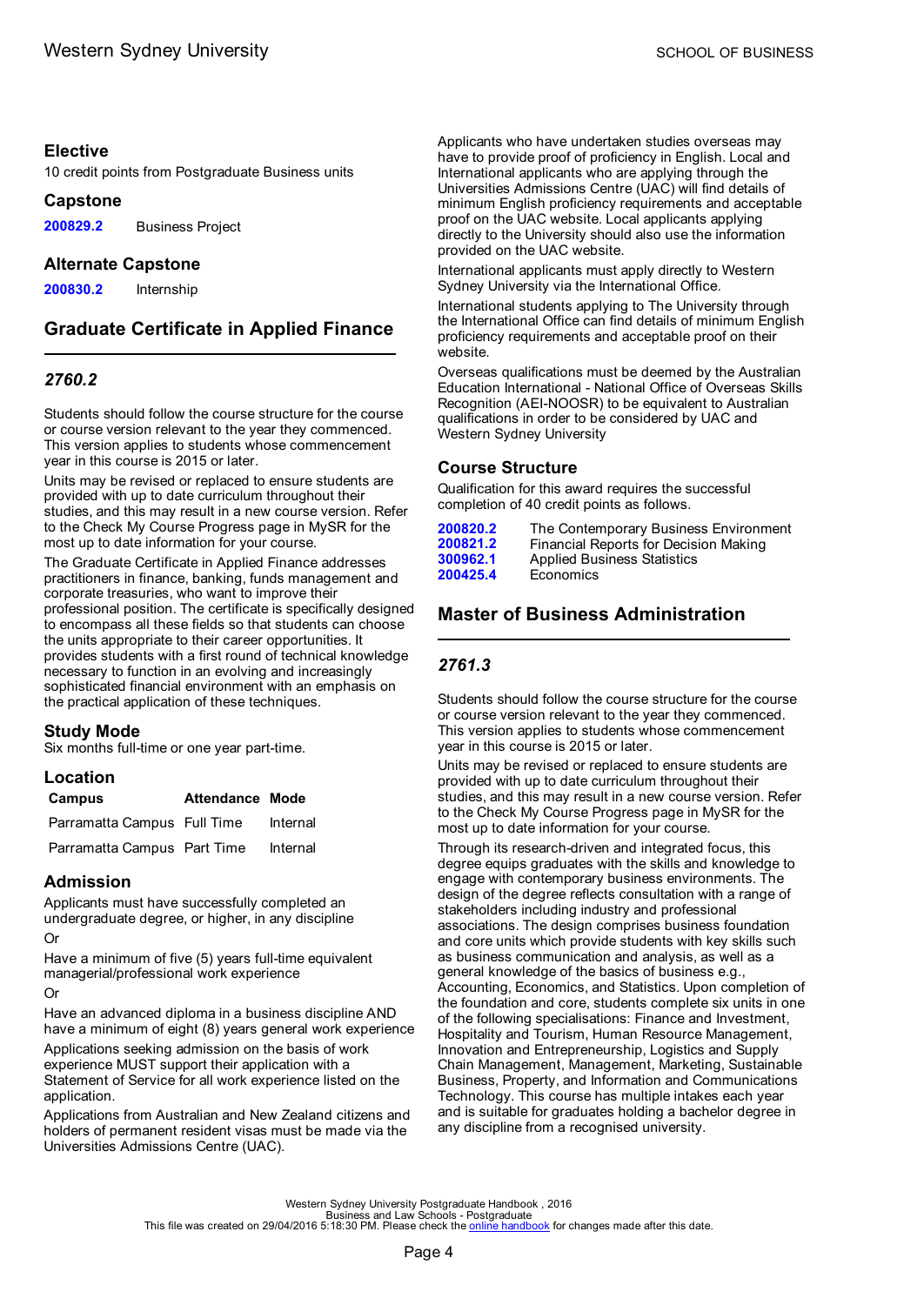<span id="page-8-0"></span>

Two years full-time or four years part-time.

| Location                                    |                        |          |  |
|---------------------------------------------|------------------------|----------|--|
| Campus                                      | <b>Attendance Mode</b> |          |  |
| Parramatta Campus                           | Full Time              | Internal |  |
| Parramatta Campus                           | Part Time              | Internal |  |
| Uni of Economics Ho Chi Minh City Full Time |                        | Internal |  |
| Uni of Economics Ho Chi Minh City Part Time |                        | Internal |  |

### **Admission**

Applicants must have successfully completed an undergraduate degree, or higher, in any discipline.

Applications from Australian and New Zealand citizens and holders of permanent resident visas must be made via the Universities Admissions Centre (UAC).

Applicants who have undertaken studies overseas may have to provide proof of proficiency in English. Local and International applicants who are applying through the Universities Admissions Centre (UAC) will find details of minimum English proficiency requirements and acceptable proof on the UAC website. Local applicants applying directly to the University should also use the information provided on the UAC website.

International applicants must apply directly to Western Sydney University via the International Office.

International students applying to The University through the International Office can find details of minimum English proficiency requirements and acceptable proof on their website.

Overseas qualifications must be deemed by the Australian Education International - National Office of Overseas Skills Recognition (AEI-NOOSR) to be equivalent to Australian qualifications in order to be considered by UAC and Western Sydney University.

### **Course Structure**

Qualification for this award requires the successful completion of 160 credit points. This includes four general foundation units, four core units, six specialist knowledge units, and a 20 credit point capstone unit as per the structure below:

### **General Foundation Units**

| 200820.2 | The Contemporary Business Environment    |
|----------|------------------------------------------|
| 200817.2 | <b>Business Communication Skills</b>     |
| 200825.2 | Understanding Contemporary Organisations |
| 200831.1 | Integrated Business Experience 1         |

### **Core Units**

| 200821.2 | Financial Reports for Decision Making |
|----------|---------------------------------------|
| 200826.1 | Contemporary People Management        |
| 200843.2 | Integrated Business Experience 2      |
| 200425.4 | Economics                             |

### **Specialisations**

| SP2006.1 | Management |
|----------|------------|
| SP2007.1 | Marketing  |

| SP2008.1 | Logistics and Supply Chain<br>Management |
|----------|------------------------------------------|
| SP2009.1 | Hospitality and Tourism                  |
| SP2010.1 | Sustainable Business                     |
| SP2011.1 | Innovation and Entrepreneurship          |
| SP2012.1 | Human Resource Management                |
| SP2016.1 | Finance and Investment                   |
| SP2017.1 | Property                                 |
| SP2018.1 | Information and Communications           |
|          | Technology                               |

#### **Non Specialisation**

A total of 6 units from any postgraduate Business unit

#### **Capstone**

Choose one of

[200829.2](#page-27-0) Business Project<br>200830.2 Internship **[200830.2](#page-39-0)** Internship

## **Executive Master of Business Administration**

### *2762.2*

Students should follow the course structure for the course or course version relevant to the year they commenced. This version applies to students whose commencement year in this course was 2015 or later.

Units may be revised or replaced to ensure students are provided with up to date curriculum throughout their studies, and this may result in a new course version. Refer to the Check My Course Progress page in MySR for the most up to date information for your course.

The Executive Master of Business Administration (EMBA) is an advanced management degree for professionals seeking to deepen their understanding of the core elements of general management and business administration. The course is offered in a fully online as well as on campus delivery mode. Taking an applied approach within a flexible learning environment, the curriculum is designed around integrated knowledge to challenge business professionals in the issues of day-to-day operations and strategic planning; both locally and internationally. Using a range of hands-on teaching techniques, students will learn about important topics such as ethics and corporate social responsibility, human resource management and diversity, marketing, leadership, and entrepreneurial innovation. The Sydney Graduate School of Management EMBA offers students a valuable start to their lifelong career development.

### **Study Mode**

Two years full-time, or four years part-time.

#### **Location**

| Campus                      | Attendance Mode |          |
|-----------------------------|-----------------|----------|
| Parramatta Campus Full Time |                 | Internal |
| Parramatta Campus Part Time |                 | Internal |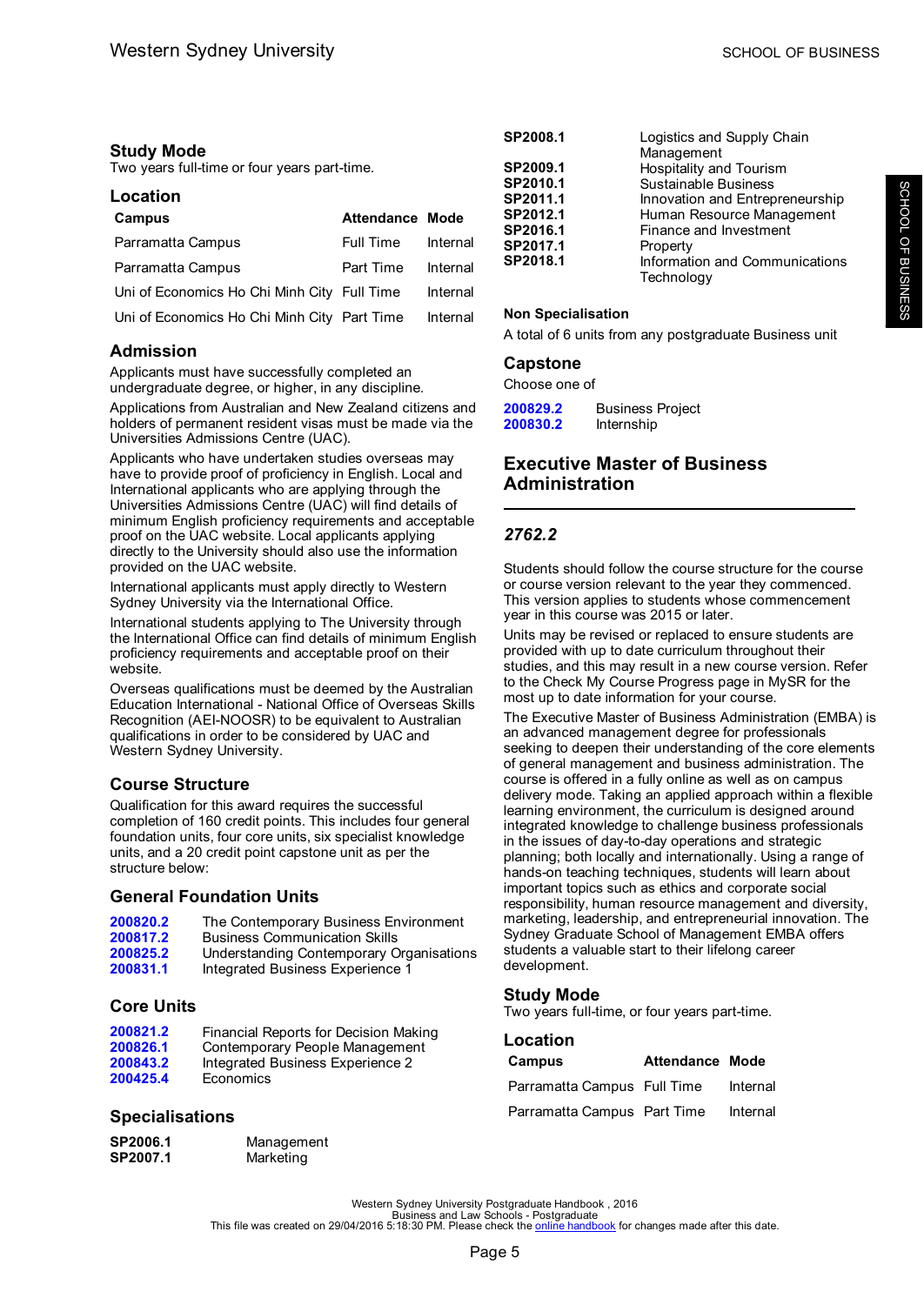## <span id="page-9-0"></span>**Admission**

Applicants must have successfully completed an undergraduate degree, or higher, in any discipline AND have a minimum five (5) years full-time equivalent managerial/professional work experience Or

Successfully completed a Graduate Certificate in Business Administration or Graduate Certificate in Business or equivalent qualification AND have a minimum five (5) years full-time equivalent managerial/professional work experience.

Applications from Australian and New Zealand citizens and holders of permanent resident visas must be made via the Universities Admissions Centre (UAC).

Applicants who have undertaken studies overseas may have to provide proof of proficiency in English. Local and International applicants who are applying through the Universities Admissions Centre (UAC) will find details of minimum English proficiency requirements and acceptable proof on the UAC website. Local applicants applying directly to The University should also use the information provided on the UAC website

International applicants must apply directly to Western Sydney University via the International Office.

International students applying to The University through the International Office can find details of minimum English proficiency requirements and acceptable proof on their website.

Overseas qualifications must be deemed by the Australian Education International - National Office of Overseas Skills Recognition (AEI-NOOSR) to be equivalent to Australian qualifications in order to be considered by UAC and Western Sydney University

## **Course Structure**

Qualifications for this award requires the successful completion of 160 credit points. This includes twelve core developing expertise units and four core expert practice units. Students are expected to complete the developing expertise units prior to undertaking the expert practice units.

### **Foundation (four units)**

| 200783.1 | The Business Environment  |
|----------|---------------------------|
| 200784.1 | Financial Decision Making |
| 200785.1 | Foundations of Management |
| 200786.1 | Marketing Management      |

### **Developing Expertise (eight units)**

#### **Expert Practice (four units) - includes project and capstone experience units**

| 200795.1 | Corporate Governance and the Global |
|----------|-------------------------------------|
|          | Environment                         |

| 200796.1 | Negotiation and Conflict Resolution<br>Management |
|----------|---------------------------------------------------|
| 200797.2 | One Hundred Days                                  |
| 200798.1 | <b>Applied Business Project</b>                   |

## **Master of Business Administration/ Master of Applied Finance**

### *2782.1*

Students should follow the course structure for the course version relevant to the year they commenced. This version applies to students whose commencement year for this course is 2015 or later.

This double degree is unique in that it equips graduates with the skills and knowledge to engage with contemporary business environments, and in particular executive careers in finance, banking and investment sectors. It provides students with the opportunity to acquire technical knowledge necessary to function in an evolving and increasingly sophisticated financial environment with an emphasis on the practical application of these techniques. The design of the degree reflects consultation with a range of stakeholders including industry and professional associations; the applied finance components have been developed by individuals who are actively involved in the financial sector. The design comprises business foundation and core units which provide students with key skills such as business communication and analysis, as well as a general knowledge of the basics of business e.g., Accounting, Economics, and Statistics. Students complete: four foundation, fourteen core, and a 20 credit point capstone unit, for a total of 200 credit points. This course has multiple intakes each year and is suitable for graduates holding a bachelors' degree in any discipline from a recognised university. Applicants will find having a background in Business or Commerce advantageous.

### **Study Mode**

Two and a half years full-time or five years part time.

| Location                    |                        |          |  |
|-----------------------------|------------------------|----------|--|
| Campus                      | <b>Attendance Mode</b> |          |  |
| Parramatta Campus Full Time |                        | Internal |  |
| Parramatta Campus Part Time |                        | Internal |  |

### **Accreditation**

The Master of Business Administration/ Master of Applied Finance fulfils the educational requirements for admission as a Senior Associate (SA Fin) of Finsia - the Financial Services Institute of Australasia (Finsia). Senior Associate membership with Finsia also requires at least three years career experience in the financial services industry. The Master of Business Administration/ Master of Applied Finance also allows graduates to satisfy the education requirements for professional membership of the Finance and Treasury Association (FTA) - Certified Finance and Treasury Professional (CFTP).

### **Admission**

Applicants must have successfully completed an undergraduate degree, or higher, in any discipline.

Western Sydney University Postgraduate Handbook , 2016<br>Business and Law Schools - Paus Postgraduate<br>This file was created on 29/04/2016 5:18:30 PM. Please check the <u>online [handbook](http://handbook.westernsydney.edu.au/hbook/)</u> for changes made after this date.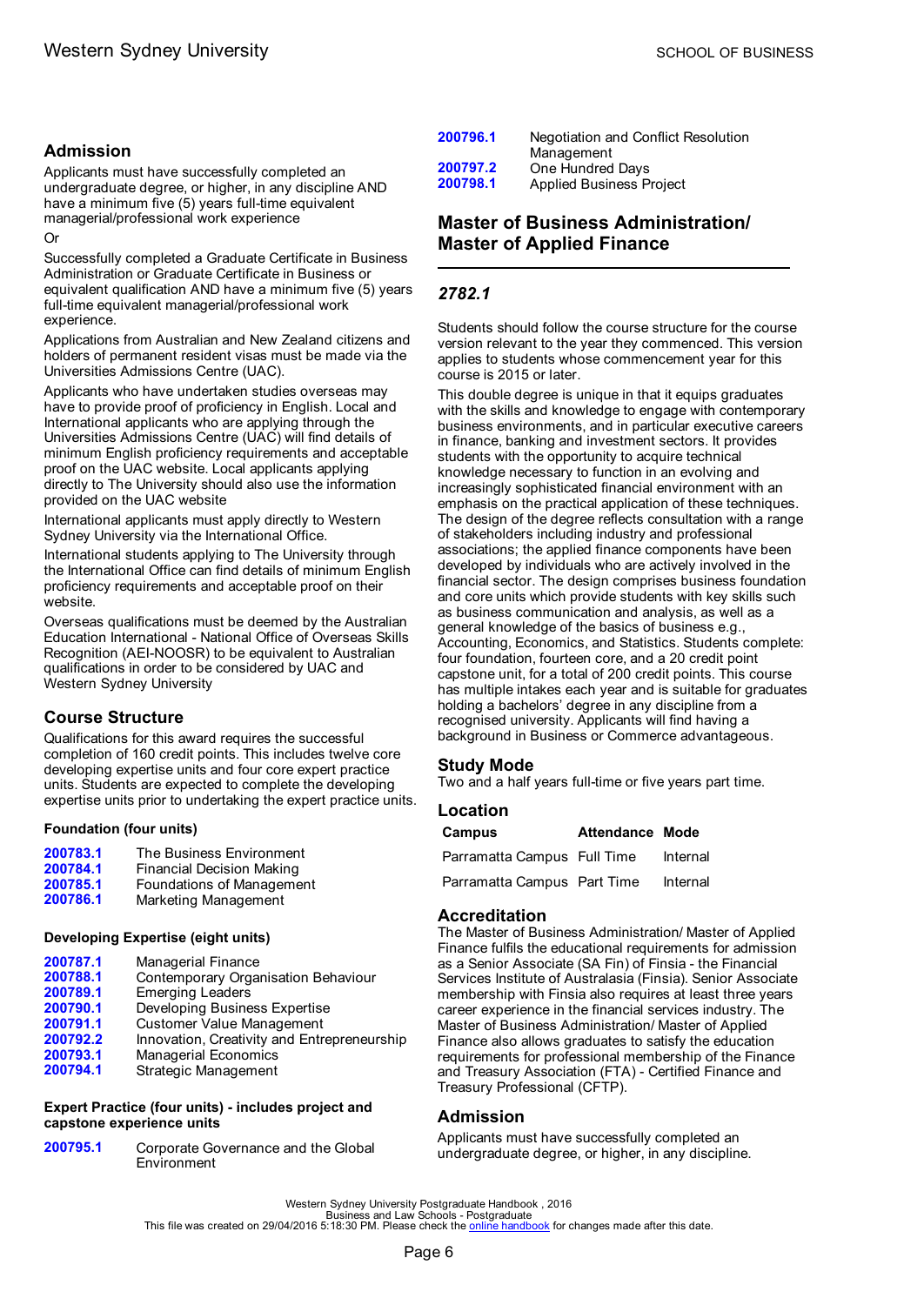<span id="page-10-0"></span>Applications from Australian and New Zealand citizens and holders of permanent resident visas must be made via the Universities Admissions Centre (UAC).

Applicants who have undertaken studies overseas may have to provide proof of proficiency in English. Local and International applicants who are applying through the Universities Admissions Centre (UAC) will find details of minimum English proficiency requirements and acceptable proof on the UAC website. Local applicants applying directly to the University should also use the information provided on the UAC website.

International applicants must apply directly to Western Sydney University via the International Office.

International students applying to The University through the International Office can find details of minimum English proficiency requirements and acceptable proof on their website.

Overseas qualifications must be deemed by the Australian Education International - National Office of Overseas Skills Recognition (AEI-NOOSR) to be equivalent to Australian qualifications in order to be considered by UAC and Western Sydney University.

## **Course Structure**

Qualification for this award requires the successful completion of 200 credit points. This includes four foundation units, fourteen core units, and a 20 credit point capstone unit as follows.

## **General Foundation Units**

| 200820.2 | The Contemporary Business Environment    |
|----------|------------------------------------------|
| 200817.2 | <b>Business Communication Skills</b>     |
| 200825.2 | Understanding Contemporary Organisations |
| 200831.1 | Integrated Business Experience 1         |

## **Core Units**

| 200821.2 | Financial Reports for Decision Making           |
|----------|-------------------------------------------------|
| 200826.1 | Contemporary People Management                  |
| 200843.2 | Integrated Business Experience 2                |
| 200425.4 | Economics                                       |
| 51163.2  | Financial Institutions and Markets (MAF)        |
| 51211.3  | International Finance                           |
| 51169.3  | Derivatives                                     |
| 51212.3  | Security Analysis and Portfolio Theory          |
| 300962.1 | <b>Applied Business Statistics</b>              |
| 200426.3 | Corporate Finance                               |
| 51054.3  | <b>Financial Modelling</b>                      |
| 51165.3  | <b>Financial Institution Management</b>         |
| 51166.3  | Credit and Lending Decisions                    |
| 51168.4  | <b>Funds Management and Portfolio Selection</b> |

## **Capstone Unit**

Choose one of

| 200829.2 | <b>Business Project</b> |
|----------|-------------------------|
| 200830.2 | Internship              |

### **Early Exit – 2765 Graduate Certificate in Business**

Students in the Master of Business Administration/Master of Applied Finance who have completed 40 credit points of units (excluding capstone units) from any postgraduate

business units may exit with the 2765 Graduate Certificate in Business. This requires approval from the Director of Academic Program.

### **Early Exit – 2761 Master of Business Administration**

Students in the Master of Business Administration/Master of Applied Finance who have completed 160 credit points of MBA units may exit with 2761 Master of Business Administration.

## **Early Exit – 2759 Master of Applied Finance**

Students in the Master of Business Administration/Master of Applied Finance who have completed 160 credit points of Master of Applied Finance units may exit with 2759 Master of Applied Finance.

## **Graduate Certificate in Business Administration**

## *2757.2*

Students should follow the course structure for the course version relevant to the year they commenced. This version applies to students whose commencement year for this course is 2015 or later.

Units may be revised or replaced to ensure students are provided with up to date curriculum throughout their studies, and this may result in a new course version. Refer to the Check My Course Progress page in MySR for the most up to date information for your course.

The Graduate Certificate in Business Administration is designed to set the foundation of knowledge and skills in the core competencies of business and management. The graduate certificate is not only the first stage towards progressing to an Executive Master of Business Administration, but may also be taken as a stand-alone program and has the additional flexibility of being offered in a fully online as well as on campus delivery mode.

The Graduate Certificate is the perfect introduction to gaining an understanding of the workings of the management and the business arena. It offers practical strategies to approach the challenges involved in managing people, money and markets and shows how these core areas are linked. The graduate certificate is a particularly useful program for those who seek to immediately enhance career opportunities and for those who have been away from study for a long period of time. It is also a valuable introduction to postgraduate university study.

## **Study Mode**

Six months full-time or one year part-time.

## **Location**

| Campus                      | <b>Attendance Mode</b> |          |
|-----------------------------|------------------------|----------|
| Parramatta Campus Full Time |                        | Internal |
| Parramatta Campus Part Time |                        | Internal |

### **Admission**

Applicants must have successfully completed an undergraduate degree, or higher, in any discipline AND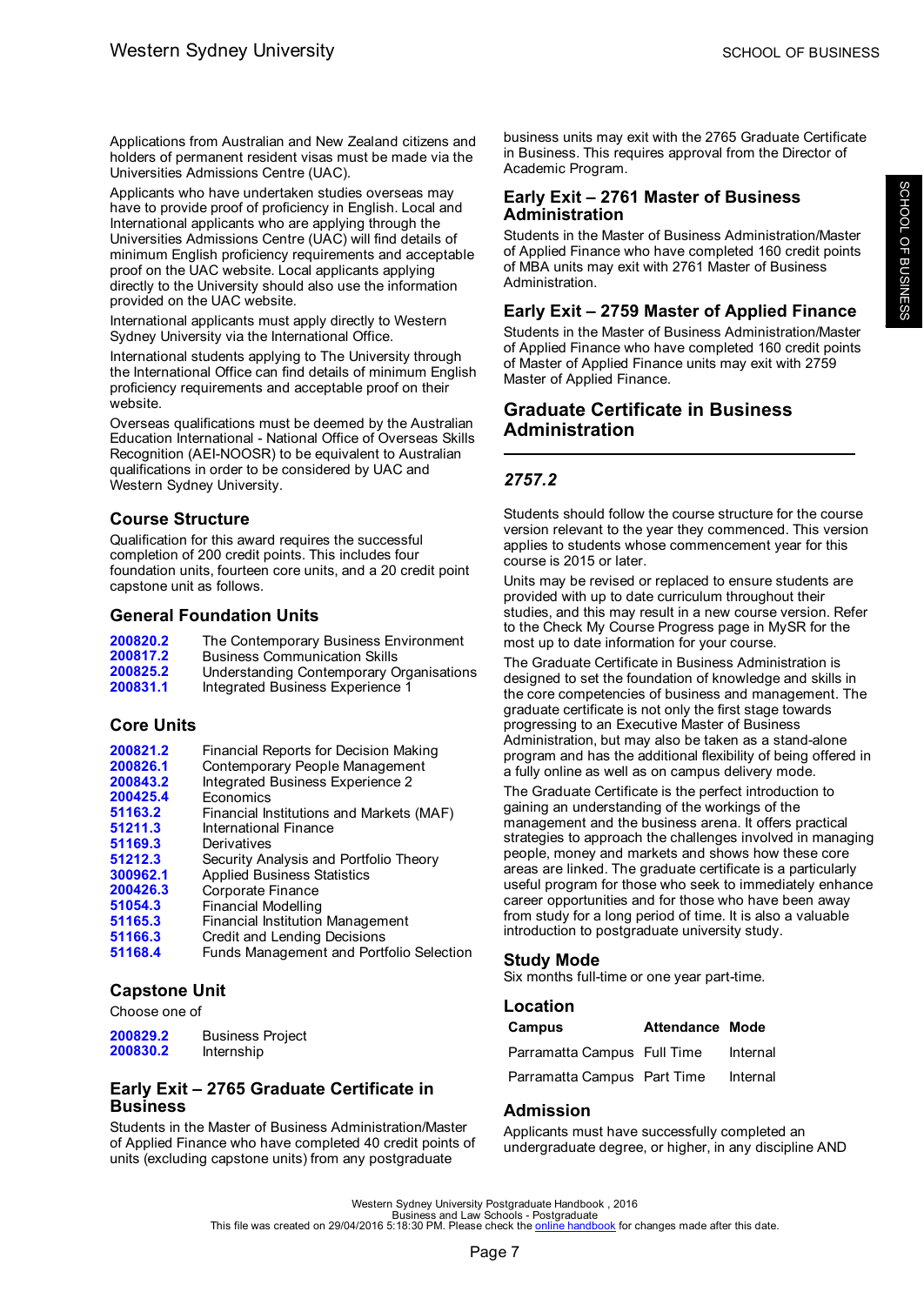<span id="page-11-0"></span>have a minimum five (5) years full-time equivalent managerial/professional work experience

#### Or

Have a minimum of eight (8) years full-time equivalent professional/managerial work experience.

Applicants seeking admission on the basis of work experience MUST support their application with a Statement of Service for all work experience listed on the application.

Applications from Australian and New Zealand citizens and holders of permanent resident visas must be made via the Universities Admissions Centre (UAC).

Applicants who have undertaken studies overseas may have to provide proof of proficiency in English. Local and International applicants who are applying through the Universities Admissions Centre (UAC) will find details of minimum English proficiency requirements and acceptable proof on the UAC website. Local applicants applying directly to the University should also use the information provided on the UAC website.

International applicants must apply directly to Western Sydney University via the International Office.

International students applying to The University through the International Office can find details of minimum English proficiency requirements and acceptable proof on their website.

Overseas qualifications must be deemed by the Australian Education International - National Office of Overseas Skills Recognition (AEI-NOOSR) to be equivalent to Australian qualifications in order to be considered by UAC and Western Sydney University.

### **Course Structure**

To qualify for the award of a Graduate Certificate of Business Administration, students must successfully complete 40 credit points of units as follows.

| 200783.1 | The Business Environment  |
|----------|---------------------------|
| 200784.1 | Financial Decision Making |
| 200785.1 | Foundations of Management |
| 200786.1 | Marketing Management      |

## **Master of Business (Marketing)**

## *2698.7*

Students should follow the course structure for the course version relevant to the year they commenced. This version applies to students whose commencement year for this course is Quarter 4, 2015 or later.

Units may be revised or replaced to ensure students are provided with up to date curriculum throughout their studies, and this may result in a new course version. Refer to the Check My Course Progress page in MySR for the most up to date information for your course.

In an age of expanding communication networks, marketing is increasingly seen as a highly skilled and complex profession. Whether designing or selling a product, communicating a government service, or raising awareness in the non-profit sector, marketing requires a broad understanding of its methodology, its tools, and broad communications and analysis skills. Many

organisations are now seeking graduates who are highly qualified, multi-skilled and adaptable – people who are able to work across a range of projects, with an understanding of consumer, organisational and marketing needs.

The Master of Business (Marketing) is a specialised postgraduate coursework degree designed to prepare graduates for professional roles and managerial positions across the marketing spectrum.

### **Study Mode**

One year full-time or two years part-time.

## **Location Campus Attendance Mode** Parramatta Campus Full Time Internal

| Parramatta Campus Part Time | Internal |
|-----------------------------|----------|

## **Admission**

Applicants must have successfully completed an undergraduate degree, or higher, in a business discipline; OR

Successfully completed an undergraduate degree, or higher, in any discipline AND a minimum of two (2) years full-time equivalent managerial/professional work experience in a related field;

OR

Successfully completed an undergraduate degree, or higher, in any discipline AND a minimum of five (5) years general work experience in a related field.

International applicants must achieve IELTS 6.5 overall score with a minimum 6.0 in each subset.

Work experience will require validation by employer and cannot be used both as a means of admission and as the basis of an application for advanced standing. Work experience will be evaluated to assess whether prospective students have demonstrated a verifiable capability in marketing such that they are enabled to undertake the discipline-specific learning contained in this Masters-level course. This criteria is impacted directly by the requirements of a curriculum that addresses AQF Level 9 knowledge and skill outcomes including a stipulation that graduates have cognitive skills to demonstrate mastery of theoretical knowledge in marketing and to reflect critically on theory and professional practice or scholarship.

Applications from Australian and New Zealand citizens and holders of permanent resident visas must be made via the Universities Admissions Centre (UAC).

Applicants who have undertaken studies overseas may have to provide proof of proficiency in English. Local and International applicants who are applying through the Universities Admissions Centre (UAC) will find details of minimum English proficiency requirements and acceptable proof on the UAC website. Local applicants applying directly to the University should also use the information provided on the UAC website.

International applicants must apply directly to Western Sydney University via the International Office.

International students applying to The University through the International Office can find details of minimum English proficiency requirements and acceptable proof on their website.

Western Sydney University Postgraduate Handbook , 2016<br>Business and Law Schools - Paus Postgraduate<br>This file was created on 29/04/2016 5:18:30 PM. Please check the <u>online [handbook](http://handbook.westernsydney.edu.au/hbook/)</u> for changes made after this date.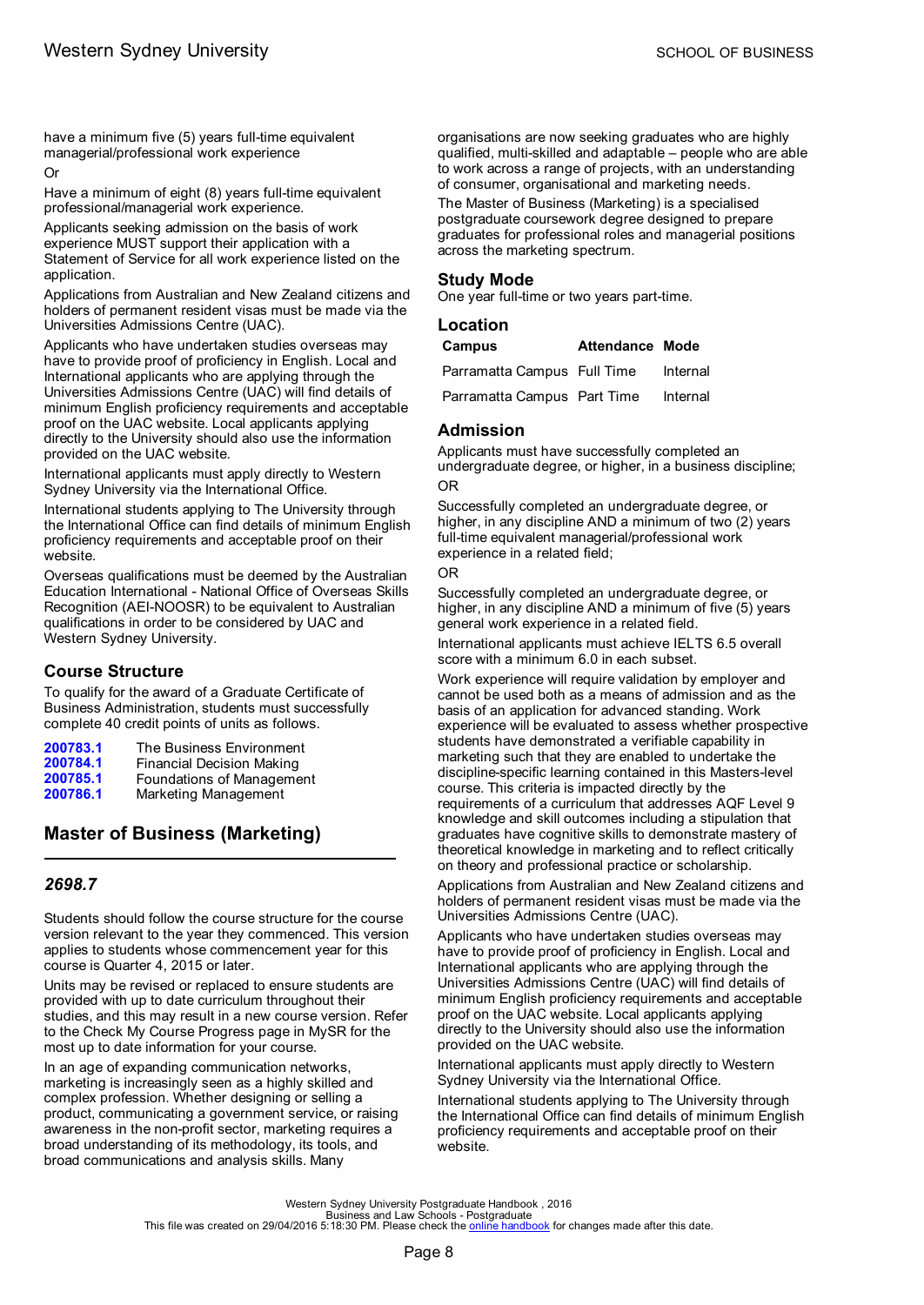SCHOOL

SCHOOL OF BUSINESS

BUSINESS

<span id="page-12-0"></span>Overseas qualifications must be deemed by the Australian Education International - National Office of Overseas Skills Recognition (AEI-NOOSR) to be equivalent to Australian qualifications in order to be considered by UAC and Western Sydney University.

### **Course Structure**

Qualification for this award requires the successful completion of 80 credit points which include five core units, one alternate and a choice of a capstone unit worth 20 credit points.

#### **Core Units**

| 200737.3 | <b>Marketing Systems</b>                |
|----------|-----------------------------------------|
| 200823.1 | <b>Buver Behaviour</b>                  |
| 200822.1 | <b>Applied Marketing Solutions</b>      |
| 200824.1 | Integrated Brand Management             |
| 200834.2 | <b>Strategic Marketing for Managers</b> |

#### Choose one of

| 200829.2 | <b>Business Project</b> |
|----------|-------------------------|
| 200830.2 | Internship              |

#### **Alternate Units**

Choose one of the following alternate units

| 200851.1 | Innovation for New Markets           |
|----------|--------------------------------------|
| 200832.2 | <b>Business Marketing</b>            |
| 200852.1 | Innovation, Creativity and Foresight |
| 200844.1 | Event Management                     |

## **Master of Business (Operations Management)**

### *2624.6*

Students should follow the course structure for the course version relevant to the year they commenced. This version applies to students whose commencement year for this course is Quarter 4, 2015 or later.

Units may be revised or replaced to ensure students are provided with up to date curriculum throughout their studies, and this may result in a new course version. Refer to the Check My Course Progress page in MySR for the most up to date information for your course.

The course is designed for those who wish to prepare for senior operations management roles in manufacturing or service organisations, in both the private and public sectors. The course includes operations management, supply chain management, logistics, and project management. The course is intended to assist graduates to develop the perspectives and skills necessary for an integrated approach to planning, implementing, upgrading and managing business operations that enhance customer value and organisational effectiveness.

### **Study Mode**

One year full-time or two years part-time.

### **Location**

| <b>Campus</b>               | <b>Attendance Mode</b> |          |
|-----------------------------|------------------------|----------|
| Parramatta Campus Full Time |                        | Internal |
| Parramatta Campus Part Time |                        | Internal |

## **Admission**

Applicants must have successfully completed an undergraduate degree, or higher, in a business discipline; OR

Successfully completed an undergraduate degree, or higher, in any discipline AND a minimum of two (2) years full-time equivalent managerial/professional work experience in a related field;

OR

Successfully completed an undergraduate degree, or higher, in any discipline AND a minimum of five (5) years general work experience in a related field.

International applicants must achieve IELTS 6.5 overall score with a minimum 6.0 in each subset.

Work experience will require validation by employer and cannot be used both as a means of admission and as the basis of an application for advanced standing. Work experience will be evaluated to assess whether prospective students have demonstrated a verifiable capability in operations management such that they are enabled to undertake the discipline-specific learning contained in this Masters-level course. This criteria is impacted directly by the requirements of a curriculum that addresses AQF Level 9 knowledge and skill outcomes including a stipulation that graduates have cognitive skills to demonstrate mastery of theoretical knowledge in operations management and to reflect critically on theory and professional practice or scholarship.

Applications from Australian and New Zealand citizens and holders of permanent resident visas must be made via the Universities Admissions Centre (UAC).

Applicants who have undertaken studies overseas may have to provide proof of proficiency in English. Local and International applicants who are applying through the Universities Admissions Centre (UAC) will find details of minimum English proficiency requirements and acceptable proof on the UAC website. Local applicants applying directly to the University should also use the information provided on the UAC website.

International applicants must apply directly to Western Sydney University via the International Office.

International students applying to The University through the International Office can find details of minimum English proficiency requirements and acceptable proof on their website.

Overseas qualifications must be deemed by the Australian Education International - National Office of Overseas Skills Recognition (AEI-NOOSR) to be equivalent to Australian qualifications in order to be considered by UAC and Western Sydney University.

### **Course Structure**

Qualification for this award requires the successful completion of 80 credit points which include four core units,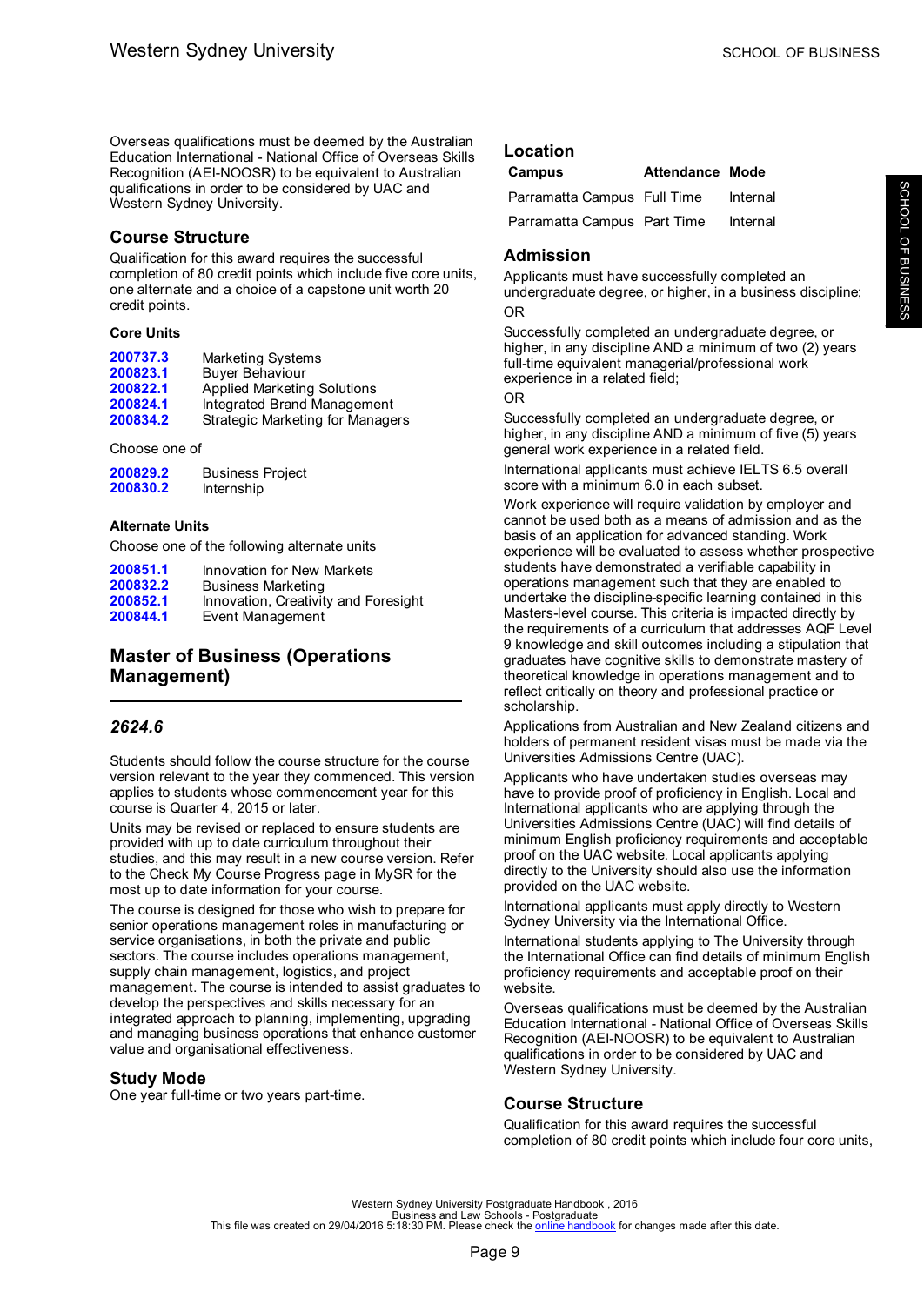<span id="page-13-0"></span>two alternates and a choice of a capstone unit worth 20 credit points.

#### **Core Units**

| 200838.1 | <b>Business Operations and Logistics</b> |
|----------|------------------------------------------|
| 51240.4  | Project Management                       |
| 200776.1 | Compliance Management                    |
| 200329.4 | Supply Chain Management                  |

#### **Alternate Units**

Choose two alternate units from the pool below

| 200836.1 | Logistics Processes in Enterprise Resource<br>Planning |
|----------|--------------------------------------------------------|
| 200853.1 | Creating Sustainable Organisations                     |
| 200841.2 | <b>Strategic Business Management</b>                   |
| 51259.4  | Purchasing and Materials Management                    |
|          |                                                        |

Choose one of

| 200829.2 | <b>Business Project</b> |
|----------|-------------------------|
| 200830.2 | Internship              |

## **Graduate Certificate in Business**

## *2765.2*

Students should follow the course structure for the course version relevant to the year they commenced. This version applies to students whose commencement year for this course is 2015 or later.

Units may be revised or replaced to ensure students are provided with up to date curriculum throughout their studies, and this may result in a new course version. Refer to the Check My Course Progress page in MySR for the most up to date information for your course.

The Graduate Certificate in Business is intended to provide graduates with foundational business skills. Graduates may choose to undertake this qualification in preparation for further study.

### **Study Mode**

Six months full-time or one year part-time.

### **Location**

| Campus                      | <b>Attendance Mode</b> |          |
|-----------------------------|------------------------|----------|
| Parramatta Campus Full Time |                        | Internal |
| Parramatta Campus Part Time |                        | Internal |

### **Admission**

Applicants must have successfully completed an undergraduate degree, or higher, in any discipline

 $\Omega$ 

Have a minimum of five (5) years full-time equivalent managerial/professional work experience

#### Or

Have an advanced diploma in a business discipline AND have a minimum of eight (8) years general work experience. Applications from Australian and New Zealand citizens and holders of permanent resident visas must be made via the Universities Admissions Centre (UAC).

Applicants who have undertaken studies overseas may have to provide proof of proficiency in English. Local and International applicants who are applying through the Universities Admissions Centre (UAC) will find details of minimum English proficiency requirements and acceptable proof on the UAC website. Local applicants applying directly to the University should also use the information provided on the UAC website.

International applicants must apply directly to Western Sydney University via the International Office.

International students applying to The University through the International Office can find details of minimum English proficiency requirements and acceptable proof on their website.

Overseas qualifications must be deemed by the Australian Education International - National Office of Overseas Skills Recognition (AEI-NOOSR) to be equivalent to Australian qualifications in order to be considered by UAC and Western Sydney University

### **Course Structure**

Qualification for this award requires the successful completion of 40 credit points.

Students in the Master of Business Administration must complete 40 credit points as specified below. MBA students are expected to complete 20cp of study before undertaking 200831 - Integrated Business Experience 1.

| 200820.2 | The Contemporary Business Environment    |
|----------|------------------------------------------|
| 200817.1 | <b>Business Communication Skills</b>     |
| 200825.2 | Understanding Contemporary Organisations |
| 200831.1 | Integrated Business Experience 1         |

Alternatively, students may complete 40 credit points of units (excluding capstone units) from any postgraduate business program. This requires approval from the Director of Academic Program.

## **Master of Business Research Studies (Exit Only)**

## *2749.1*

This Master of Business Research Studies is an exit degree for students who are enrolled in the Doctor of Business Administration.

Students who successfully complete the Master of Business Research Studies will have a good understanding of philosophical foundations of business research and will have developed skills in critically analysing existing literatures on their chosen topic of interest.

### **Study Mode**

One year full-time or two years part-time.

## **Location**

| Campus                        | <b>Attendance Mode</b> |             |
|-------------------------------|------------------------|-------------|
| Campbelltown Campus Full Time |                        | Multi Modal |
| Campbelltown Campus Part Time |                        | Multi Modal |
| Parramatta Campus             | <b>Full Time</b>       | Multi Modal |

Western Sydney University Postgraduate Handbook , 2016<br>Business and Law Schools - Paus Postgraduate<br>This file was created on 29/04/2016 5:18:30 PM. Please check the <u>online [handbook](http://handbook.westernsydney.edu.au/hbook/)</u> for changes made after this date.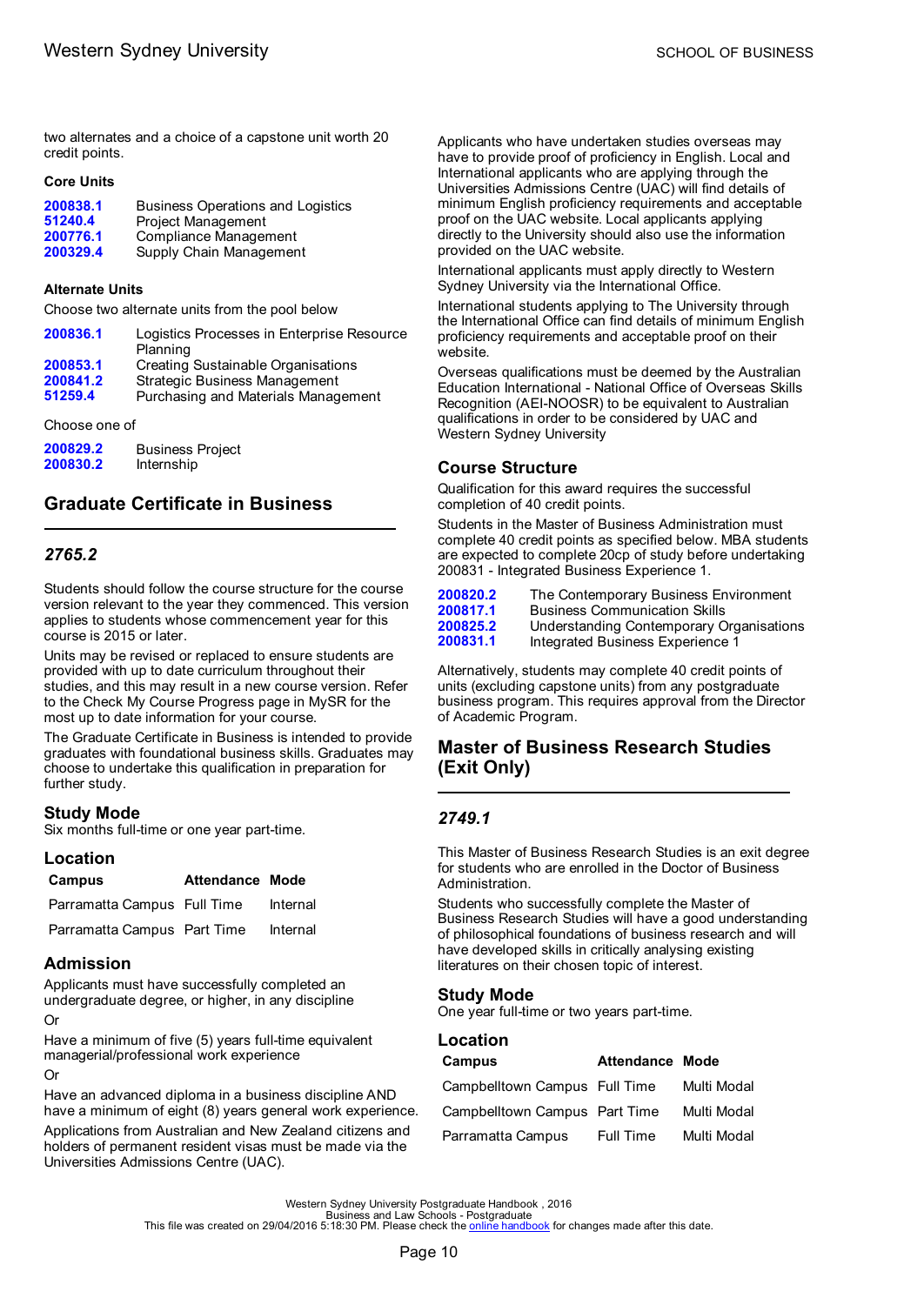<span id="page-14-0"></span>

| Campus            | <b>Attendance Mode</b> |             |
|-------------------|------------------------|-------------|
| Parramatta Campus | Part Time              | Multi Modal |

### **Admission**

This is an exit award only. Applicants apply to 8038 or 8039 Doctor of Business Administration and exit with the Master of Business Research Studies.

## **Course Structure**

Qualification for this award requires the successful completion of 80 credit points, including the units listed below.

| 200743.2 | <b>Philosophical Foundations of Business</b><br>Research |
|----------|----------------------------------------------------------|
| 200744.3 | Critical Literature Review                               |
| 200745.2 | <b>Advanced Research Skills</b>                          |

plus 20 credit points of elective units at Masters level

## **Graduate Diploma in Business Studies (exit only)**

## *2750.1*

This Graduate Diploma in Business Studies is an exit degree for students who are enrolled in the Doctor of Business Administration.

Students who successfully complete the Graduate Diploma in Business Studies will have an understanding of philosophical foundations of business research and have developed their skills in critically analysing existing literatures on their chosen topic of interest.

### **Study Mode**

Nine months full-time or one and a half years part-time.

| Location                      |                 |             |
|-------------------------------|-----------------|-------------|
| Campus                        | Attendance Mode |             |
| Campbelltown Campus Full Time |                 | Multi Modal |
| Campbelltown Campus Part Time |                 | Multi Modal |
| Parramatta Campus             | Full Time       | Multi Modal |
| Parramatta Campus             | Part Time       | Multi Modal |

## **Admission**

This is an exit award only. Applicants apply to 8038 or 8039 Doctor of Business Administration and exit with the Graduate Diploma in Business Studies.

## **Course Structure**

Qualification for this award requires the successful completion of 60 credit points, including the units listed below.

| 200743.2 | Philosophical Foundations of Business |
|----------|---------------------------------------|
|          | Research                              |
| 200744.3 | <b>Critical Literature Review</b>     |

Students will also be required to complete

**[200745.2](#page-25-0)** Advanced Research Skills

### or

20 credit points of elective units at Masters level

## **Graduate Certificate in Business Studies (exit only)**

## *2751.1*

The Graduate Certificate in Business Studies is an exit degree for students who are enrolled in the Doctor of Business Administration.

Students who successfully complete the Graduate Certificate in Business Studies will have an awareness of philosophical foundations of business research and improved skills in critically analysing existing literatures on their chosen topic of interest.

### **Study Mode**

Six months full-time or one year part-time.

### **Location**

| <b>Campus</b>                 | <b>Attendance Mode</b> |             |
|-------------------------------|------------------------|-------------|
| Campbelltown Campus Full Time |                        | Multi Modal |
| Campbelltown Campus Part Time |                        | Multi Modal |
| Parramatta Campus             | Full Time              | Multi Modal |
| Parramatta Campus             | Part Time              | Multi Modal |

### **Admission**

This is an exit award only. Applicants apply to 8038 or 8039 Doctor of Business Administration and exit with the Graduate Certificate in Business Studies.

### **Course Structure**

Qualification for this award requires the successful completion of 40 credit points as follows.

**[200743.2](#page-43-0)** Philosophical Foundations of Business Research

Choose one of

| 200744.3 | Critical Literature Review      |
|----------|---------------------------------|
| 200745.2 | <b>Advanced Research Skills</b> |

## **Master of Commerce (Human Resource Management)**

## *2764.2*

Students should follow the course structure for the course or course version relevant to the year they commenced. This version applies to students whose commencement year in this course was 2015 or later.

Units may be revised or replaced to ensure students are provided with up to date curriculum throughout their studies, and this may result in a new course version. Refer to the Check My Course Progress page in MySR for the most up to date information for your course.

Western Sydney University Postgraduate Handbook , 2016 Business and Law Schools - Postgraduate This file was created on 29/04/2016 5:18:30 PM. Please check the online [handbook](http://handbook.westernsydney.edu.au/hbook/) for changes made after this date.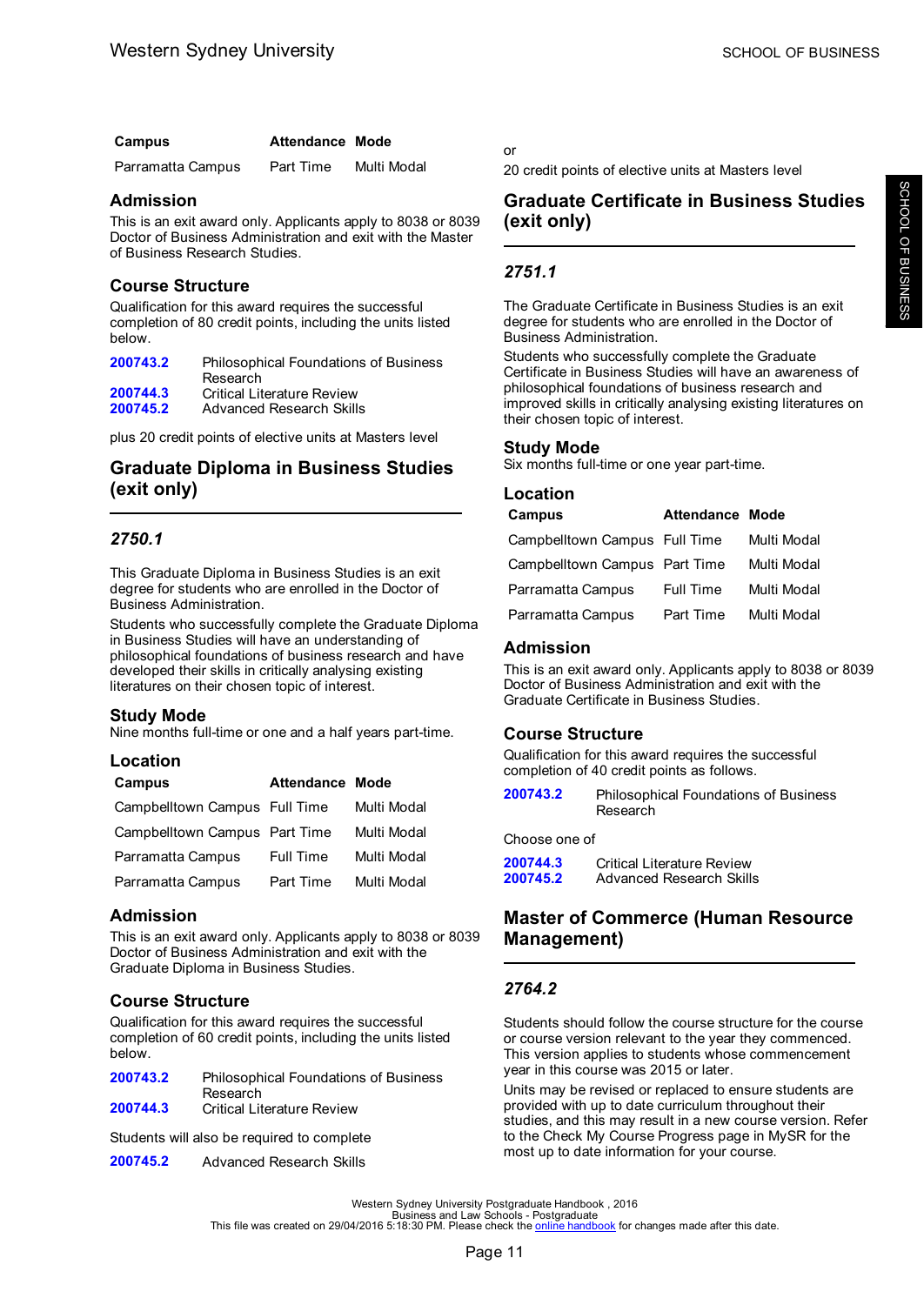<span id="page-15-0"></span>This course equips graduates to work in the field of human resource management. Key functional areas are considered within a strategic and contextualised framework, with an underlying objective of searching for ways to strengthen organisations for all stakeholders. This education builds the necessary knowledge base for working in employment relations, but the emphasis is knowledge in action, as inspired by the Australia Human Resource Institute's capabilities for HR professionals and UWS graduate attributes designed to bring knowledge to life.

## **Study Mode**

One and a half years full-time or three years part-time.

| Location                    |                        |          |
|-----------------------------|------------------------|----------|
| Campus                      | <b>Attendance Mode</b> |          |
| Parramatta Campus Full Time |                        | Internal |
| Parramatta Campus Part Time |                        | Internal |

### **Accreditation**

The Master of Commerce (HRM) is accredited by the Australian Human Resources Institute (AHRI). Accreditation means that the program has effective quality assurance and that learning addresses the Model of Excellence of the AHRI, derived from international research on HR competencies.

## **Admission**

Applicants must have successfully completed an undergraduate degree, or higher, in a business discipline Or

Successfully completed an undergraduate degree, or higher, in any discipline AND have a minimum of two (2) years full-time equivalent managerial/professional work experience

Or

Successfully completed an undergraduate degree, or higher, in any discipline and have a minimum eight (8) years full-time equivalent general work experience.

Applications from Australian and New Zealand citizens and holders of permanent resident visas must be made via the Universities Admissions Centre (UAC).

Applicants who have undertaken studies overseas may have to provide proof of proficiency in English. Local and International applicants who are applying through the Universities Admissions Centre (UAC) will find details of minimum English proficiency requirements and acceptable proof on the UAC website. Local applicants applying directly to the University should also use the information provided on the UAC website.

International applicants must apply directly to Western Sydney University via the International Office.

International students applying to The University through the International Office can find details of minimum English proficiency requirements and acceptable proof on their website.

Overseas qualifications must be deemed by the Australian Education International - National Office of Overseas Skills Recognition (AEI-NOOSR) to be equivalent to Australian qualifications in order to be considered by UAC and Western Sydney University

### **Course Structure**

Qualification for this award requires the successful completion of 120 credit points. This includes eight core units, a 20 credit point capstone unit, and two elective units as follows.

### **Core**

| 200826.1 | Contemporary People Management                    |
|----------|---------------------------------------------------|
| 200821.2 | Financial Reports for Decision Making             |
| 200719.2 | Industrial Relations and Workplace Change         |
| 200722.2 | <b>Strategic Employment Relations</b>             |
| 200827.1 | Developing Human Capital and                      |
|          | Organisational Capability                         |
| 200717.2 | <b>Employment Relations Professional Practice</b> |
| 200721.2 | Reward Management                                 |
| 200828.1 | Diversity, Labour Markets and Workforce           |
|          | Planning                                          |
|          |                                                   |

## **Capstone**

**[200829.2](#page-27-0)** Business Project

## **Alternate Capstone**

**[200830.2](#page-39-0)** Internship

## **Electives**

Students may choose 20 credit points of elective units from the available Postgraduate Business units. Enrolment in elective units is subject to meeting any required criteria for individual units, such as co-requisites and pre-requisites.

## **Master of Commerce (Property Investment and Development)**

## *2725.3*

Students should follow the course structure for the course version relevant to the year they commenced. This version applies to students whose commencement year for this course is Quarter 4, 2015 or later.

Units may be revised or replaced to ensure students are provided with up to date curriculum throughout their studies, and this may result in a new course version. Refer to the Check My Course Progress page in MySR for the most up to date information for your course.

This course provides the opportunity for advanced level of study in property investment and development. It develops students' understanding of the multi-disciplinary nature of property investment and development, and to develop the analytical and decision making skills necessary for property investment and development, and property professionals.

### **Study Mode**

One year full-time or two years part-time.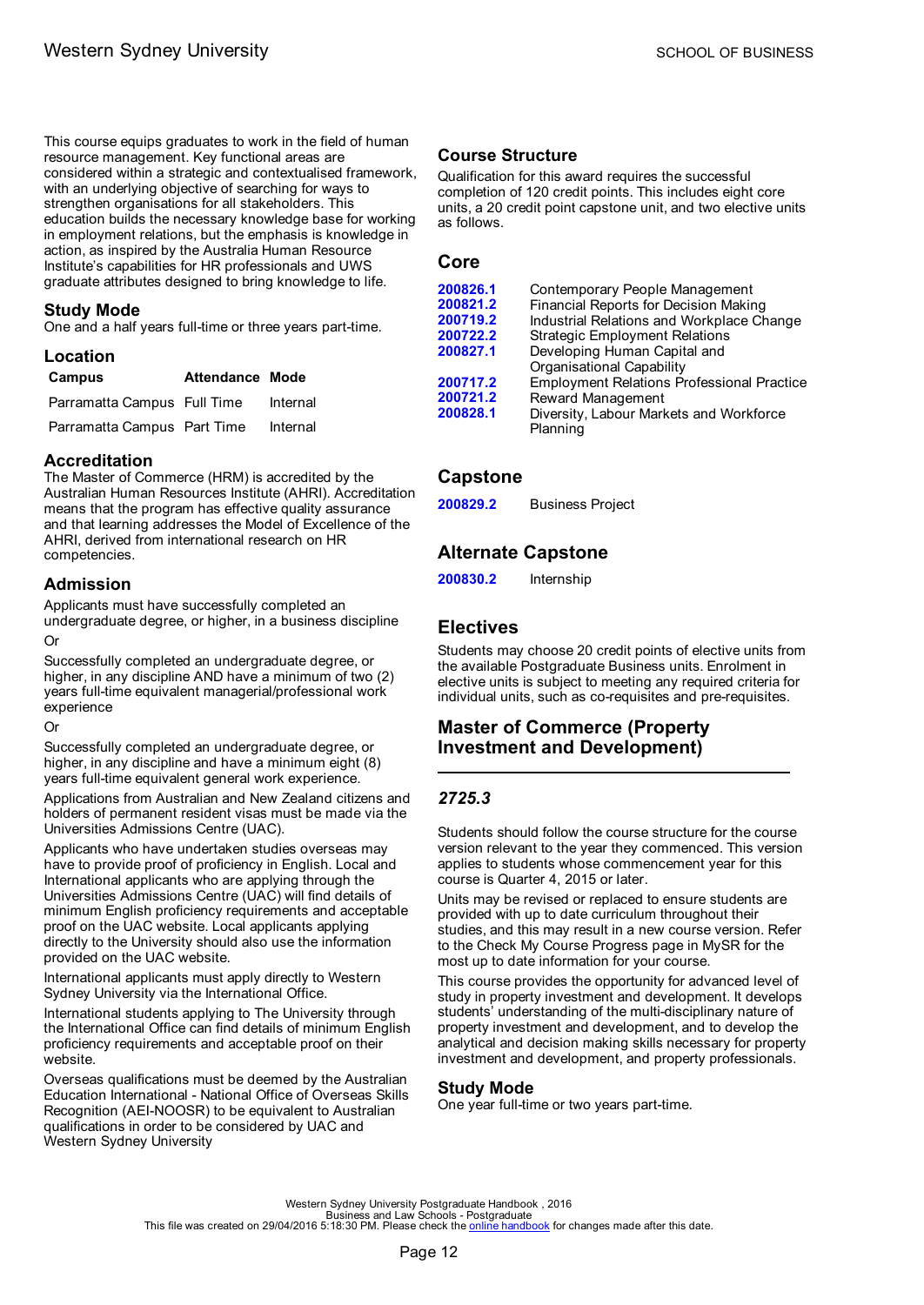## <span id="page-16-0"></span>**Location**

| Campus                      | <b>Attendance Mode</b> |          |
|-----------------------------|------------------------|----------|
| Parramatta Campus Full Time |                        | Internal |
| Parramatta Campus Part Time |                        | Internal |

### **Accreditation**

This course is accredited by the Australian Property Institute (API) for Associated membership. When combined with another API accredited degree students will be granted Certified Practising Valuer (CPV) and Certificate Property Professionals (CPP) certification.

## **Admission**

Applicants must have successfully completed an undergraduate degree, or higher, in business or a cognate discipline as recognised by the accrediting body, API (property related fields of architecture, building, construction, housing law, engineering, property and town planning);

OR

Successfully completed an undergraduate degree, or higher, in any discipline AND a minimum of two (2) years full-time equivalent managerial/professional work experience in a related field;

OR

Successfully completed an undergraduate degree, or higher, in any discipline AND a minimum of five (5) years general work experience in a related field.

International applicants must achieve IELTS 6.5 overall score with a minimum 6.0 in each subset.

Work experience will require validation by employer and cannot be used both as a means of admission and as the basis of an application for advanced standing.

Work experience will be evaluated to assess whether prospective students have demonstrated a verifiable capability in property investment and development such that they are enabled to undertake the discipline-specific learning contained in this Masters-level course. This criteria is impacted directly by the requirements of a curriculum that addresses AQF Level 9 knowledge and skill outcomes including a stipulation that graduates have cognitive skills to demonstrate mastery of theoretical knowledge in property investment and development and to reflect critically on theory and professional practice or scholarship.

Applications from Australian and New Zealand citizens and holders of permanent resident visas must be made via the Universities Admissions Centre (UAC).

Applicants who have undertaken studies overseas may have to provide proof of proficiency in English. Local and International applicants who are applying through the Universities Admissions Centre (UAC) will find details of minimum English proficiency requirements and acceptable proof on the UAC website. Local applicants applying directly to the University should also use the information provided on the UAC website.

International applicants must apply directly to Western Sydney University via the International Office.

International students applying to The University through the International Office can find details of minimum English proficiency requirements and acceptable proof on their website.

Overseas qualifications must be deemed by the Australian Education International - National Office of Overseas Skills Recognition (AEI-NOOSR) to be equivalent to Australian qualifications in order to be considered by UAC and Western Sydney University.

## **Course Structure**

Qualification for this award requires the successful completion of 80 credit points. This includes six core units and a 20 credit point capstone unit as per the structure below.

### **Core Units**

| 200892.1 | <b>Property Valuation</b>            |
|----------|--------------------------------------|
| 200895.1 | <b>Property Finance and Taxation</b> |
| 200893.1 | Property Feasibility Study           |
| 200696.3 | <b>Property Investment Analysis</b>  |
| 200894.1 | <b>Property Development</b>          |
| 200891.1 | Property Portfolio Analysis          |

### **Capstone Units**

Choose one of

| 200829.2 | <b>Business Project</b> |
|----------|-------------------------|
| 200830.2 | Internship              |

## **Master of Financial Planning**

## *2793.1*

Students should follow the course structure for the course version relevant to the year they commenced. This version applies to students whose commencement year for this course is 2016 or later.

The Master of Financial Planning is a fully online course designed to provide the educational basis to enable students to increase competence as professional financial advisers and gain an advanced knowledge and understanding of the financial planning industry. With the increasing complexity of taxation laws, the ageing population and the focus on self-reliance in retirement, the financial planning industry is developing as a distinct profession in Australia. Individuals and organisations require the skills of professionally equipped financial planners to assist them in effective investment and risk management and also with complex retirement planning strategies. Course and unit curriculum is based on Australian law. Students may exit on completion of 40 credit points with a Graduate Certificate in Financial Planning or on completion of 80 credit points with a Graduate Diploma in Financial Planning.

This course is accredited by the Financial Planning Association (FPA) and meets the RG146 requirements as outlined under the heading 'Accreditation' below. Details re the coverage of RG146 requirements are available via the link below.

The University has approval from the Tax Practitioners Board (TPB) to deliver courses in Australia taxation law for tax (financial) advisers and commercial law for tax (financial) advisers. Completion of the Master of Financial Planning satisfies the tertiary qualifications requirements to register as a Tax (Financial) Adviser. Details of which units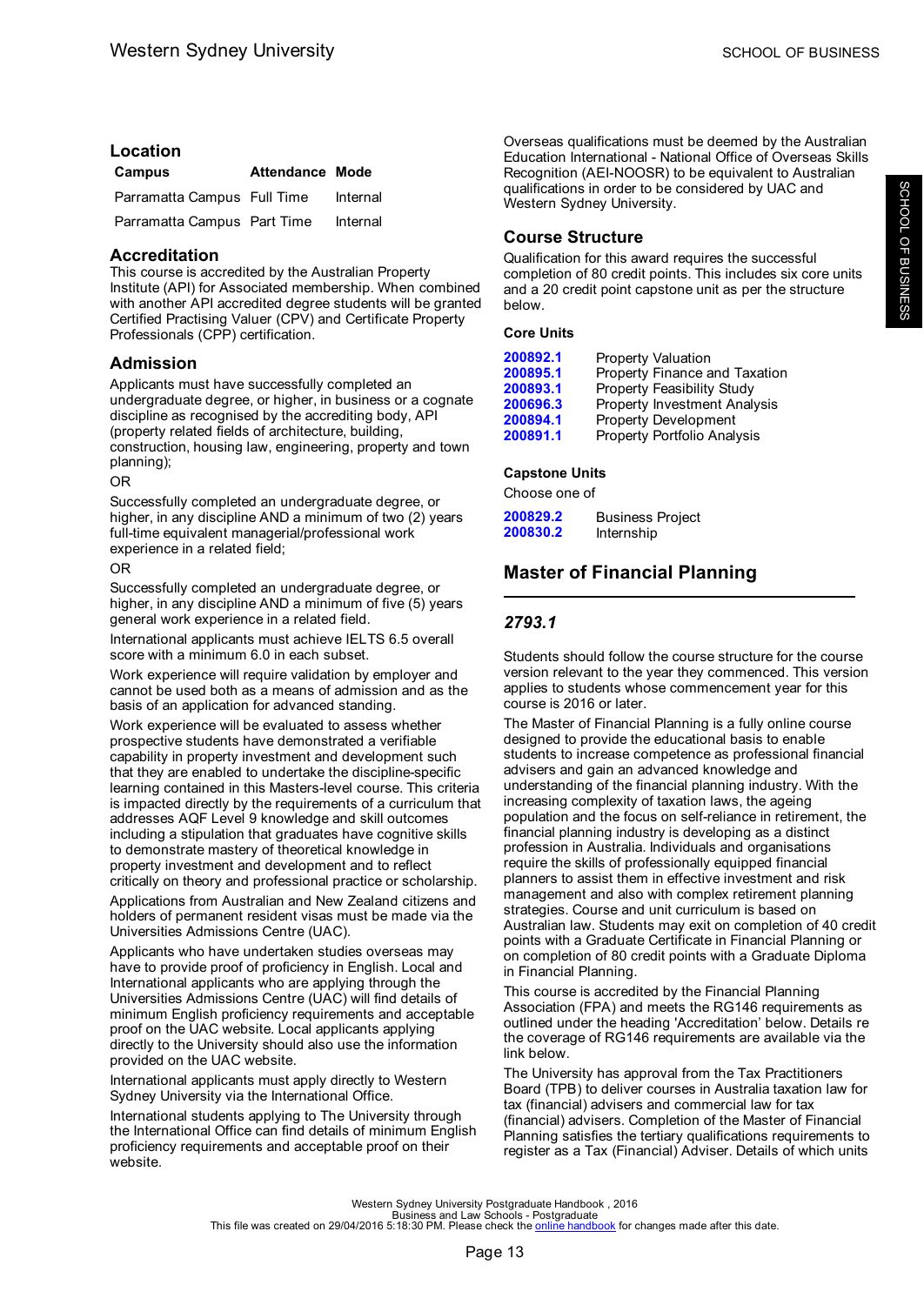must be completed to meet these requirements can be found via the link below.

### **Study Mode**

One and a half years full-time or three years part-time.

### **Location**

### **Campus Attendance Mode**

| Online | Full Time | Multi Modal |
|--------|-----------|-------------|
| Online | Part Time | Multi Modal |

### **Accreditation**

This course is accredited by the Financial Planning Association (FPA). The course satisfies eligibility requirements for Financial Planner AFP® membership and educational requirements for entry into the CFP® Certification Program of FPA (students will also receive exemption for CFP 2, 3 and 4 therefore must complete CFP 1 to be eligible to sit the CFP Certification Assessment). This course also meets the RG146 generic knowledge requirements, specialist knowledge requirements and skills requirements as they currently stand. Details re the coverage of RG146 requirements are available via the link located above the heading 'Study Mode'. In addition, by completing the Master of Financial Planning, students satisfy the tertiary qualifications requirements to register as a Tax (Financial) Adviser with the TPB. Details regarding these requirements are available via the link located above.

## **Admission**

Applicants must have:

Successfully completed an undergraduate degree, or higher, in a business discipline;

#### OR

Successfully completed an undergraduate degree, or higher, in any discipline AND have a minimum of two (2) years full-time equivalent managerial/professional work experience in a related field;

### OR

Successfully completed an undergraduate degree, or higher, in any discipline AND have a minimum of five (5) years general work experience in a related field.

Applicants seeking admission on the basis of work experience MUST support their application with a Statement of Service for all work experience listed on the application.

Applications from Australian citizens and holders of permanent resident visas must be made via the Universities Admissions Centre (UAC).

Applicants who have undertaken studies overseas may have to provide proof of proficiency in English. Local and International applicants who are applying through the Universities Admissions Centre (UAC) will find details of minimum English proficiency requirements and acceptable proof on the UAC website. Local applicants applying directly to the University should also use the information provided on the UAC website.

Overseas qualifications must be deemed by the Australian Education International - National Office of Overseas Skills Recognition (AEI-NOOSR) to be equivalent to Australian qualifications in order to be considered by UAC and Western Sydney University.

### **Course Structure**

Qualification for this award requires the successful completion of 120 credit points which includes eleven core units listed in the recommended sequence below.

### **Recommended Sequence**

### **Full-time**

**Year 1**

- **Quarter 1**
- **[200817.2](#page-27-0)** Business Communication Skills<br>**200866.1** Principles of Financial Planning **[200866.1](#page-43-0)** Principles of Financial Planning

### **Quarter 2**

| 200432.3 | Commercial Law      |
|----------|---------------------|
| 200868.1 | Investment Planning |

### **Quarter 3**

**[200867.1](#page-47-0)** Superannuation<br>**200869.3** Principles of Tax **200869.3** Principles of Taxation

### **Quarter 4**

**[200870.1](#page-37-0)** Insurance and Risk Management **Planning for Retirement** 

### **Year 2**

# **Quarter 1**

**[51168.4](#page-35-0)** Funds Management and Portfolio Selection

Choose one of

| 200829.2 | <b>Business Project</b> |
|----------|-------------------------|
| 200830.2 | Internship              |

### **Quarter 2**

[200872.1](#page-29-0) Contemporary Issues in Taxation

Choose one of

**[200829.2](#page-27-0)** Business Project **[200830.2](#page-39-0)** Internship

### **Part-time**

| Year 1           |  |
|------------------|--|
| <b>Quarter 1</b> |  |

**[200817.2](#page-27-0)** Business Communication Skills

**Quarter 2**

**[200432.3](#page-28-0)** Commercial Law

## **Quarter 3**

**[200866.1](#page-43-0)** Principles of Financial Planning

Western Sydney University Postgraduate Handbook , 2016<br>Business and Law Schools - Paus Postgraduate<br>This file was created on 29/04/2016 5:18:30 PM. Please check the <u>online [handbook](http://handbook.westernsydney.edu.au/hbook/)</u> for changes made after this date.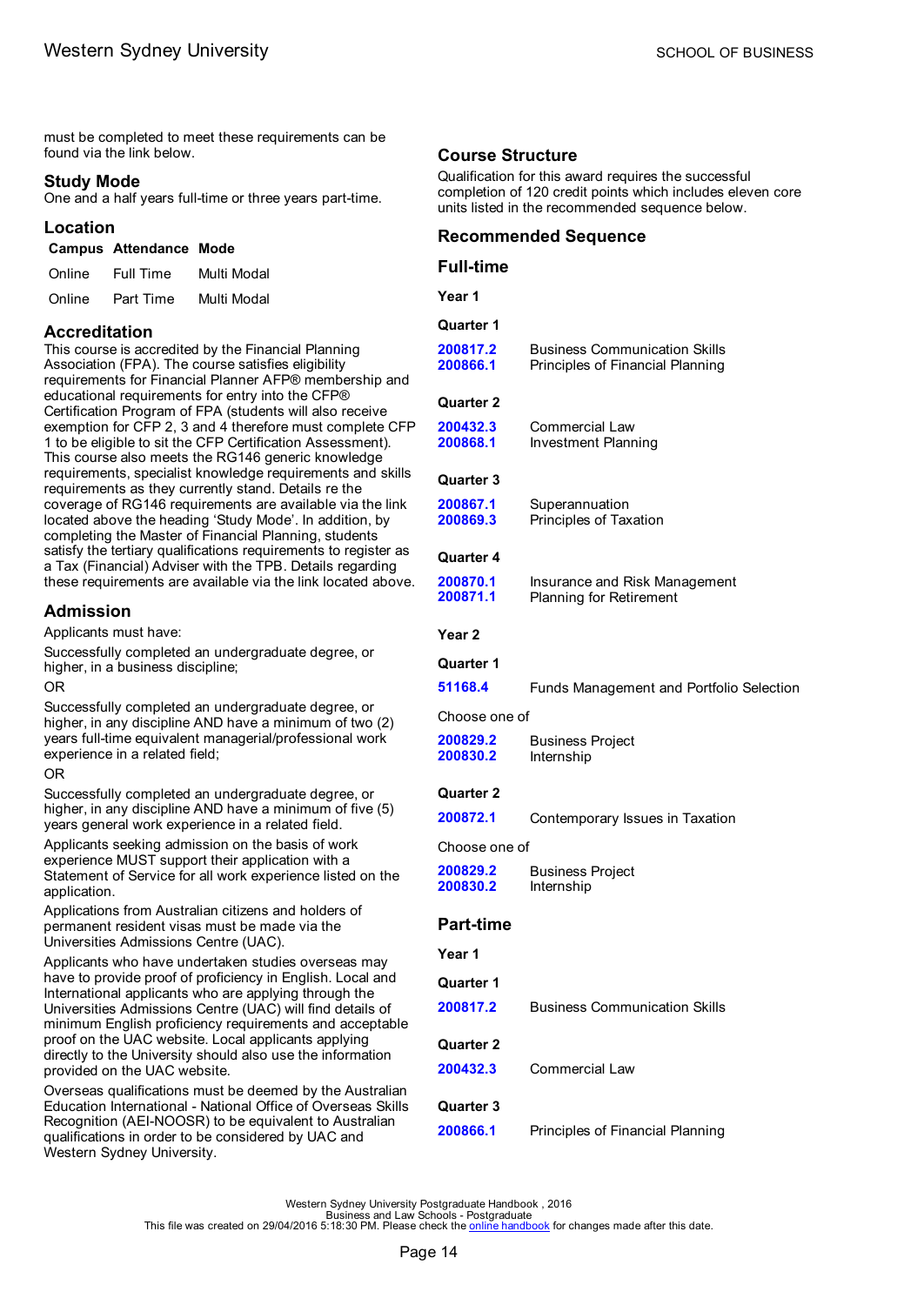<span id="page-18-0"></span>

| <b>Quarter 4</b>     |                                          | Location             |                               |                                                                                                                         |
|----------------------|------------------------------------------|----------------------|-------------------------------|-------------------------------------------------------------------------------------------------------------------------|
| 200868.1             | <b>Investment Planning</b>               |                      | <b>Campus Attendance Mode</b> |                                                                                                                         |
|                      |                                          | Online               | Full Time                     | Multi Modal                                                                                                             |
| Year 2               |                                          | Online               | Part Time                     | Multi Modal                                                                                                             |
| Quarter 1            |                                          |                      |                               |                                                                                                                         |
| 200867.1             | Superannuation                           |                      | <b>Course Structure</b>       |                                                                                                                         |
|                      |                                          |                      |                               | Qualification for this award requires the successful                                                                    |
| Quarter 2            |                                          |                      |                               | completion of 80 credit points as follows.                                                                              |
| 200870.1             | Insurance and Risk Management            | 200866.1             |                               | Principles of Financial Planning                                                                                        |
|                      |                                          | Choose seven of      |                               |                                                                                                                         |
| <b>Quarter 3</b>     |                                          | 200817.2             |                               | <b>Business Communication Skills</b>                                                                                    |
| 200869.3             | Principles of Taxation                   | 200432.3             | Commercial Law                |                                                                                                                         |
|                      |                                          | 200868.1<br>200867.1 | Superannuation                | Investment Planning                                                                                                     |
| Quarter 4            |                                          | 200869.3             |                               | Principles of Taxation                                                                                                  |
| 200871.1             | Planning for Retirement                  | 200870.1             |                               | Insurance and Risk Management                                                                                           |
|                      |                                          | 200871.1<br>51168.4  |                               | Planning for Retirement<br>Funds Management and Portfolio Selection                                                     |
| Year 3               |                                          | 200872.1             |                               | Contemporary Issues in Taxation                                                                                         |
| Quarter 1            |                                          |                      |                               |                                                                                                                         |
| 51168.3              | Funds Management and Portfolio Selection |                      |                               | <b>Graduate Certificate in Financial Planning</b>                                                                       |
|                      |                                          |                      |                               |                                                                                                                         |
| Quarter 2            |                                          | 2795.1               |                               |                                                                                                                         |
| 200872.1             | Contemporary Issues in Taxation          |                      |                               |                                                                                                                         |
| <b>Quarter 3</b>     |                                          |                      |                               | Students should follow the course structure for the course<br>version relevant to the year they commenced. This version |
| Choose one of        |                                          |                      |                               | applies to students whose commencement year for this                                                                    |
|                      |                                          |                      | course is 2016 or later.      |                                                                                                                         |
| 200829.2<br>200830.2 | <b>Business Project</b><br>Internship    |                      |                               | The Graduate Certificate in Financial Planning is a fully                                                               |
|                      |                                          |                      |                               | online course designed to introduce students to post<br>graduate study in the Financial Planning sector with the        |
| Quarter 4            |                                          |                      |                               | option to continue into a Graduate Diploma in Financial                                                                 |

Choose one of

**[200829.2](#page-27-0)** Business Project **[200830.2](#page-39-0)** Internship

### **Exit Awards**

80 credit points, comprising of eight units which must include 200866 Principles of Financial Planning, (200829 Business Project and 200830 Internship units excluded). 40 credit points as specified in the course structure.

## **Graduate Diploma in Financial Planning (exit only)**

## *2794.1*

The Graduate Diploma in Financial Planning is an Exit course only. Applicants apply to 2793 Master of Financial Planning and exit with the Graduate Diploma award on successful completion of 80 credit points.

### **Study Mode**

One year full-time or two years part-time.

## **Study Mode**

Six months full-time or one year part-time.

Planning and a Master of Financial Planning.

### **Location**

#### **Campus Attendance Mode**

| Online | Full Time | Multi Modal |
|--------|-----------|-------------|
| Online | Part Time | Multi Modal |

### **Admission**

Applicants must have:

Successfully completed an undergraduate degree, or higher, in any discipline;

OR

Have an associate degree, or higher, in a business discipline;

OR

Have an advanced diploma, or higher, in a business discipline AND have a minimum of five (5) years general work experience in a related field; OR

SCHOOL

BUSINESS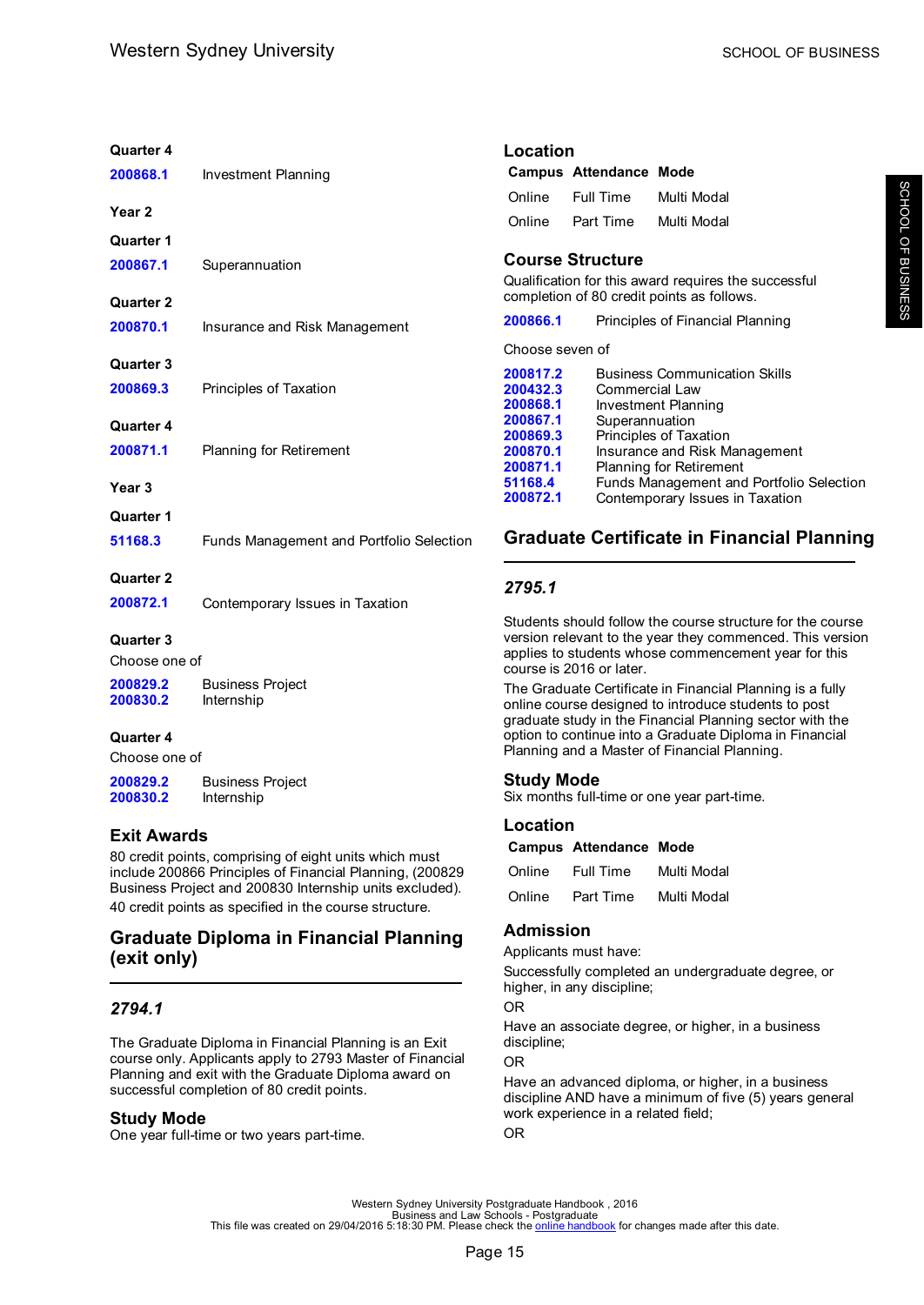<span id="page-19-0"></span>Have a minimum of three (3) years full-time equivalent managerial/professional work experience in a related field;

#### OR

Submitted other evidence of general and professional qualifications that demonstrates potential to pursue graduate studies.

Applicants seeking admission on the basis of work experience MUST support their application with a Statement of Service for all work experience listed on the application.

Applications from Australian and New Zealand citizens and holders of permanent resident visas must be made via the Universities Admissions Centre (UAC).

Applicants who have undertaken studies overseas may have to provide proof of proficiency in English. Local and International applicants who are applying through the Universities Admissions Centre (UAC) will find details of minimum English proficiency requirements and acceptable proof on the UAC website. Local applicants applying directly to the University should also use the information provided on the UAC website.

Overseas qualifications must be deemed by the Australian Education International - National Office of Overseas Skills Recognition (AEI-NOOSR) to be equivalent to Australian qualifications in order to be considered by UAC and Western Sydney University.

## **Course Structure**

Qualification for this award requires the successful completion of 40 credit points listed in the recommended sequence below.

### **Recommended Sequence**

### **Full-time**

**Year 1**

| <b>Quarter 1</b> |                                      |
|------------------|--------------------------------------|
| 200817.2         | <b>Business Communication Skills</b> |
| 200866.1         | Principles of Financial Planning     |

## **Quarter 2**

| 200432.3 | Commercial Law      |
|----------|---------------------|
| 200868.1 | Investment Planning |

## **Part-time**

| Year 1                       |                                      | <b>Admission</b>                                                                     |
|------------------------------|--------------------------------------|--------------------------------------------------------------------------------------|
| <b>Quarter 1</b><br>200817.2 | <b>Business Communication Skills</b> | Applicants must have successfully compl<br>undergraduate degree, or higher, in a but |
|                              |                                      | Or                                                                                   |
| <b>Quarter 2</b>             |                                      | Successfully completed an undergraduat<br>higher, in any discipline AND have a mini  |
| 200432.3                     | <b>Commercial Law</b>                | years full-time equivalent managerial/pro-<br>experience                             |
| <b>Quarter 3</b>             |                                      | Or                                                                                   |
| 200866.1                     | Principles of Financial Planning     | Successfully completed an undergraduat<br>higher, in any discipline AND have a mini  |

**Quarter 4**

**[200868.1](#page-39-0)** Investment Planning

## **Master of Finance**

## *2705.2*

Students should follow the course structure for the course version relevant to the year they commenced. This version applies to students whose commencement year for this course is 2015 or later.

Units may be revised or replaced to ensure students are provided with up to date curriculum throughout their studies, and this may result in a new course version. Refer to the Check My Course Progress page in MySR for the most up to date information for your course.

The Master of Finance prepares students for executive careers in finance, banking, funds management and corporate treasuries. The degree is specifically designed so that after the completion of core finance units, students can choose other finance units appropriate to their career opportunities. The degree provides students with the technical knowledge necessary to function in an evolving and increasingly sophisticated financial environment with an emphasis on the practical application of these techniques. All of the units have been developed by individuals who are actively involved in the financial sector.

### **Study Mode**

**Location**

One and a half years full-time or three years part-time.

| Internal                                                                             |
|--------------------------------------------------------------------------------------|
| Internal                                                                             |
| <b>Attendance Mode</b><br>Parramatta Campus Full Time<br>Parramatta Campus Part Time |

### **Accreditation**

The Master of Finance fulfils the educational requirements for admission as a Senior Associate (SA Fin) of Finsia - the Financial Services Institute of Australasia (Finsia). Senior Associate membership with Finsia also requires at least 3 years career experience in the financial services industry. The Master of Finance also allows graduates to satisfy the education requirements for professional membership of the Finance and Treasury Association (FTA) - Certified Finance and Treasury Professional (CFTP).

leted an siness discipline

e degree, or.  $mum$  of two (2) fessional work

te degree, or  $imum$  eight (8) years full-time equivalent general work experience.

Western Sydney University Postgraduate Handbook , 2016<br>Business and Law Schools - Paus Postgraduate<br>This file was created on 29/04/2016 5:18:30 PM. Please check the <u>online [handbook](http://handbook.westernsydney.edu.au/hbook/)</u> for changes made after this date.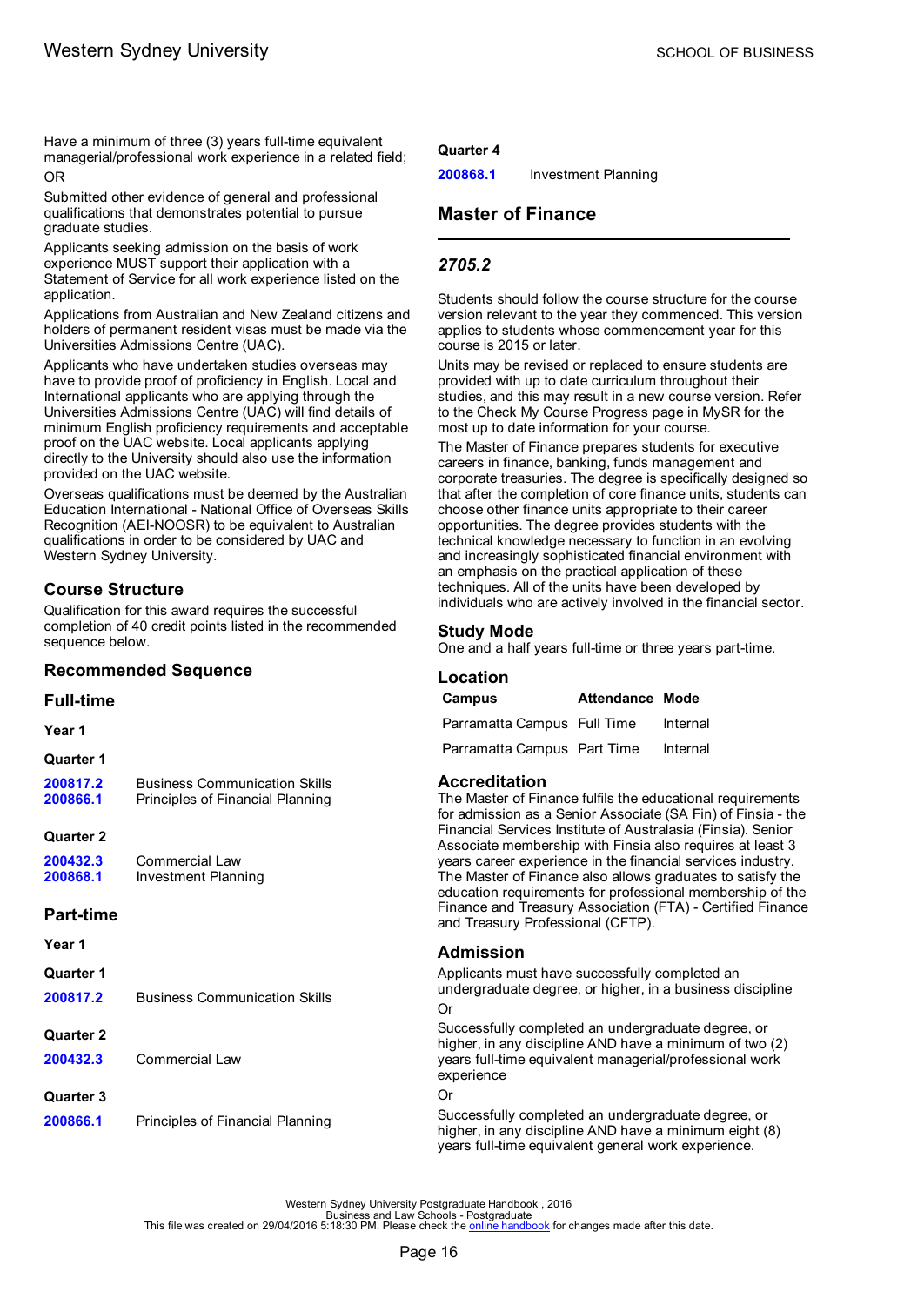SCHOOL OF OF BUSINESS

<span id="page-20-0"></span>Applications from Australian and New Zealand citizens and holders of permanent resident visas must be made via the Universities Admissions Centre (UAC).

Applicants who have undertaken studies overseas may have to provide proof of proficiency in English. Local and International applicants who are applying through the Universities Admissions Centre (UAC) will find details of minimum English proficiency requirements and acceptable proof on the UAC website. Local applicants applying directly to the University should also use the information provided on the UAC website.

International applicants must apply directly to Western Sydney University via the International Office.

International students applying to The University through the International Office can find details of minimum English proficiency requirements and acceptable proof on their website.

Overseas qualifications must be deemed by the Australian Education International - National Office of Overseas Skills Recognition (AEI-NOOSR) to be equivalent to Australian qualifications in order to be considered by UAC and Western Sydney University.

### **Course Structure**

Qualification for this award requires the successful completion of 120 credit points which includes six core units, a 20 credit point capstone unit and an additional four units chosen from a pool of alternate units.

#### **Core Units**

| 51054.3  | Financial Modelling                      |
|----------|------------------------------------------|
| 51163.2  | Financial Institutions and Markets (MAF) |
| 51168.4  | Funds Management and Portfolio Selection |
| 51169.3  | Derivatives                              |
| 51212.3  | Security Analysis and Portfolio Theory   |
| 200426.3 | Corporate Finance                        |

### **Alternate Units**

| 51165.3  | Financial Institution Management |
|----------|----------------------------------|
| 51166.3  | Credit and Lending Decisions     |
| 51211.3  | International Finance            |
| 200425.4 | Economics                        |
| 200849.1 | New Venture Finance              |
| 200895.1 | Property Finance and Taxation    |
| 200891.1 | Property Portfolio Analysis      |

Students are permitted to complete up to two units from any other Masters degree offered by the School of Business as part of the four alternate units.

### **Capstone Units**

Choose one of

| 200829.2 | <b>Business Project</b> |
|----------|-------------------------|
| 200830.2 | Internship              |

## **Master of Professional Accounting**

## *2689.3*

Students should follow the course structure for the course version relevant to the year they commenced. This version applies to students whose commencement year for this course is 2015 or later.

Units may be revised or replaced to ensure students are provided with up to date curriculum throughout their studies, and this may result in a new course version. Refer to the Check My Course Progress page in MySR for the most up to date information for your course.

The Master of Professional Accounting (MPA) course is specifically designed to comply with the accreditation requirements of CPA Australia, the Institute of Chartered Accountants in Australia (ICAA) and the Institute of Public Accountants (IPA). This course provides an in-depth theoretical knowledge of accounting with relevant skills and expertise that enable students to become professional accounting practitioners. The course content delivers a contemporary education in accounting principles and procedures supported by knowledge of associated disciplines of law, economics and finance. Students will learn to apply accounting concepts, theories and models through a range of individual and collaborative means using a blended learning design that draws from industry relevant projects with exposure to realistic business problems.

## **Study Mode**

One and a half years full-time or three years part-time.

### **Location**

| Campus                      | Attendance Mode |          |
|-----------------------------|-----------------|----------|
| Parramatta Campus Full Time |                 | Internal |
| Parramatta Campus Part Time |                 | Internal |

### **Accreditation**

Accredited by CPA Australia, The Institute of Chartered Accountants in Australia (ICAA) and the Institute of Public Accountants (IPA).

### **Inherent requirements**

There are inherent requirements for this course that you must meet in order to complete your course and graduate. Make sure you read and understand the requirements for this course online.

### **Admission**

Applicants must have successfully completed an undergraduate degree, or higher, in a business discipline

Or

Successfully completed an undergraduate degree, or higher, in any discipline and have a minimum of two (2) years full-time equivalent managerial/professional work **experience** 

### Or

Successfully completed an undergraduate degree, or higher, in any discipline and have a minimum eight (8) years full-time equivalent general work experience.

Applications for the course must be made through the Universities Admissions Centre (UAC).

Applicants who have undertaken studies overseas may have to provide proof of proficiency in English. Local and International applicants who are applying through the Universities Admissions Centre (UAC) will find details of minimum English proficiency requirements and acceptable proof on the UAC website. Local applicants applying

Western Sydney University Postgraduate Handbook , 2016 Business and Law Schools - Postgraduate This file was created on 29/04/2016 5:18:30 PM. Please check the online [handbook](http://handbook.westernsydney.edu.au/hbook/) for changes made after this date.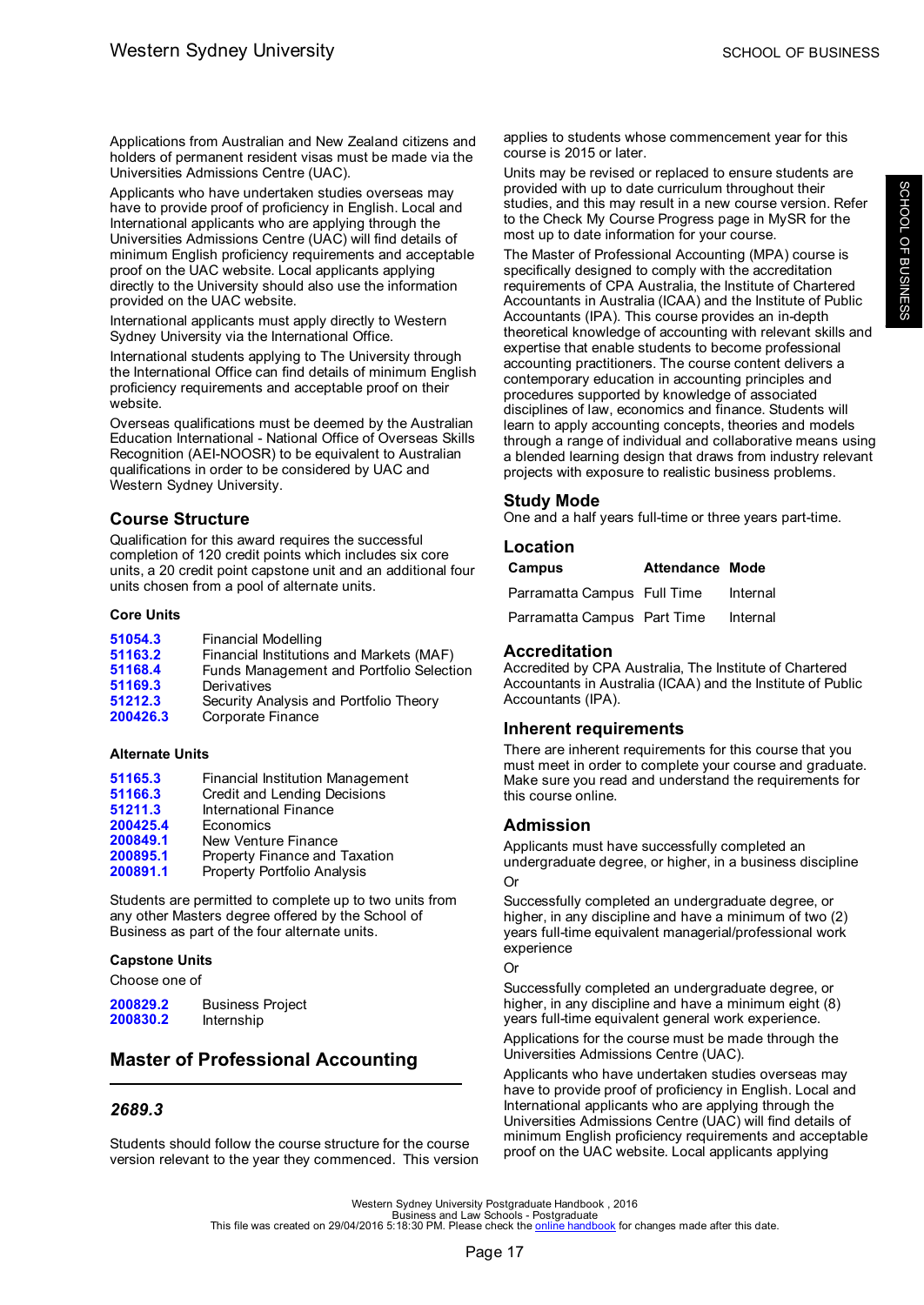<span id="page-21-0"></span>directly to the University should also use the information provided on the UAC website.

International applicants must apply directly to Western Sydney University via the International Office.

International students applying to The University through the International Office can find details of minimum English proficiency requirements and acceptable proof on their website.

Overseas qualifications must be deemed by the Australian Education International - National Office of Overseas Skills Recognition (AEI-NOOSR) to be equivalent to Australian qualifications in order to be considered by UAC and Western Sydney University.

## **Course Structure**

Qualification for this award requires the successful completion of 120 credit points of core units as follows.

### **Core Units**

| 200396.4 | Introductory Accounting                    |
|----------|--------------------------------------------|
| 200432.3 | Commercial Law                             |
| 200426.3 | Corporate Finance                          |
| 200425.4 | Economics                                  |
| 200494.3 | Management Accounting                      |
| 200399.3 | <b>Information Systems for Accountants</b> |
| 200433.3 | Company Law                                |
| 200400.4 | Company Accounting                         |
| 200397.2 | Revenue Law (PG)                           |
| 200398.3 | Auditing                                   |
| 200401.3 | Accounting Theory and Applications         |
| 200693.3 | <b>Accounting Professional Engagement</b>  |
|          |                                            |

### **Exit Award**

40 credit points of any units excluding the 200693 - Accounting Professional Engagement unit.

## **Postgraduate Qualifying Program**

## *2791.1*

Students should follow the course structure for the course version relevant to the year they commenced. This version applies to students whose commencement year for this course is 2016 or later.

In the Postgraduate Qualifying Program (PQP) you will participate in an intensive program of learning to prepare you for study at postgraduate level. This non-award program comprises ten learning modules designed to ensure you have the skills, competencies and knowledge necessary to undertake postgraduate study in business. You will develop further your verbal and written communication skills in a range of contemporary business areas including finance, organisations, people and culture, and enterprise intelligence in a global business context. You will be required to demonstrate a sound appreciation of the ethical and professional practice in business enterprises, and you will demonstrate practical business communication skills by working individually as well as working in teams. Students who have shown competency in all 10 modules will be eligible to enter Masters courses in Business and Accounting with a 1.5 years (or longer)

duration provided they also meet the English language proficiency criteria for admission to those programs.

### **Study Mode**

**Location**

Six months full-time or one year part-time.

| Lucalium                    |                 |             |  |
|-----------------------------|-----------------|-------------|--|
| Campus                      | Attendance Mode |             |  |
| Online                      | Full Time       | Multi Modal |  |
| Online                      | Part Time       | Multi Modal |  |
| Parramatta Campus Full Time |                 | Internal    |  |
| Parramatta Campus Part Time |                 | Internal    |  |

### **Admission**

To be admitted to the Postgraduate Qualifying Program applicants must have:

- **•** an Associate Degree, or higher, in a business discipline: OR discipline; OR
- **•** a three (3) year post-secondary qualification, or higher in a business discipling: OR higher, in a business discipline; OR
- **°** a minimum of three (3) years full-time equivalent managerial/professional work experience; OR
- **°** submitted other evidence of qualifications that demonstrate potential to pursue graduate studies.

As a guide to international applicants the following additional information is provided regarding admission:

- **°** India/Pakistan - 3 year qualification post Standard/ Class XII
- **°** China - 3 year qualification post Senior High School **Certificate**

International students must have also satisfied the English language requirements for admission to EAP5 (IELTS equivalent 6.0, with a minimum of 5.0 in all bands).

Applications from Australian and New Zealand citizens and holders of permanent resident visas must be made via the Universities Admissions Centre (UAC).

Applicants who have undertaken studies overseas may have to provide proof of proficiency in English. Local and International applicants who are applying through the Universities Admissions Centre (UAC) will find details of minimum English proficiency requirements and acceptable proof on the UAC website. Local applicants applying directly to the University should also use the information provided on the UAC website.

International applicants must apply directly to Western Sydney University via the International Office.

International students applying to The University through the International Office can find details of minimum English proficiency requirements and acceptable proof on their website.

Overseas qualifications must be deemed by the Australian Education International - National Office of Overseas Skills Recognition (AEI-NOOSR) to be equivalent to Australian qualifications in order to be considered by UAC and Western Sydney University.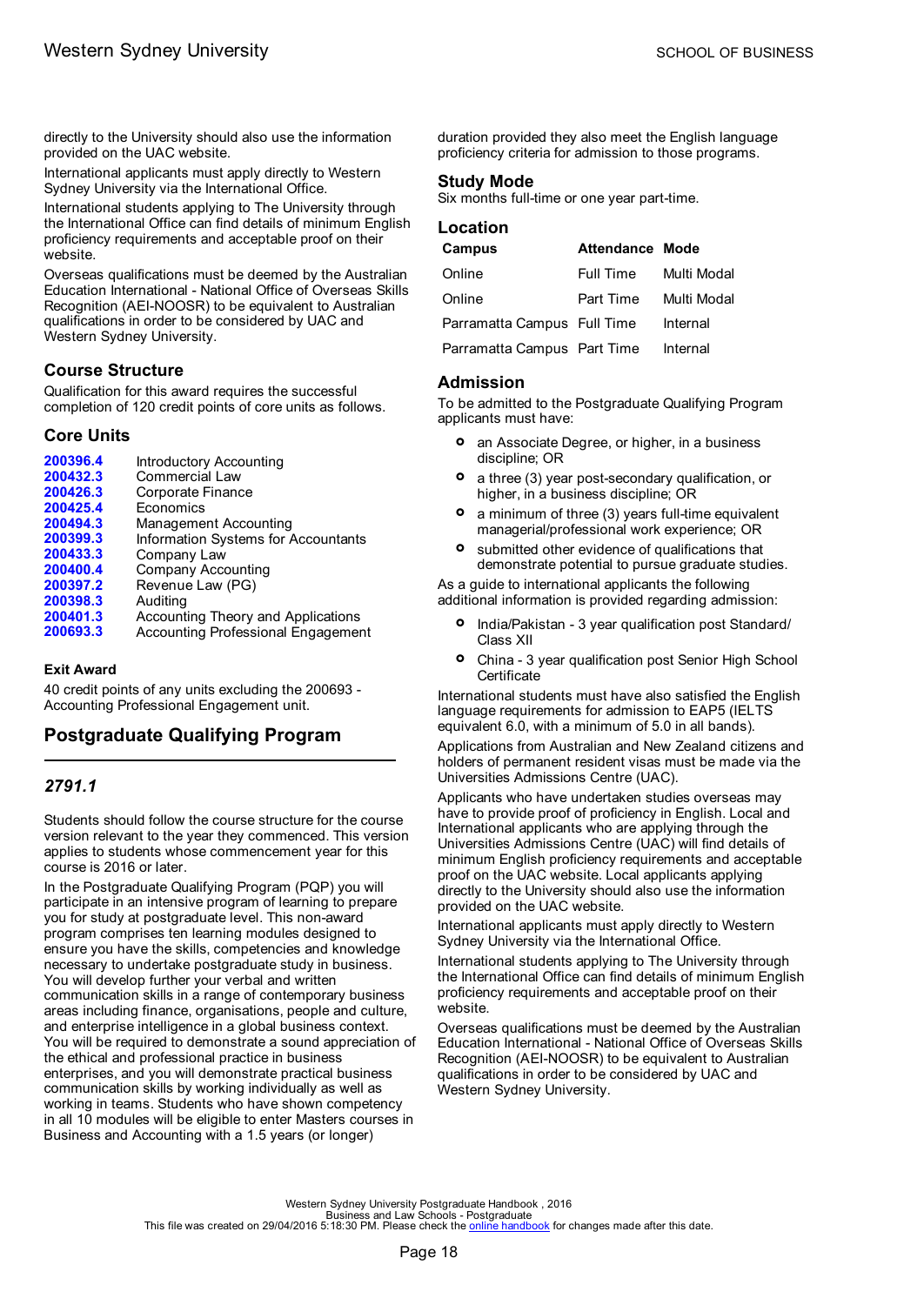## <span id="page-22-0"></span>**Course Structure**

### **Recommended Sequence**

#### **Quarters 1 and 3**

| 200932.1 | Written Communication for Postgraduate<br>Study |
|----------|-------------------------------------------------|
| 200933.1 | Interpreting Financial Statements               |
| 200934.1 | People and Culture                              |
| 200935.1 | The Global Economy                              |
| 200936.1 | <b>Ethical Enterprise Practice</b>              |

### **Quarters 2 and 4**

| 200937.1 | Verbal Communication for Postgraduate<br>Study |
|----------|------------------------------------------------|
| 200938.1 | Enterprise Intelligence                        |
| 200939.1 | Managing People and Organisations              |
| 200940.1 | Innovation and Creativity                      |
| 200941.1 | <b>Fundamentals of Finance</b>                 |
|          |                                                |

## **Graduate Certificate in Postgraduate Studies**

## *2792.1*

Students should follow the course structure for the course version relevant to the year they commenced. This version applies to students whose commencement year for this course is 2016 or later.

The Graduate Certificate in Postgraduate Studies is an award program that recognises your learning completed in the Postgraduate Qualifying Program. In this course you will prepare a portfolio of work demonstrating the course learning outcomes, including your communication and social interaction skills, critical thinking and problem solving, applied skills and literacies, as well as an appreciation of cultural diversity and an ethical and socially and environmentally responsible framework for making business decisions. Your comprehensive and contemporary knowledge in business will also be evaluated in a verbal examination. To exit from this award, students must have also satisfied the English language requirements for admission to Postgraduate Study in Business. Students completing the Graduate Certificate in Postgraduate Studies may apply for up to 40 credit points advanced standing on admission to Masters courses in Business and Accounting of two years duration.

### **Study Mode**

Six months full-time or one year part-time.

## **Location**

| Campus                      | <b>Attendance Mode</b> |             |
|-----------------------------|------------------------|-------------|
| Online                      | Full Time              | Multi Modal |
| Online                      | Part Time              | Multi Modal |
| Parramatta Campus Full Time |                        | Internal    |
| Parramatta Campus Part Time |                        | Internal    |

## **Admission**

To be admitted to the Graduate Certificate of Postgraduate Studies applicants must have:

**•** demonstrated proficiency in postgraduate studies by<br>
completing the Postgraduate Qualifying Program with completing the Postgraduate Qualifying Program with competent grades in ten modules of learning.

International students must have also satisfied the English language requirements for admission to Postgraduate Study in Business (IELTS equivalent 6.5, with a minimum of 6.0 in all bands).

Applications from Australian and New Zealand citizens and holders of permanent resident visas must be made via the Universities Admissions Centre (UAC).

Applicants who have undertaken studies overseas may have to provide proof of proficiency in English. Local and International applicants who are applying through the Universities Admissions Centre (UAC) will find details of minimum English proficiency requirements and acceptable proof on the UAC website. Local applicants applying directly to the University should also use the information provided on the UAC website.

International applicants must apply directly to Western Sydney University via the International Office.

International students applying to The University through the International Office can find details of minimum English proficiency requirements and acceptable proof on their website.

Overseas qualifications must be deemed by the Australian Education International - National Office of Overseas Skills Recognition (AEI-NOOSR) to be equivalent to Australian qualifications in order to be considered by UAC and Western Sydney University.

### **Course Structure**

Qualification for this award requires the successful completion of 40 credit points in the unit below.

**[200942.1](#page-43-0)** Preparation for Postgraduate Study in **Business**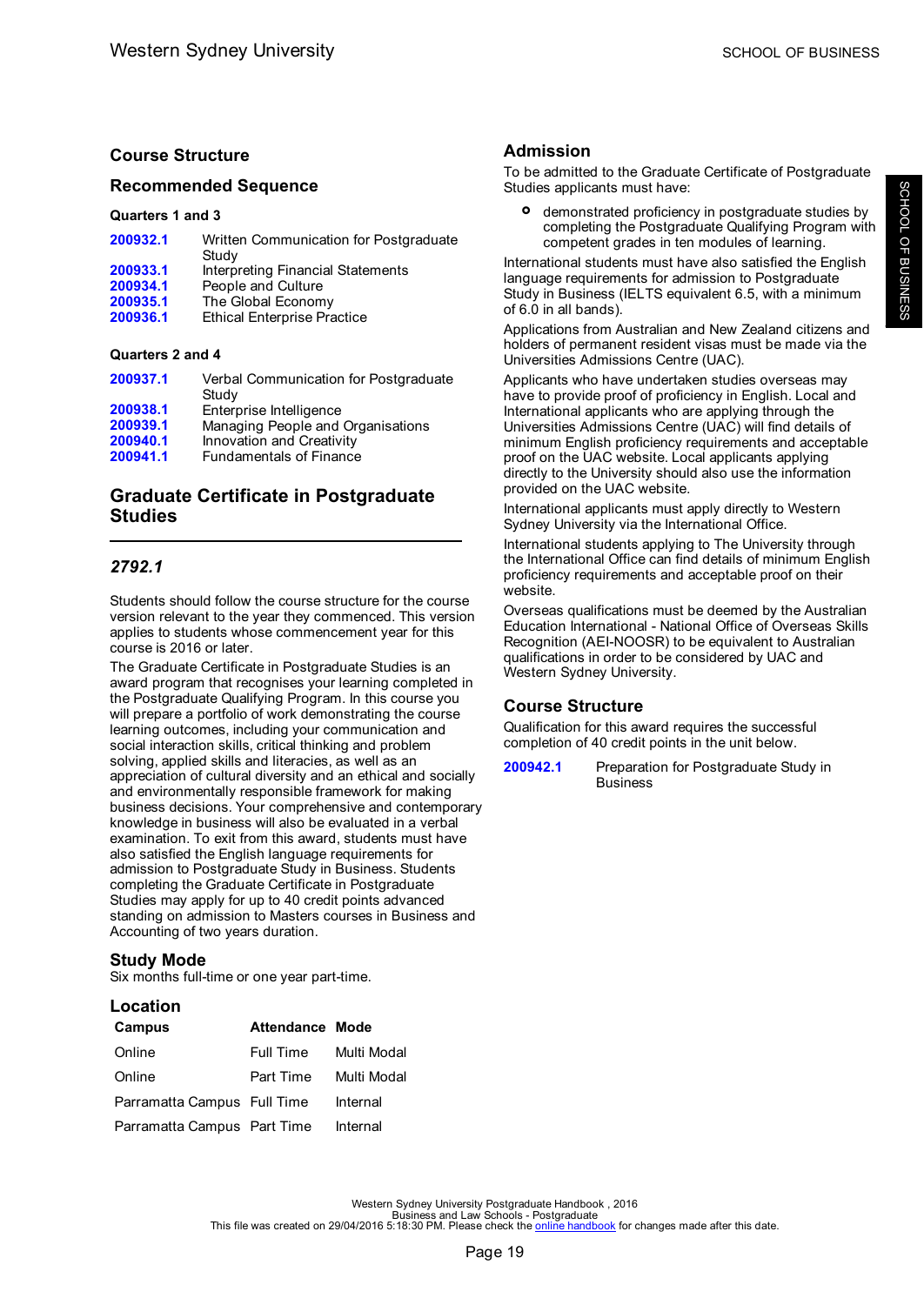## <span id="page-23-0"></span>**Specialisations**

### **Postgraduate Specialisation - Management**

### *SP2006.1*

| Location |      |
|----------|------|
| Campus   | Mode |

Parramatta Campus Internal

### **Specialisation Structure**

Students must complete the following six units

| 200835.1 | Managing in the Global Context       |
|----------|--------------------------------------|
| 200841.2 | <b>Strategic Business Management</b> |
| 200776.1 | Compliance Management                |
| 200833.1 | Leading Contemporary Organisations   |
| 200848.2 | Governance, Ethics and Social        |
|          | Entrepreneurship                     |
| 200852.1 | Innovation, Creativity and Foresight |

## **Postgraduate Specialisation - Marketing**

### *SP2007.1*

### **Location**

**Campus Mode**

Parramatta Campus Internal

### **Specialisation Structure**

Students must complete the following six units

| 200737.3 | <b>Marketing Systems</b>           |
|----------|------------------------------------|
| 200823.1 | <b>Buyer Behaviour</b>             |
| 200822.1 | <b>Applied Marketing Solutions</b> |
| 200832.2 | <b>Business Marketing</b>          |
| 200824.1 | Integrated Brand Management        |
| 200834.2 | Strategic Marketing for Managers   |

### **Postgraduate Specialisation - Logistics and Supply Chain Management**

### *SP2008.1*

| <b>Location</b> |      |
|-----------------|------|
| Campus          | Mode |

Parramatta Campus Internal

### **Specialisation Structure**

| 200838.1 |  |
|----------|--|
| 51240.4  |  |

**[200838.1](#page-27-0)** Business Operations and Logistics **[51240.4](#page-44-0)** Project Management

**[200329.4](#page-47-0)** Supply Chain Management<br>51259.4 Purchasing and Materials M **[51259.4](#page-45-0)** Purchasing and Materials Management **[200776.1](#page-29-0)** Compliance Management **[200836.1](#page-40-0)** Logistics Processes in Enterprise Resource Planning

### **Postgraduate Specialisation - Hospitality and Tourism**

### *SP2009.1*

**Location**

**Campus Mode**

Parramatta Campus Internal

### **Specialisation Structure**

Students must complete the following six units

| 200842.1 | Gastronomy and the Food and Beverage<br>Experience |
|----------|----------------------------------------------------|
| 200846.1 | Facilities and Venue Management                    |
| 200839.1 | Tourism Management                                 |
| 200844.1 | <b>Event Management</b>                            |
| 200837.1 | Hospitality and Tourism in Society                 |
| 200840.1 | Strategic Marketing for Hospitality and<br>Tourism |
|          |                                                    |

### **Postgraduate Specialisation - Sustainable Business**

### *SP2010.1*

### **Location**

**Campus Mode**

Parramatta Campus Internal

### **Specialisation Structure**

Students must complete the following six units

| 200853.1 | Creating Sustainable Organisations       |
|----------|------------------------------------------|
| 200847.1 | Business, Society and the Environment    |
| 200497.1 | Social and Environmental Accounting (PG) |
| 200848.2 | Governance, Ethics and Social            |
|          | Entrepreneurship                         |
| 101636.2 | Developing Sustainable Places            |
| 200852.1 | Innovation, Creativity and Foresight     |

### **Postgraduate Specialisation - Innovation and Entrepreneurship**

*SP2011.1*

| Location                   |      |
|----------------------------|------|
| Campus                     | Mode |
| Parramatta Campus Internal |      |

Western Sydney University Postgraduate Handbook , 2016<br>Business and Law Schools - Paus Postgraduate<br>This file was created on 29/04/2016 5:18:30 PM. Please check the <u>online [handbook](http://handbook.westernsydney.edu.au/hbook/)</u> for changes made after this date.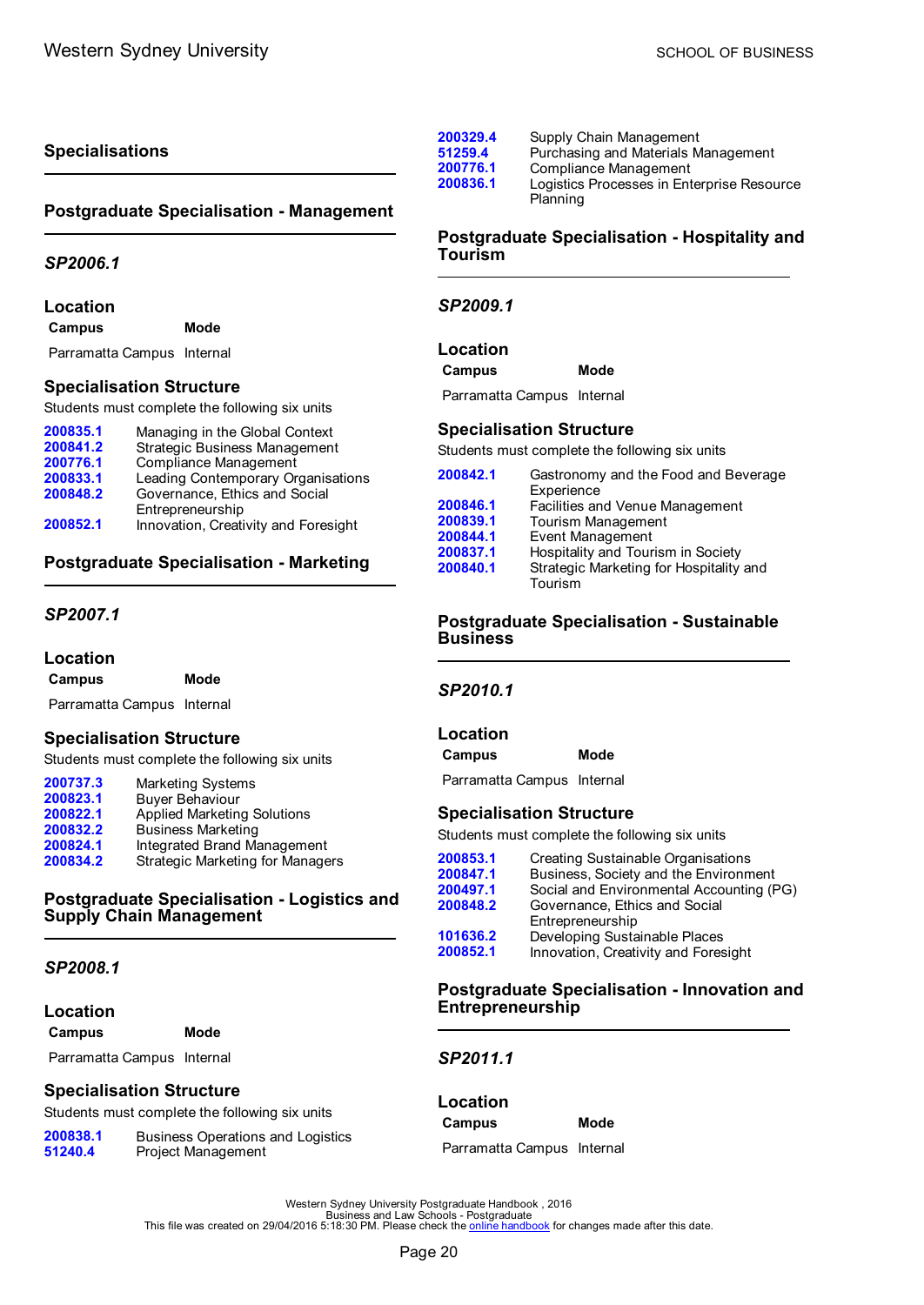## <span id="page-24-0"></span>**Specialisation Structure**

Students must complete the following six units

| 200851.1 | Innovation for New Markets              |
|----------|-----------------------------------------|
| 200852.1 | Innovation, Creativity and Foresight    |
| 200849.1 | New Venture Finance                     |
| 200850.1 | Entrepreneurial Management Capabilities |
| 200845.1 | Innovation Through Digital Technology   |
| 200848.2 | Governance, Ethics and Social           |
|          | Entrepreneurship                        |

### **Postgraduate Specialisation - Human Resource Management**

## *SP2012.1*

### **Location**

**Campus Mode**

Parramatta Campus Internal

## **Specialisation Structure**

Students must complete the following six units

| 200719.2<br>200722.2 | Industrial Relations and Workplace Change<br><b>Strategic Employment Relations</b> |
|----------------------|------------------------------------------------------------------------------------|
| 200827.1             | Developing Human Capital and<br>Organisational Capability                          |
| 200717.2<br>200721.2 | <b>Employment Relations Professional Practice</b>                                  |
| 200828.1             | Reward Management<br>Diversity, Labour Markets and Workforce                       |
|                      | Planning                                                                           |

### **Postgraduate Specialisation - Finance and Investment**

## *SP2016.1*

### **Location**

Parramatta Campus Internal

### **Specialisation Structure**

Students must complete the following six units

| 200426.3 | Corporate Finance                        |
|----------|------------------------------------------|
| 51163.2  | Financial Institutions and Markets (MAF) |
| 51211.3  | International Finance                    |
| 51212.3  | Security Analysis and Portfolio Theory   |
| 200696.3 | Property Investment Analysis             |
| 200891.1 | Property Portfolio Analysis              |

## **Postgraduate Specialisation - Property**

| Location |      |
|----------|------|
| Campus   | Mode |

Parramatta Campus Internal

## **Specialisation Structure**

Students must complete the following six units

| Property Finance and Taxation |
|-------------------------------|
|                               |
|                               |
|                               |
|                               |
|                               |
|                               |

### **Postgraduate Specialisation - Information and Communications Technology**

## *SP2018.1*

## **Location**

| Campus | Mode |
|--------|------|
|        |      |

Parramatta Campus Internal

### **Specialisation Structure**

Students must complete six units as follows.

| 301038.2 | Programming Proficiency                    |
|----------|--------------------------------------------|
| 301045.2 | Advanced Topics in User System Interaction |
| 300977.2 | Systems Analysis and Database              |
|          | Management Systems                         |
| 300695.2 | Network Technologies                       |

Choose one of

| 300693.3 | Web Technologies                 |
|----------|----------------------------------|
| 301043.2 | Mobile Computing                 |
| 300769.3 | Intelligent Agents for E-Markets |

Choose one of

| 300697.2 | Content Management Systems and Web<br>Analytics |
|----------|-------------------------------------------------|
| 301046.1 | Big Data (PG)                                   |
| 301042.1 | <b>Cloud Computing</b>                          |
| 300692.2 | <b>Workflow Management Systems</b>              |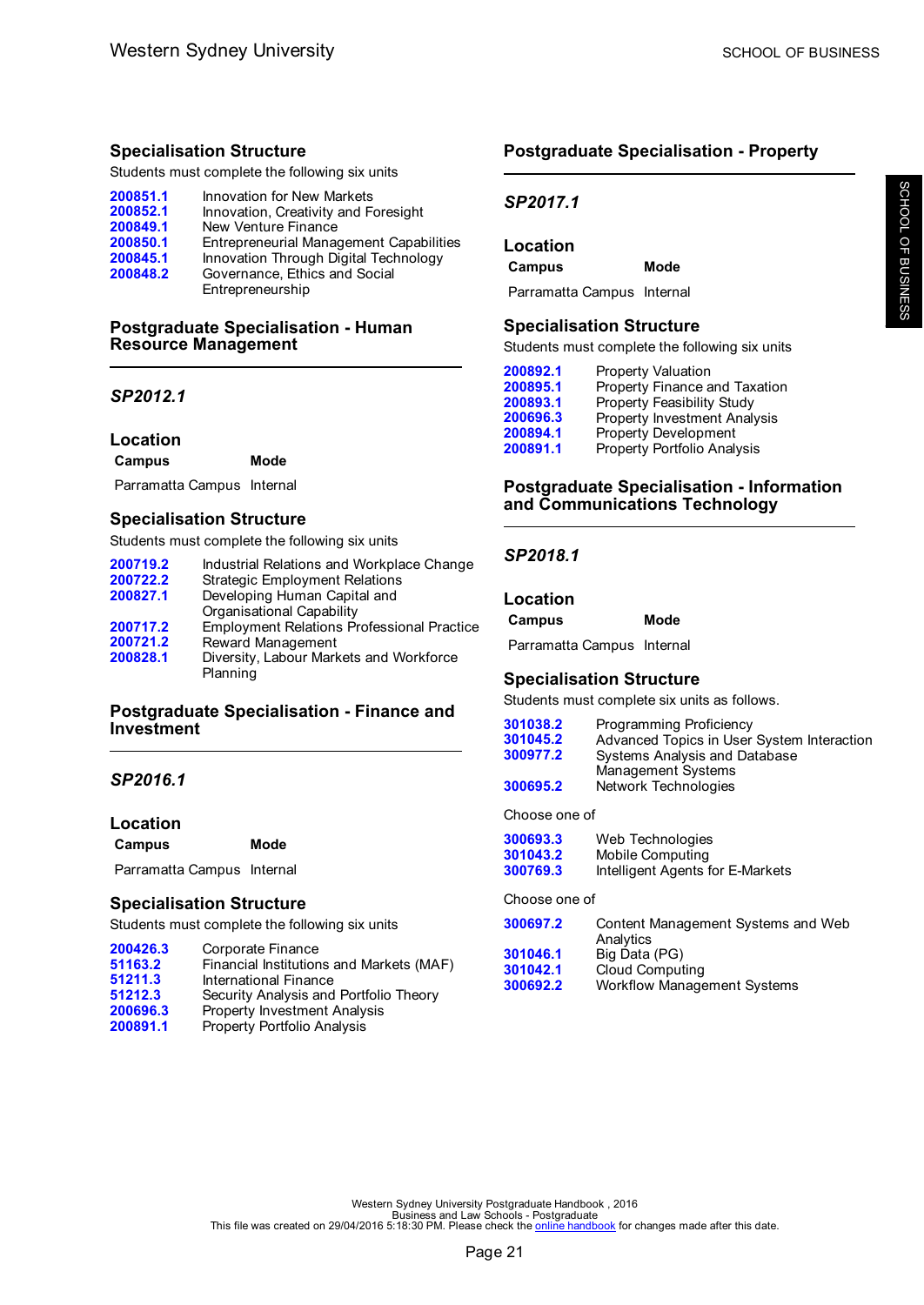## <span id="page-25-0"></span>**Units**

### **200693.3 Accounting Professional Engagement**

**Credit Points** 10 **Level** 7

### **Assumed Knowledge**

Knowledge of accounting principles, practices and relevant theoretical background.

#### **Prerequisite**

**200401.3** Accounting Theory and Applications

#### **Special Requirements**

Students must be enrolled in a Postgraduate program owned by the School of Business. Students wishing to take this unit as an elective need approval from the Course Advisor.

...........

This unit focuses on the role that accountants play in the effective management of businesses. Appropriate accounting research methods are used to investigate and report on problems and "real" case studies involving a wide range of business related issues. This is mainly done through working as groups on Business Plans as accountants do when they engage with clients and entrepreneurs as professional consultants.

### **200401.3 Accounting Theory and Applications**

**Credit Points** 10 **Level** 7

#### **Assumed Knowledge**

Basic knowledge of accounting principles

#### **Prerequisite**

**[200400.4](#page-28-0)** Company Accounting

## **Corequisite**

**200398.1** Auditing (PG)

### **Equivalent Units**

51264 - Financial Accounting D (PG)

#### **Special Requirements**

Students must be enrolled in a postgraduate program owned by the School of Business. Students wishing to take this unit as an elective need approval from the Course Advisor.

...........

Basic questions of the role accounting performs in society are considered from economic, social and environmental perspectives. The nature of the statements advanced to give accounting legitimacy, together with their philosophical underpinnings, are examined. Selected accounting theories and philosophies will be examined and advanced applications in alternative accounting models considered. Accounting research and appropriate methodologies are introduced.

## **200745.2 Advanced Research Skills**

**Credit Points** 20 **Level** 7

#### **Prerequisite**

**[200743.2](#page-43-0)** Philosophical Foundations of Business Research

#### **Special Requirements**

Students must be enrolled in a postgraduate program.

...........

Advanced Research Skills is designed for students who are undertaking Doctoral studies. This unit aims to equip participants with sound knowledge of research methods in business, their criteria for use, their basis of selection, their underlying assumptions and limitations, and their computational implications and processes. The unit will introduce candidates to different methodologies in management research and will also provide in-depth study of particular methods that candidates are expected to use in their thesis, e.g. case studies, surveys, questionnaire design, conducting interviews and focus groups as well as qualitative and quantitative data analysis.

### **301045.2 Advanced Topics in User System Interaction**

**Credit Points** 10 **Level** 7

#### **Incompatible Units**

300570 - Human-Computer Interaction; 300901 - Human-Computer Interaction (Advanced)

#### **Special Requirements**

Students must be enrolled in 3698 Master of Information and Communications Technology (Advanced), 3699 Master of Information and Communications Technology, 3700 Graduate Diploma in Information and Communications Technology, 3701 Graduate Certificate in Information and Communications Technology or 2761 Master of Business Administration.

...........

The domain of User System Interaction or also known as Human Computer Interaction (HCI) dictates that IT graduates must be able to develop and evaluate interfaces that not only look professional but are usable, functional and accessible. This post graduate unit also examines HCI as a field of research and discusses novel areas of research in the area. Students in this unit will be required to complete a research project alongside a literature review document both of which comprise of content that is of a standard of being able to be considered for publication and/ or presentation in a HCI conference or journal.

## **200798.1 Applied Business Project**

#### **Credit Points** 10 **Level** 7

#### **Assumed Knowledge**

This is the Master of Business Administration capstone unit and is recommended to be undertaken in the final quarter of study.

#### **Prerequisite**

**[200787.1](#page-41-0)** Managerial Finance AND **[200788.1](#page-29-0)** Contemporary Organisation Behaviour AND **[200789.1](#page-32-0)**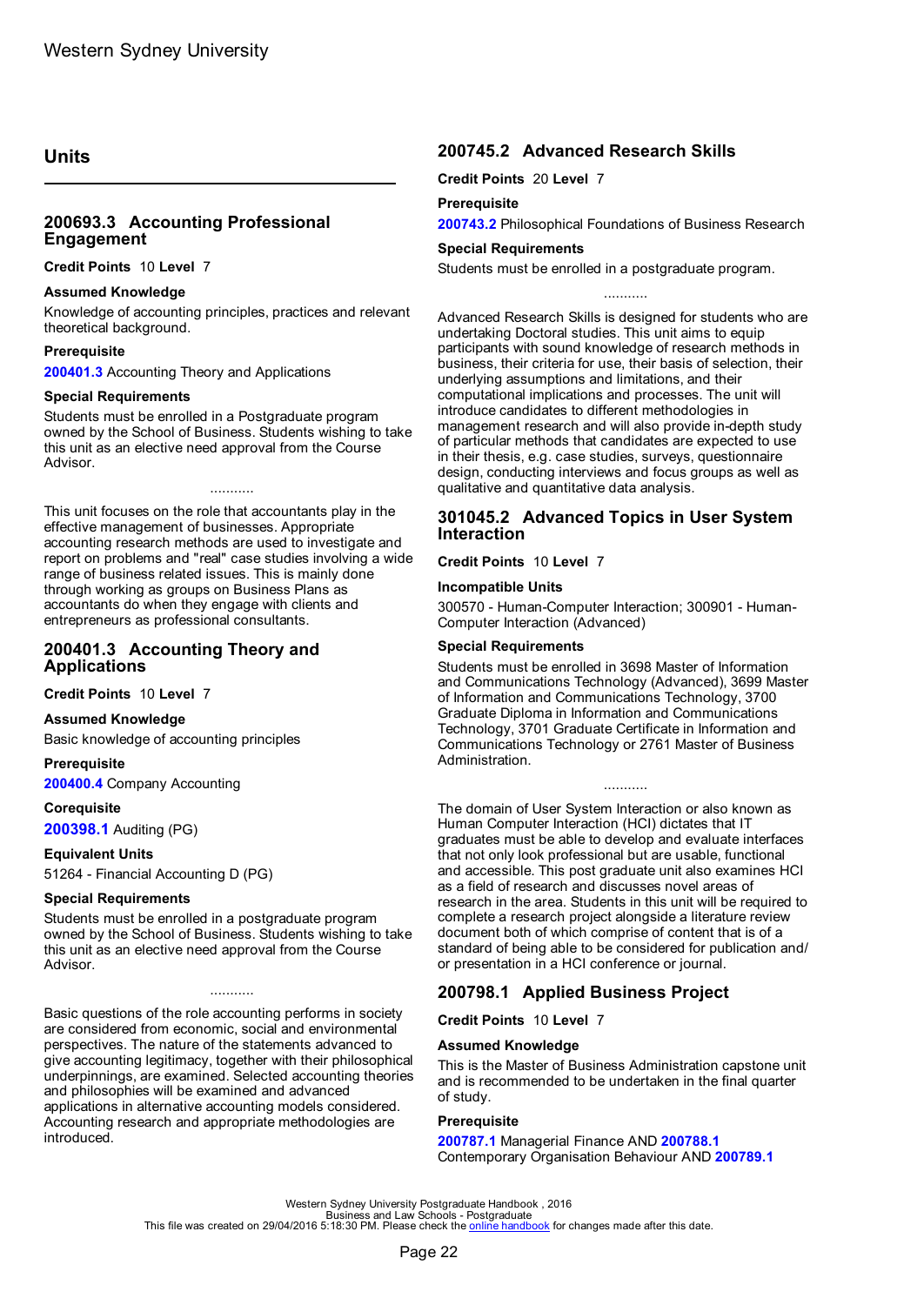<span id="page-26-0"></span>Emerging Leaders AND **[200790.1](#page-31-0)** Developing Business Expertise AND **[200791.1](#page-31-0)** Customer Value Management AND **200792.1** Innovation, Creativity and Entrepreneurship AND **[200793.1](#page-40-0)** Managerial Economics AND **[200794.1](#page-46-0)** Strategic Management AND **200797.1** One Hundred Days

#### **Incompatible Units**

200280 - Masters Project, 200715 - Contemporary Applied Research in Employment Relations, 200691 - Business Research Paper, 200775 - Contemporary Management Theory and Practice

#### **Special Requirements**

Students must be enrolled in 5500 Master of Business Administration, 2755 Master of Business Administration or 2762 Executive Master of Business Administration and must have successfully completed 100 credit points of MBA units.

...........

This is a unit in which students will have individual responsibility for the timely completion of a significant project under the guidance of a member of the University's academic staff. Students will be required to take a real business issue or problem and apply the relevant theories, frameworks and/or concepts learned throughout the MBA. Projects should focus on issues that would be addressed by senior management within an organisation, and should apply a consultancy perspective. This is the capstone unit. Students should take it as their last unit of study.

### **300962.1 Applied Business Statistics**

**Credit Points** 10 **Level** 7

#### **Assumed Knowledge**

Mathematics to the HSC level

#### **Special Requirements**

Students must be enrolled in a postgraduate program.

This unit introduces the basic statistical concepts and techniques for descriptive and inferential data analysis. It will aid and improve business decision-making, especially when faced with uncertain outcomes.

...........

### **200822.1 Applied Marketing Solutions**

**Credit Points** 10 **Level** 7

#### **Prerequisite**

**200737.2** Marketing Systems

#### **Equivalent Units**

200726 - Information for Business, 200370 - Marketing Research, 200368 - International Business Research

#### **Special Requirements**

Students must be enrolled in a postgraduate Business course.

Many decisions made by marketing managers need to focus on a solutions based approach as part of longer term strategic planning. However, in order to determine a viable 'solution', managers must be able to source and understand relevant, meaningful information. This unit

...........

provides students with the basics of understanding marketing data, but more importantly how to use it to come up with resolutions to business issues. Emphasis is placed on analysis of the data using a range of case studies. Students will also have the opportunity to research a business issue relevant to their own interests and business needs.

#### **200398.3 Auditing**

**Credit Points** 10 **Level** 7

#### **Assumed Knowledge**

Knowledge of accounting systems and company accounting.

#### **Prerequisite**

**[200400.4](#page-28-0)** Company Accounting

#### **Equivalent Units**

51267 - Auditing (PG)

#### **Special Requirements**

Students must be enrolled in a postgraduate program owned by the School of Business. Students wishing to take this unit as an elective need approval from the Course Advisor.

The aim of this unit is to introduce students to the practice of auditing and the underlying concepts, auditor's responsibilities and the audit environment. The focus of attention is on audits carried out under the provisions of corporations legislation and reference is also made to other forms of audit. The unit uses blended learning and case study approaches and students will learn to apply professional, ethical and legal requirements and responsibilities in completing and reporting on auditing and assurance tasks.

### **301046.1 Big Data (PG)**

**Credit Points** 10 **Level** 7

#### **Assumed Knowledge**

Basic programming skills in any programming language and working knowledge in elementary probability and statistics, including the concepts of random variables, basic probability distributions, expectations, mean and variance.

...........

"Big data" is the label for the ever-increasing gigantic amount of data with which humanity has to cope. The availability of data and the development of cloud computing architectures to process and analyse these data have made data analytics a central tool in our endeavours. This unit will introduce students to the realm of "big data", covering the important principles and technologies of retrieving, processing and managing massive real-world data sets. It is designed to provide the basic techniques required by any discipline that needs to make sense out of the growing amount of data, and to equip students with the knowledge and key set of skills set to be competitive in the growing job market in the analytics field.

Western Sydney University Postgraduate Handbook , 2016 Business and Law Schools - Postgraduate This file was created on 29/04/2016 5:18:30 PM. Please check the online [handbook](http://handbook.westernsydney.edu.au/hbook/) for changes made after this date.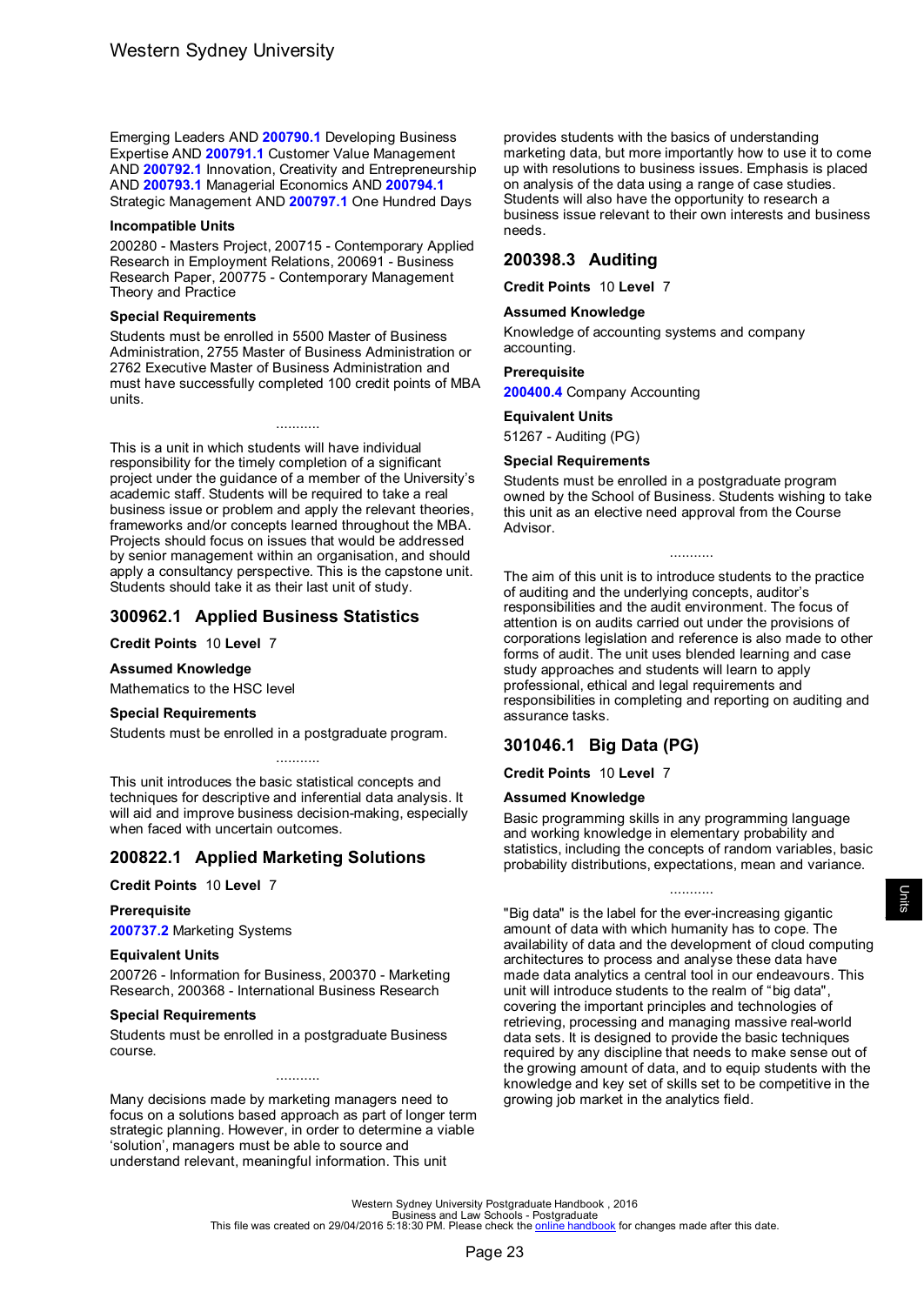## <span id="page-27-0"></span>**200817.1 Business Communication Skills**

**Credit Points** 10 **Level** 7

#### **Special Requirements**

Students must be enrolled in a postgraduate Business course.

...........

This unit is designed to assist students to enhance their research skills and their ability to make written and oral reports suitable for presentation to employers and stakeholders in a modern business and commercial environment.

## **200817.2 Business Communication Skills**

#### **Credit Points** 10 **Level** 7

### **Special Requirements**

Students must be enrolled in a postgraduate Business course. The online offerings for this unit are only available to students enrolled in the 100% online course 2770 Master of Commerce (Financial Planning).

...........

This unit is designed to assist students to enhance their ability to make written and oral reports suitable for presentation to employers and stakeholders in a modern business environment. More specifically, this foundation unit assists students to evaluate academic literature in various business contexts, to communicate effectively as an individual or within groups and to apply ethical practices in different business contexts. These traits can be applied in the workplace and any contemporary business environment.

## **200832.2 Business Marketing**

**Credit Points** 10 **Level** 7

### **Assumed Knowledge**

Students should have a solid understanding of the foundations of marketing theory and practice.

### **Special Requirements**

Students must be enrolled in a postgraduate Business course.

...........

Business marketing involves the marketing of products and services to organisations and institutions. The value of business market transactions exceeds that of consumer markets and are thus a critical strategic concern for business managers in an increasingly competitive global business environment. Furthermore, more than half of business school graduates will be employed in business marketing related professions. This unit explores marketing strategies designed to achieve a competitive advantage in the business-to-business (B2B) environment. Student expertise will be developed in assessing business marketing buying behaviour and demand, nurturing long term and lucrative business relationships, improving supply chain efficiency, negotiation and creating innovative product, promotion and pricing tactics for business markets.

## **200838.1 Business Operations and Logistics**

**Credit Points** 10 **Level** 7

### **Equivalent Units**

200782 - Business Operations Management

#### **Special Requirements**

Students must be enrolled in a postgraduate Business course.

...........

This unit introduces students to operations and logistics management theory and practice. Operations and logistics management is an important element of business strategy and it is integral to both service and manufacturing industries. Students will develop an appreciation of the latest trends in business operations and logistics management and the applications currently adopted in organisations and industries. They will also learn to apply quantitative techniques for formulating/analysing problems and providing recommended solutions. This unit provides an excellent foundation for further specialisation in logistics and supply chain management but also works well for students in general business operations programs.

## **200829.2 Business Project**

**Credit Points** 20 **Level** 7

### **Assumed Knowledge**

Understanding of the business environment and organisational structures, business communications skills, as well as substantial. knowledge in the discipline of specialisation.

#### **Special Requirements**

Students must be enrolled in a postgraduate Business course. Students in course 2761 Master of Business Administration must have completed all core units plus 40 credit points of specialisation units (i.e. a total of 80 credit points) before undertaking this unit. Students in course 2764 Master of Commerce (Human Resource Management) must have completed 60 credit points before undertaking this unit. The online offerings for this unit are only available to students enrolled in the 100% online course 2770 Master of Commerce (Financial Planning).

Business Project equips professionals to address contemporary challenges through research and applying knowledge developed in earlier units of study. This studentcentred unit provides close supervision of research and analytical practices to enhance skill development and capacity to engage with problems confronting organisations, taking account of contexts and multiple stakeholders. Students will have scope to focus on issues that are of particular concern to organisations or interest for their careers. As an integrating unit, it demands participants bring together their knowledge and curiosity to develop recommendations in a format that can showcase their achievements. In order to complete this unit, students must have studied this unit over two teaching periods.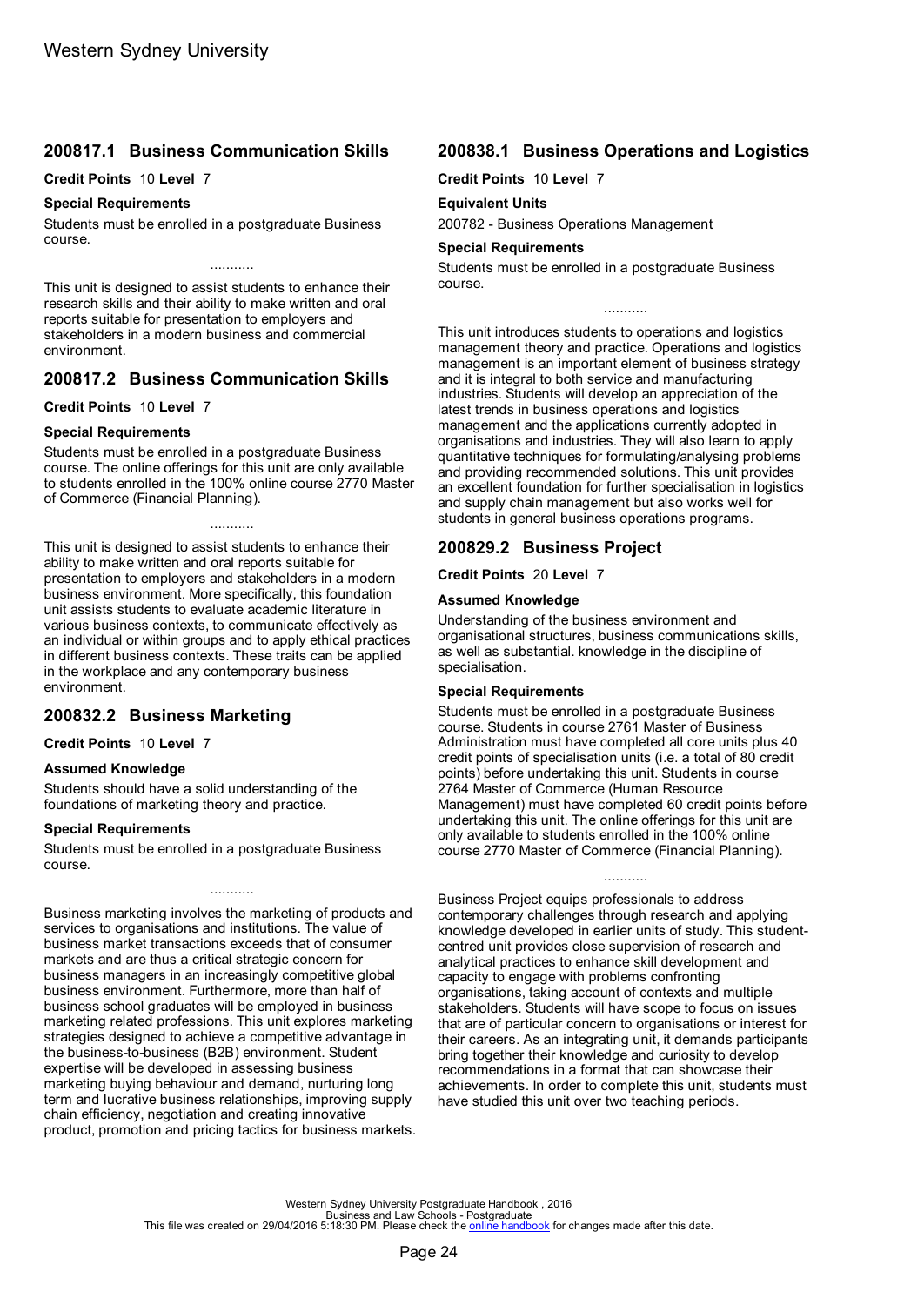### <span id="page-28-0"></span>**200847.1 Business, Society and the Environment**

#### **Credit Points** 10 **Level** 7

#### **Special Requirements**

Students must be enrolled in a postgraduate Business course.

Business, Society and the Environment draws on social enquiry and reflection to explore the complex relationships between business and the stakeholders of business, by critically evaluating the social, environmental and political impacts of business decisions and practices. The unit focusses on the challenges and ethical dilemmas emerging from global capitalism, and addresses the significance of government in regulating the impact of business on society and the environment. The unit critically considers the nature of the firm and the role of ideology to justify business decisions.

...........

### **200823.1 Buyer Behaviour**

**Credit Points** 10 **Level** 7

#### **Equivalent Units**

200732 - Creating Markets, 51003 - Buyer Behaviour

#### **Special Requirements**

Students must be enrolled in a postgraduate Business course.

Understanding buyers and the market they interact in is central to the effective management of the marketing system. This unit is designed to provide a framework for exploring well-established, current, and emerging topics in consumer behaviour. An applied approach is used to explore how buyers from different social and culturally diverse backgrounds behave. Using this information to make business decisions will also be introduced.

...........

## **301042.1 Cloud Computing**

**Credit Points** 10 **Level** 7

#### **Assumed Knowledge**

Basic knowledge of networked and computer systems. Basic programming skills.

#### **Special Requirements**

Students must be enrolled in a postgraduate course.

Cloud computing has become a driving force for information technology over the past several years, and it is hinting at a future in which we won't compute on local computers, but on centralised facilities operated by thirdparty compute and storage utilities. Governments, research institutes, and industry leaders are rushing to adopt Cloud Computing to solve their ever-increasing computing and storage problems arising in the Internet Age. This unit provides fundamental knowledge and understanding of the Cloud computing architecture and application. Students will build knowledge of Cloud computing and distributed systems and learn about the development trends of

...........

distributed applications and e-research. Students will learn about virtualization and service-oriented architecture and their role in the Cloud computing architectures.

### **200432.3 Commercial Law**

**Credit Points** 10 **Level** 7

#### **Incompatible Units**

200014 - Commercial Law

#### **Special Requirements**

Students must be enrolled in a postgraduate Business course. Other students wishing to take this unit as an elective need approval from the Academic Course Advisor. The online offerings for this unit are only available to students enrolled in the 100% online course 2770 Master of Commerce (Financial Planning).

...........

In this unit, students learn about the concepts of law, its impact on businesses, and how to apply the law to solve practical legal problems that arise in business. The unit is designed to help you identify where potential legal issues or problems can arise in business. It deals with concepts of Australian law and commercial legal obligations that are of importance both to professional practice and to studies in later units. The unit topics are: Australian Legal Institutions and Sources of Law, Case Law and Doctrine of Precedent, Legislation and Statutory Interpretation, The Australian Federation and Concepts of Constitutional Law, Principles of Tortious Liability, the formation, vitiation, performance and discharge of contracts, forms of business structure, consumer transactions, consumer protection and agency.

### **200400.4 Company Accounting**

**Credit Points** 10 **Level** 7

**Prerequisite**

**200396.3** Introductory Accounting

#### **Corequisite**

**200433.2** Company Law (PG)

#### **Special Requirements**

Students wishing to take this unit as an elective need approval from an Academic Course Advisor (Accounting) and must be enrolled in a postgraduate program within the School of Business.

...........

The aim of this unit is to extend the fundamental accounting skills gained in Introductory Accounting to application of the more advanced accounting and reporting issues created by corporate structures. Students will learn how to prepare consolidated financial statements, with associated disclosures, to ensure compliance with accounting standards, corporations legislation and ASX requirements. Through a range of practical individual and collaborative means students will explore corporate accountability and the reasons for regulatory disclosure.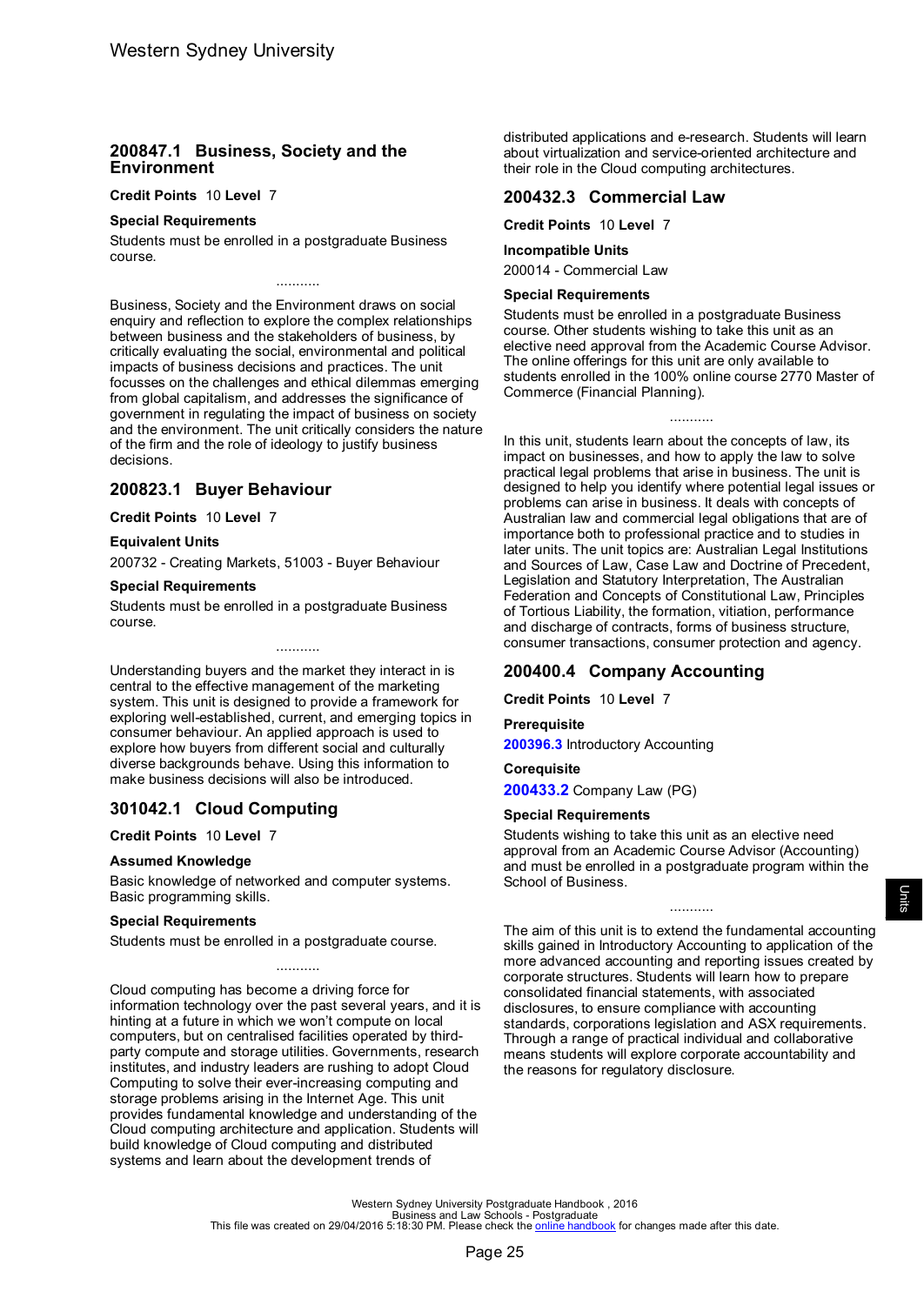### <span id="page-29-0"></span>**200433.3 Company Law**

**Credit Points** 10 **Level** 7

**Prerequisite [200432.3](#page-28-0)** Commercial Law

**Corequisite [200400.4](#page-28-0)** Company Accounting

**Equivalent Units**

51227 - Company Law (PG)

#### **Special Requirements**

Students must be enrolled in a postgraduate course owned by the School of Business. Students wishing to take this unit as an elective need approval from the Academic Course Advisor.

...........

This unit mainly deals with legal issues concerning various aspects of companies: incorporation, regulation, membership and capital, company management, corporate officers, meetings, relations of the company with outsiders, accounts, reports and other disclosures, arrangements and reconstruction, receivers and winding up, and share acquisition and takeovers. It also considers public policy issues underlying the law in the above areas. Other forms of business organisation, such as partnership, trusts and sole traders, are also dealt with.

### **200776.1 Compliance Management**

**Credit Points** 10 **Level** 7

#### **Equivalent Units**

200224 - Management of Quality

#### **Incompatible Units**

200227 - Performance Measurement and Benchmarking; H7072 - Risk Management

...........

#### **Special Requirements**

Students must be enrolled in a postgraduate course.

This unit comprises three modules that focus on quality management, risk management, and performance measurement and benchmarking. The quality systems module explores quality management principles, systems, and frameworks, and the role that quality management plays in creating customer value, improving competitiveness and enhancing organisational effectiveness. The risk management module examines the important risks that need to be managed by businesses, especially in a global business setting, and introduces common frameworks that can be used to develop risk management strategies. The performance measurement and benchmarking module elaborates upon the evolution of performance measurement frameworks and introduces approaches that can be used by businesses to assess the status of their business processes and enhance performance through benchmarking. It will draw upon the concepts and theories covered in the quality and risk management modules. Students are required to study all three modules.

### **200872.1 Contemporary Issues in Taxation**

**Credit Points** 10 **Level** 7

#### **Prerequisite**

**200869.1** Principles of Taxation

#### **Special Requirements**

Students must be enrolled in 2671/2770 Master of Commerce (Financial Planning) or 2690 Graduate Certificate in Commerce (Financial Planning).

This unit is designed to increase student knowledge of the Australian taxation law, including capital gains provisions in the income tax legislation. Students will learn how to apply the professional guidelines for tax agents and offer practical advice to clients about their responsibilities and obligations under the law. For example, advice scenarios and potential outcomes with respect to tax evasion and/or avoidance behaviour by clients, incapacity planning contexts, wealth transfer and small business concessions. Student actions and advice will be supported, tested and challenged through a range of case studies, hypothetical client contexts and simulated online examples.

...........

### **200788.1 Contemporary Organisation Behaviour**

**Credit Points** 10 **Level** 7

#### **Equivalent Units**

U51043 - Contemporary Organisation Behaviour

#### **Incompatible Units**

200768 Management Skills

#### **Special Requirements**

Students must be enrolled in 5500 Master of Business Administration, 5501 Graduate Diploma in Business Administration (Exit Only), 5502 Graduate Certificate in Business Administration, 2755 Master of Business Administration, 2756 Graduate Diploma in Business Administration (Exit Only), 2757 Graduate Certificate in Business Administration, 2762 Executive Master of Business Administration or 9009 SGSM PG Non-Award Program.

Contemporary Organisation Behaviour has been designed to offer you tools which can help you manage people in an increasingly complex organisational climate. Therefore, the objectives of the unit focus on critically evaluating how organisations, groups and teams, and individual behaviour, can affect work performance and productivity.

...........

### **200826.1 Contemporary People Management**

**Credit Points** 10 **Level** 7

#### **Equivalent Units**

46518 - Human Resource Management, 200718 - Human Resource Management

#### **Special Requirements**

Students must be enrolled in a postgraduate Business course.

Western Sydney University Postgraduate Handbook , 2016<br>Business and Law Schools - Paus Postgraduate<br>This file was created on 29/04/2016 5:18:30 PM. Please check the <u>online [handbook](http://handbook.westernsydney.edu.au/hbook/)</u> for changes made after this date.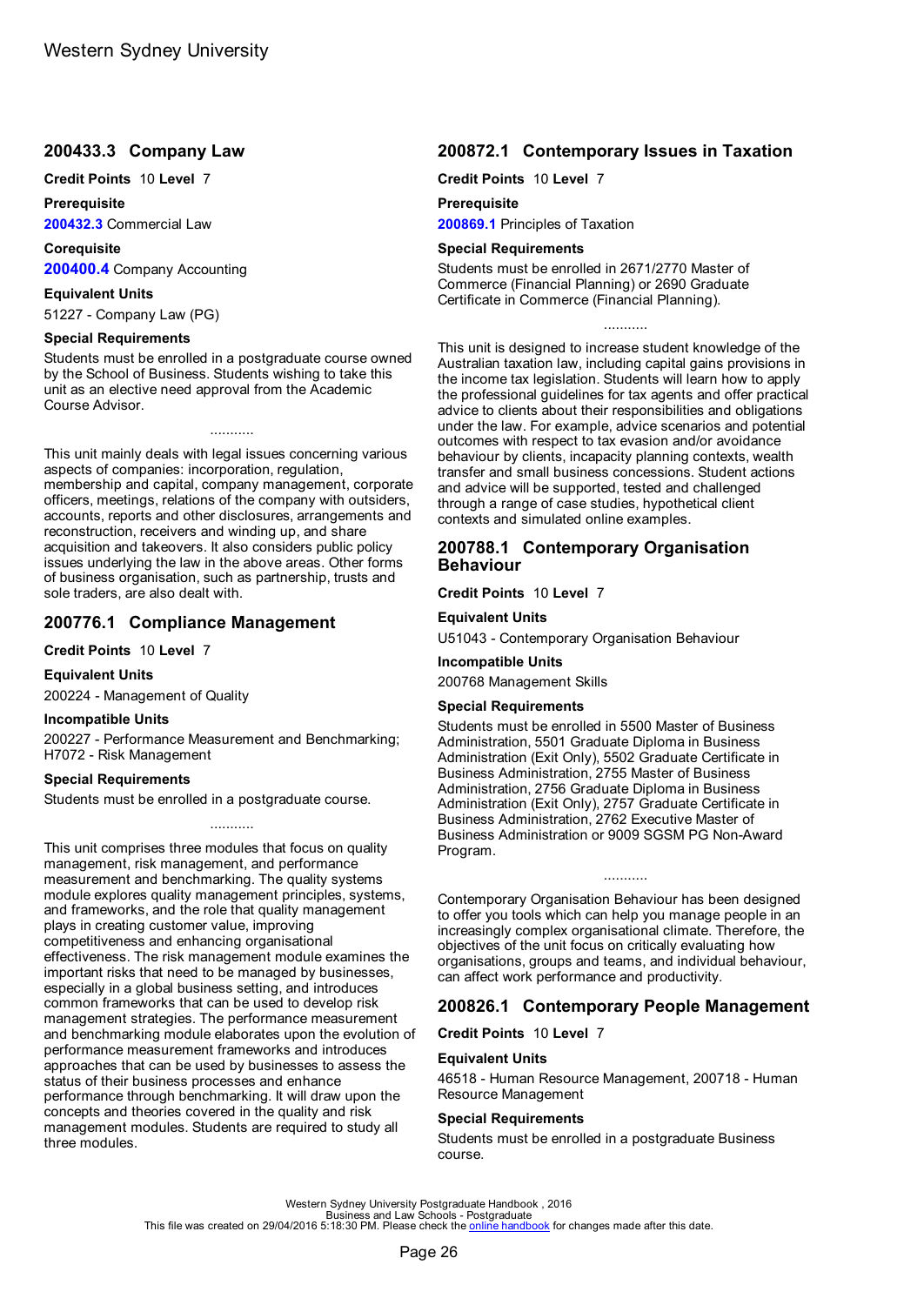<span id="page-30-0"></span>The unit serves as an introduction to human resource management for those considering careers in employment relations and those who will potentially have people management responsibilities. HR processes and practices are studied in contexts and with a consideration of stakeholders' interests, leading to an appreciation of the contribution of human resource management to organisational success. Students will evaluate particular approaches to human resource management through analysing real-world cases and practical activities.

...........

### **300697.2 Content Management Systems and Web Analytics**

**Credit Points** 10 **Level** 7

#### **Assumed Knowledge**

Web development and HTML basics.

#### **Equivalent Units**

300264 Web Site Management and Security

#### **Special Requirements**

Students must be enrolled in a postgraduate course.

Content management systems (CMS) is a collective name for a wide range of web applications used by organisations/ institutions/enterprises and social communities in establishing a continuing web presence. They may connect to backend systems and can provide complete web application services. This unit builds on both the conceptual and practical skills/knowledge to develop and utilise CMS's; in their management; in technical, legal, ethical and security issues; and in utilising web analytics to obtain business intelligence of their operation and impact.

...........

### **200426.3 Corporate Finance**

#### **Credit Points** 10 **Level** 7

#### **Assumed Knowledge**

Secondary school mathematics, and introductory economics or microeconomics.

#### **Equivalent Units**

51164 - Finance, 51270 - Corporate Finance (PG)

#### **Special Requirements**

Students must be enrolled in a postgraduate Business course.

As an introductory finance unit, Corporate Finance (PG) introduces students to the fundamental concepts of finance theory – the time value of money, risk and return, capital budgeting and capital structure – and to the tools of financial decision-making in the context of the Australian institutional environment. Students examine the investment, financing and dividend decisions of corporations and develop an understanding of the basic practices of financial management from the perspective of both large and small firms.

### **200795.1 Corporate Governance and the Global Environment**

**Credit Points** 10 **Level** 7

#### **Equivalent Units**

500017 - Governance and Ethics

**Incompatible Units** 200432 - Commercial Law

#### **Special Requirements**

Students must be enrolled in 5500 Master of Business Administration, 2755 Master of Business Administration, 2762 Executive Master of Business Administration or 9009 SGSM PG Non-Award Program.

...........

Corporate governance is the set of processes, policies and laws affecting the way a firm is directed, administered or controlled. This unit examines corporate governance systems and how these may contribute to sustainable enterprise. Models of corporate governance are analysed, and decision-making processes are evaluated in various economic and social contexts. The unit also introduces the institutions of the legal system, with particular emphasis on domestic and international corporations law.

### **200853.1 Creating Sustainable Organisations**

**Credit Points** 10 **Level** 7

#### **Equivalent Units**

500041 - Creating Sustainable Organisations

#### **Special Requirements**

Students must be enrolled in a postgraduate Business course.

'Creating Sustainable Organisations' explores new pathways to sustainability and leadership for the 21st Century, encouraging continual reflection and discussion on the nature and implications of current debates on environmental and social issues. It examines different models and strategies designed to balance the need for business growth with responsiveness to social and environmental issues. 'Creating Sustainable Organisations' provides students with the skills to lead in ways that will enable them to be active participants in the solution to the planet's environmental and social problems.

## **51166.3 Credit and Lending Decisions**

**Credit Points** 10 **Level** 7

### **Assumed Knowledge**

51163 Financial Institutions and Markets and/or 51164 Finance / 200426 Corporate Finance.

### **Special Requirements**

Students must be enrolled in a postgraduate Business course.

Lending is one of the most important functions of any financial institution. If not managed properly, it can lead to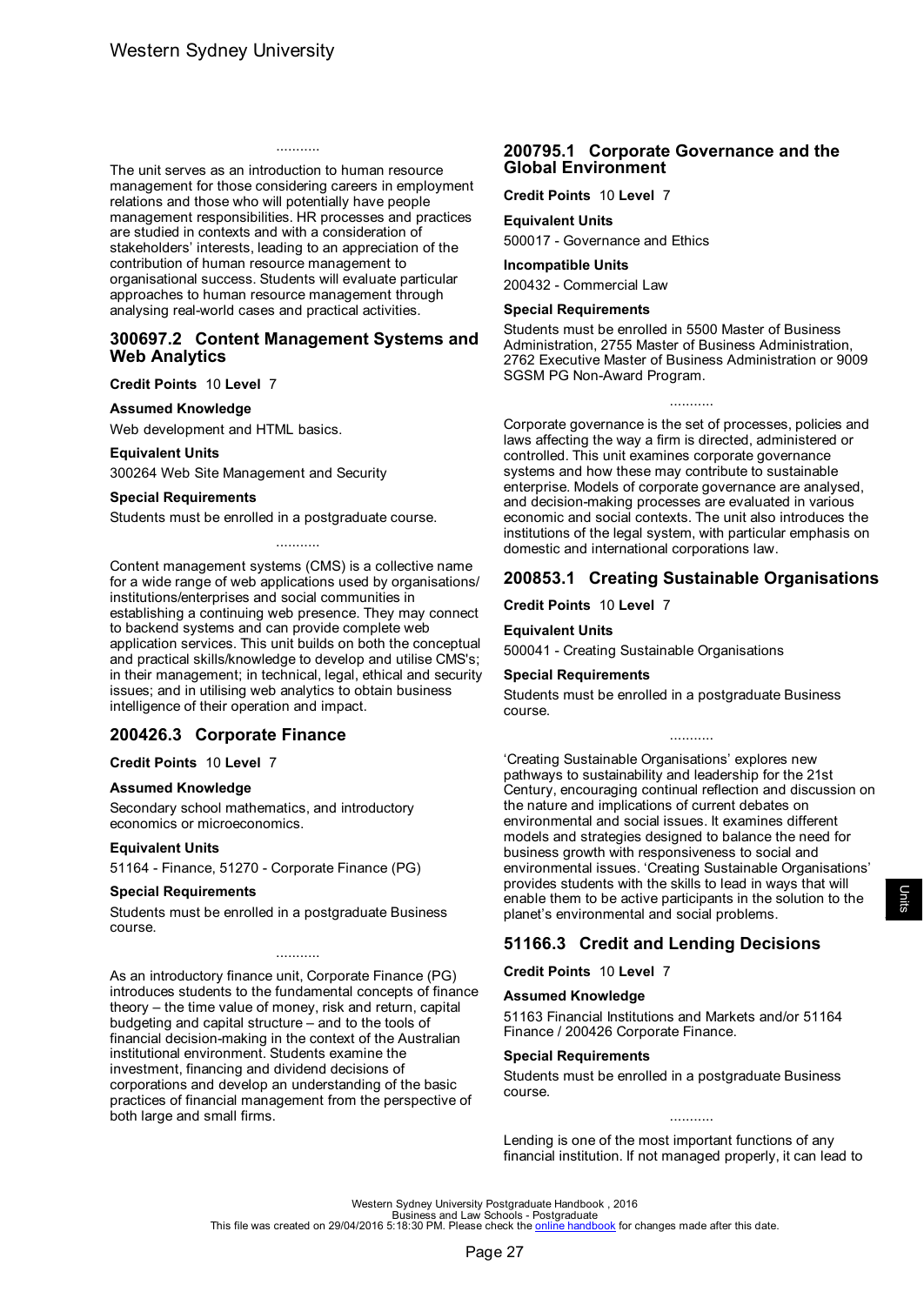<span id="page-31-0"></span>credit quality problems, threatening the existence of the financial institution. This unit aims to provide an analysis of the various lending activities of financial institutions, emphasising the assessment of credit proposals and the management of credit risk.

## **200744.3 Critical Literature Review**

**Credit Points** 20 **Level** 7

### **Equivalent Units**

500029 - Critical Literature Review

### **Special Requirements**

Students must be enrolled in a postgraduate course.

...........

The aim of this unit is to develop skills in applying rigorous analysis and critical assessment to research-based literature in general, through an examination of literature in a particular field. This unit is intended to provide candidates with the basic skills needed to do critical analysis of literature while also enabling them to gain more familiarity with theories, issues, and problems in a particular research area. Literature will be analysed through a balanced and constructive critique of its strengths and weaknesses, providing suggestions for how the work might have been improved.

## **200791.1 Customer Value Management**

**Credit Points** 10 **Level** 7

## **Assumed Knowledge**

It is expected that students will have a basic understanding of marketing prior to the commencement of this unit.

## **Incompatible Units**

200736 - Customer Relationship Marketing

## **Special Requirements**

Students must be enrolled in 5500 Master of Business Administration, 5501 Graduate Diploma in Business Administration (Exit Only), 5502 Graduate Certificate in Business Administration, 2755 Master of Business Administration, 2756 Graduate Diploma in Business Administration (Exit Only), 2757 Graduate Certificate in Business Administration, 2762 Executive Master of Business Administration or 9009 SGSM PG Non-Award Program.

...........

In an economy where products, marketing campaigns and management practises are ever changing, business executives are increasingly recognising that understanding the value of their customers is vital to the survival of the business. Loyal customers are what every organisation seeks. However, increasingly complex supply/demand relationships also result in 'promiscuity' among customers. Therefore, it is crucial that managers have the skills to not only strive for excellence and consistency in product-centric perspectives, but also foster and strengthen those that are customer-centric. This unit fundamentally examines the opportunities and challenges in: a) identifying customers, b) adding value to supplier/consumer relationships, including tools that firms/organisations can use to provide value for customers while ensuring profitability over the entire life of the relationship.

## **51169.3 Derivatives**

**Credit Points** 10 **Level** 7

### **Special Requirements**

Students must be enrolled in a postgraduate Business course.

...........

This unit provides an introduction to the major classes of derivatives: forwards, futures, swaps and options. These are studied in detail with the objective of elucidating the ways in which these instruments can be used for the purposes of hedging, speculation and arbitrage. In addition to the analysis of derivative usage and market growth, considerable attention is given to the objective of gaining an understanding of the fundamentals of derivative pricing.

## **200790.1 Developing Business Expertise**

**Credit Points** 10 **Level** 7

## **Special Requirements**

Students must be enrolled in 5500 Master of Business Administration, 5501 Graduate Diploma in Business Administration (Exit Only), 5502 Graduate Certificate in Business Administration, 2755 Master of Business Administration, 2756 Graduate Diploma in Business Administration (Exit Only), 2757 Graduate Certificate in Business Administration, 2762 Executive Master of Business Administration or 9009 SGSM PG Non-Award Program.

This unit addresses one of the key internal issues facing business today: understanding and using a range of business information to make strategic decisions. Students will use the knowledge gained from prior units to solve business problems, deal with unique situations or plan and manage changing circumstances. A multi-disciplinary approach to analyse business situations will be applied to enable students to recognise this inter-related nature of business disciplines. A simulated practice in the application of knowledge to complex situations will be applied to provide an experiential learning environment.

...........

## **200827.1 Developing Human Capital and Organisational Capability**

**Credit Points** 10 **Level** 7

## **Equivalent Units**

51176 - Employee Training and Development, 200716 - Developing Human Capital

## **Special Requirements**

Students must be enrolled in a postgraduate Business course.

The unit equips students to lead human resource development initiatives by developing specialist knowledge and skills. Contemporary human resource development is studied within the context of strategic employment relations, challenges around talent management, the evolution of training and development in firms and in public institutions, and with some consideration of organisational learning. By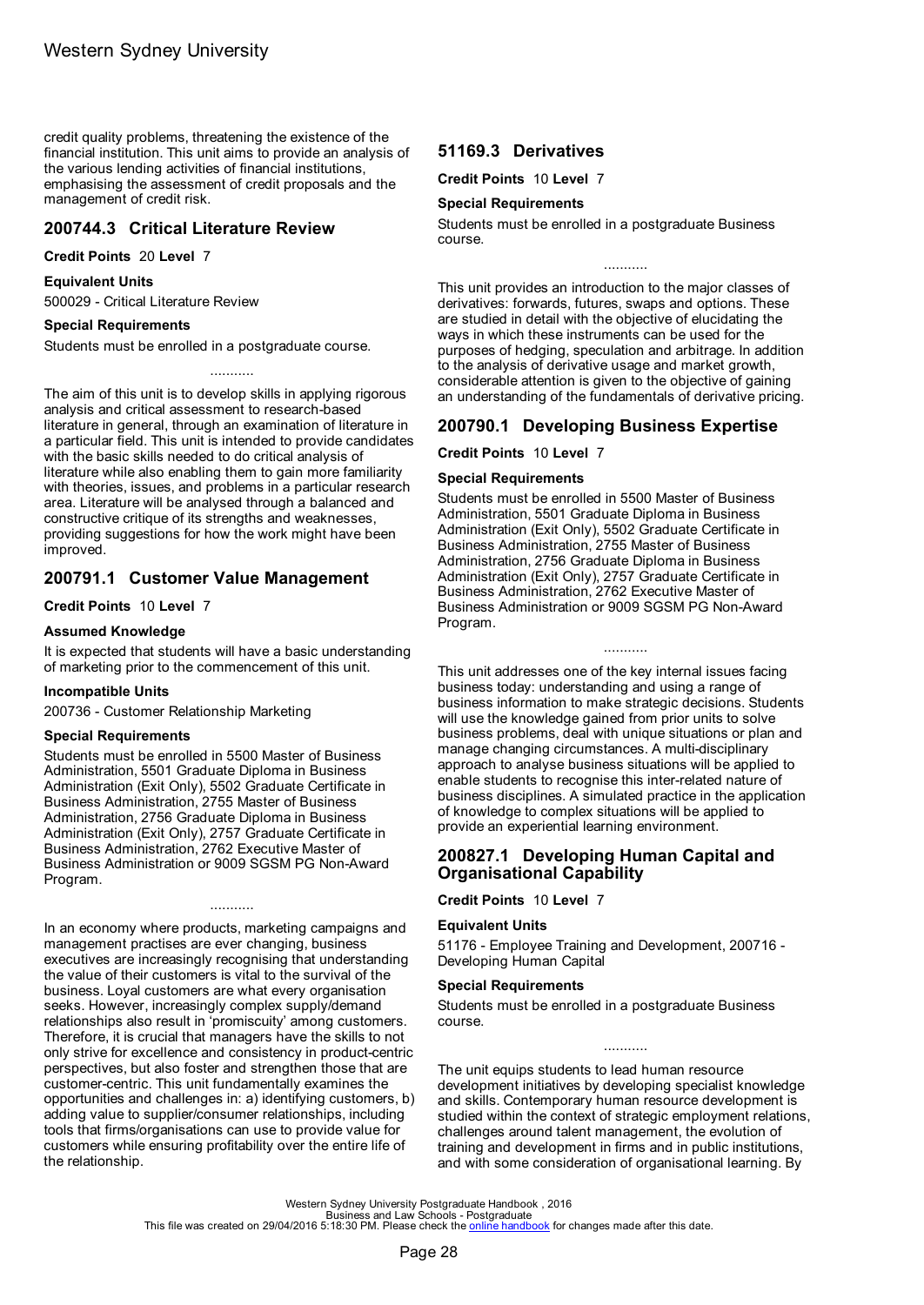<span id="page-32-0"></span>working through stakeholder differences and labour market segments, students argue as they apply knowledge to different contexts. Through argument and application comes insight into critical perspectives on building human capability, career management and development, and current and future trends in human resource development in a number of countries.

## **101636.2 Developing Sustainable Places**

**Credit Points** 10 **Level** 7

#### **Equivalent Units**

101345 - Land Use Strategy Design, 101311 - Urban Challenges: Developing Sustainable Places

### **Special Requirements**

Students must be enrolled in a postgraduate course.

This unit provides an understanding of environmental, economic and social issues arising from the effects of urban development within city regions and examines the relationship between sustainable development and metropolitan planning in the Australian and global context. It focuses on the concepts related to sustainability, sustainable development and sustainable cities. It also looks into recent initiatives towards the realisation of sustainable cities.

...........

### **200828.1 Diversity, Labour Markets and Workforce Planning**

#### **Credit Points** 10 **Level** 7

### **Equivalent Units**

47021 - Work and Society, 200723 - Work, Society and Labour Markets, 200724 - Workforce Planning

#### **Special Requirements**

Students must be enrolled in a postgraduate Business course.

...........

Demographic change, economic cycles and labour force participation patterns influence the manner HRM functions are conducted. This unit focuses on the way an organisation's external environment impacts on both strategic and workforce maintenance planning. The unit is designed to enable employment relations professionals and managers to plan for organisational sustainability, managing workforce-related risk, and growth. The emphasis on labour markets, workforce diversity and planning allows for accommodation of demographic changes, human capital shortages and economic cycles when planning for labour supply and labour demand requirements. While the aim is to identify gaps between the present and future human capital needs – and implementing solutions so the organisation can accomplish its mission, goals, and objectives – the difficulty of this systematic and proactive process increases with the complexity of an organisation and the longer the time horizon used in the planning.

## **200425.4 Economics**

**Credit Points** 10 **Level** 7

#### **Equivalent Units**

51265 Economics (PG)

#### **Special Requirements**

Students must be enrolled in a postgraduate Business course.

...........

This unit presents a broad overview of economics and the way economic activity, institutions and regulations shape social and business outcomes, knowledge that is critical for any student in a business-related discipline. Students will reflect critically on the key economic processes, theories and ideas. We study the way economics defines growth and wellbeing and the economic theories of income determination and business cycles that shape macroeconomic policy. Students will form perspectives on globalisation, trade, colonisation and development and the causes of, and solutions to, inequalities between Indigenous and non-Indigenous Australians. In the microeconomic component of the unit, we study the way economics understands and models individuals and the consumer, production and firms, markets and market structures, the role of government intervention and regulation, environmental outcomes and policy to control processes of economic power.

## **200789.1 Emerging Leaders**

#### **Credit Points** 10 **Level** 7

### **Assumed Knowledge**

Students should be aware of the content covered in the units 200783 The Business Environment and 200788 Contemporary Organisational Behaviour.

### **Special Requirements**

Studnets must be enrolled in 5500 Master of Business Administration, 5501 Graduate Diploma in Business Administration (Exit Only), 5502 Graduate Certificate in Business Administration, 2755 Master of Business Administration, 2756 Graduate Diploma in Business Administration (exit only), 2757 Graduate Certificate in Business Administration, 2762 Executive Master of Business Administration or 9009 SGSM PG Non-Award Program

Developing competitive advantage in a globalised business context demands that leaders recognise the imperative of managing stakeholders during periods of significant and complex organisational strategic change.The focus of 'Emerging Leaders' is the development of skills and knowledge that underpins capacities for successful strategic partnering both within and outside the organisation. Engaging with the research and debates on leadership as they relate to current leadership practice and principles in various international and organisational contexts means these newly emerging leaders will be in a position to lead and ensure the performance of individuals, teams and organisations.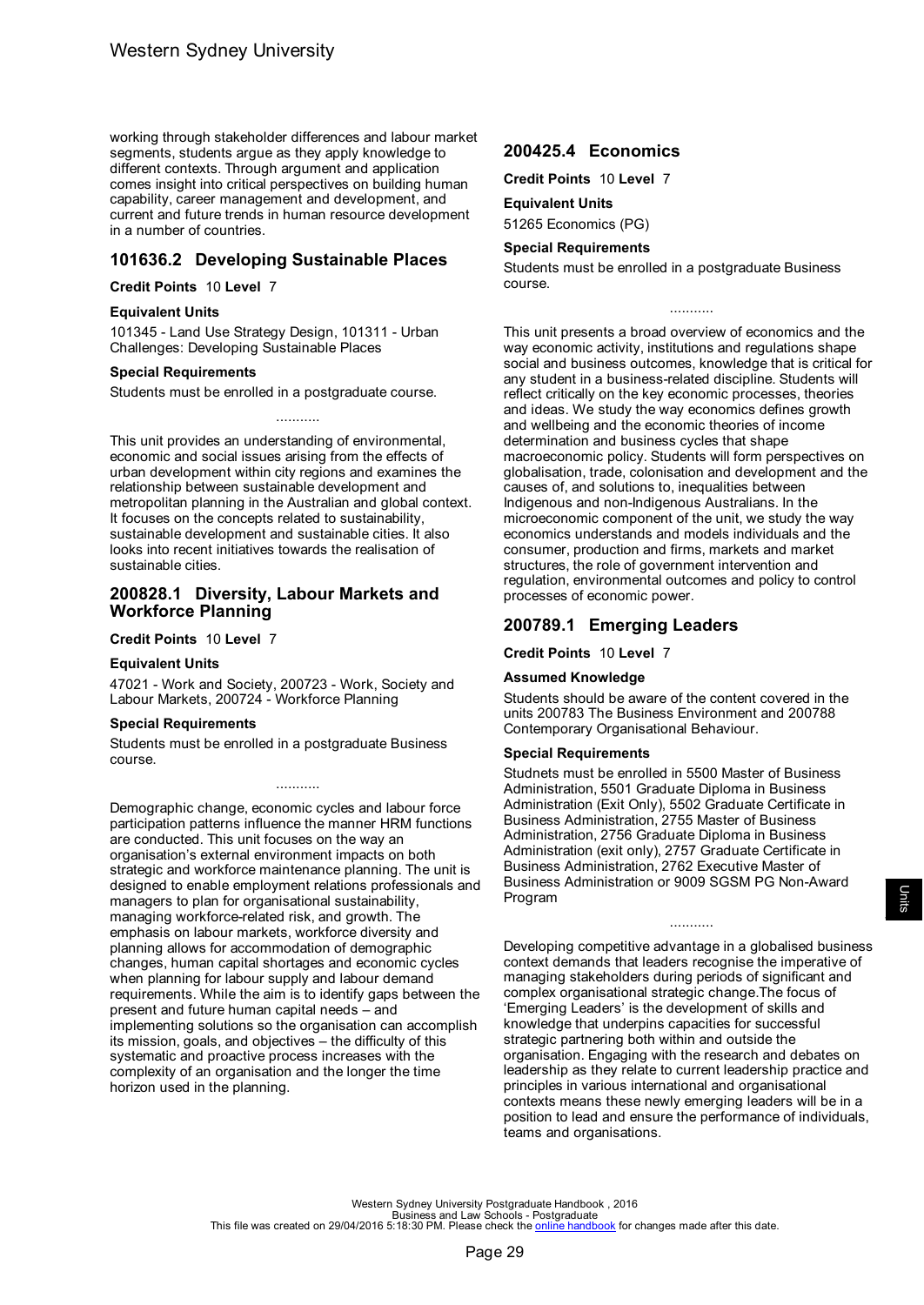### <span id="page-33-0"></span>**200717.2 Employment Relations Professional Practice**

#### **Credit Points** 10 **Level** 7

#### **Assumed Knowledge**

Basic knowledge of human resource management objectives and functions from undergraduate study or work experience; it is recommended that students complete this unit in the same quarter as 200718 Human Resource Management.

...........

Employment Relations Professional Practice concentrates on communicating and performing as employment relations professionals. Students practice the activities undertaken by professionals, such as advocacy and presentation, team work, information and knowledge management, research, analysis and problem solving, and producing reports, policies and analytical essays, with opportunities for feedback. The focus is knowledge of the ER professions, such as the role, function and ethics of human resource managers, industrial officers and the role of professional bodies in Australia and internationally. Support for academic practice will accompany professional activities. The unit is designed for those wanting to build a career in employment relations.

## **200938.1 Enterprise Intelligence**

### **Credit Points** 4 **Level** Z

The frontier for using data to make decisions has shifted dramatically. High performing enterprises are now building their competitive strategies around data-driven insights that in turn generate impressive business results. In this module you will explore enterprise intelligence concepts, technologies and practices, and then focus on the application of enterprise intelligence through a team based project in class that will allow students to have practical experience in building an enterprise intelligence solution based on a real world case study.

...........

### **200850.1 Entrepreneurial Management Capabilities**

**Credit Points** 10 **Level** 7

#### **Special Requirements**

Students must be enrolled in a postgraduate Business course.

Developing innovation and entrepreneurial capability is essential for small, medium and large businesses. This unit introduces students to practical and applied knowledge supported by theory, concepts, frameworks for understanding and developing innovation and entrepreneurial thought, capability, infrastructure and platforms. Students will be exposed to leadership and approaches to the development of new products, services, processes and business models.

...........

## **200936.1 Ethical Enterprise Practice**

**Credit Points** 4 **Level** Z

This module introduces you to current ethical issues that face enterprise practitioners within their field and across related disciplines. Each business function – for example, accounting, finance, marketing, risk, supply chain, human resource policies – has relationships and ethical responsibilities within the larger social environment. This module considers commonalities across the business functions and teaches you to think broadly about how ethical professional practices fit into a more complex web of relationships within society.

## **200844.1 Event Management**

**Credit Points** 10 **Level** 7

### **Special Requirements**

Students must be enrolled in a postgraduate Business course.

Event management draws on a wide range of skills involved in functioning in the hospitality industry. Whilst investigating the concept of events, students are asked to consider the logistics and management involved in creating an event-based experience for their guests. To facilitate the provision of an event experience, this unit investigates areas of risk management, planning and logistics, event stakeholders and media and volunteer management.

...........

### **200846.1 Facilities and Venue Management**

**Credit Points** 10 **Level** 7

#### **Special Requirements**

Students must be enrolled in a postgraduate Business course.

Increasingly, hospitality-orientated businesses involve large scale or specialist facilities and venues which require ongoing development, maintenance and redevelopment. This unit provides an understanding of key principles involved in the design and redesign of the use of space, drawing on the principles of servicescapes and planning for a customer experience. Consideration is given to the functional, organisational, environmental and aesthetic aspects of facilities and venues, in the context of organisations which need to manage revenue and distribution channels to remain competitive and sustainable.

...........

## **200784.1 Financial Decision Making**

**Credit Points** 10 **Level** 7

#### **Assumed Knowledge**

A knowledge of basic mathematics is assumed.

### **Equivalent Units**

U51045 - Accounting Perspectives for Managers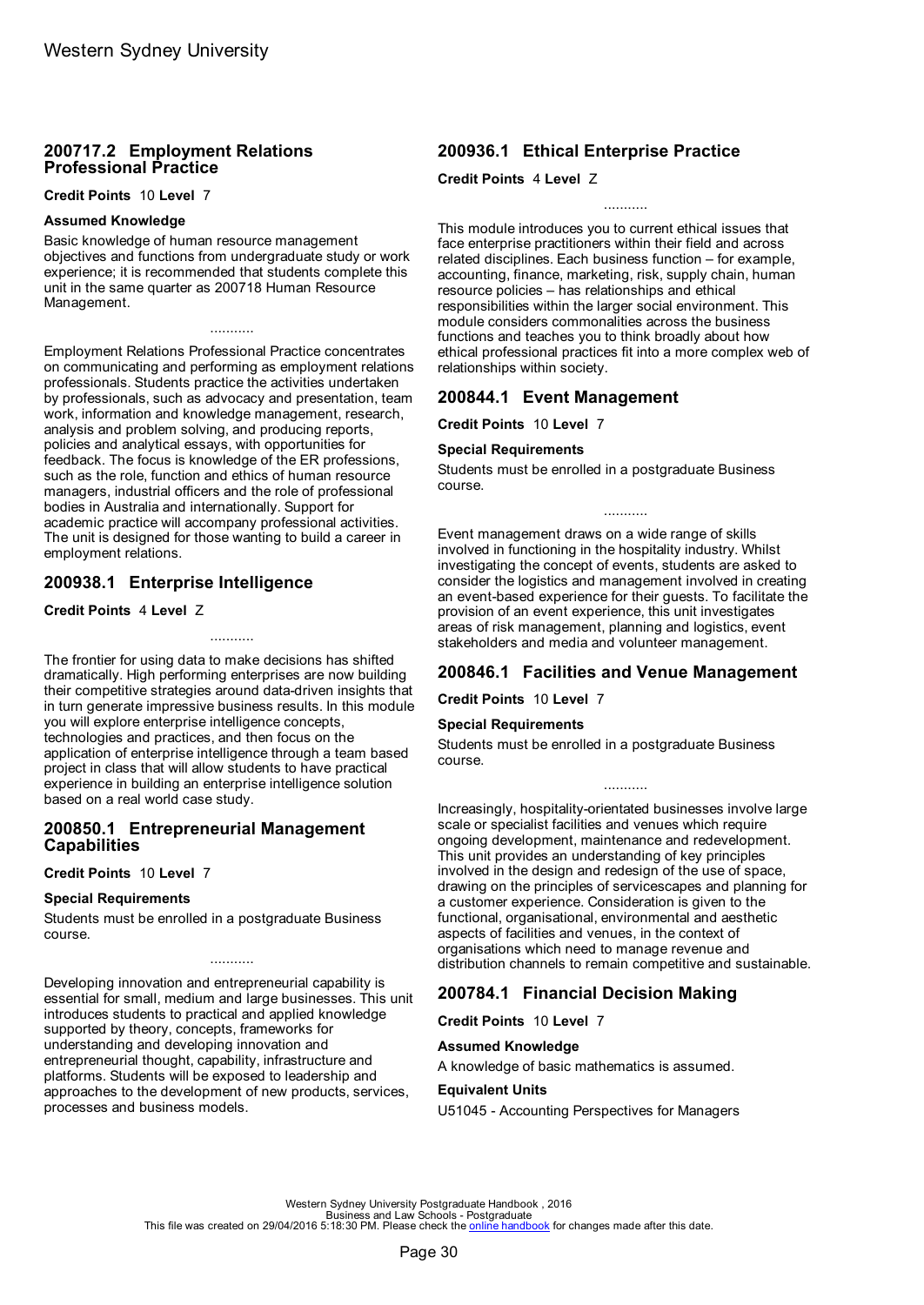#### <span id="page-34-0"></span>**Incompatible Units**

200396 -Introductory Accounting, 200495 - Accounting: A Business Perspective

#### **Special Requirements**

Students must be enrolled in 5500 Master of Business Administration, 5501 Graduate Diploma in Business Administration (Exit Only), 5502 Graduate Certificate in Business Administration, 2755 Master of Business Administration, 2756 Graduate Diploma in Business Administration (Exit Only), 2757 Graduate Certificate in Business Administration, 2762 Executive Master of Business Administration or 9009 SGSM PG Non-Award Program.

Students will gain financial literacy through practical understanding of the information contained in financial reports. Appreciating the variety of uses of accounting information for planning and controlling enhances the ability to extract relevant data. This unit emphasises the function of both financial and management accounting in measuring, processing and communicating information useful for decision making.

...........

### **51165.3 Financial Institution Management**

#### **Credit Points** 10 **Level** 7

#### **Assumed Knowledge**

51163 - Financial Institutions and Markets and/or 200426 - Corporate Finance.

#### **Special Requirements**

Students must be enrolled in a postgraduate Business course.

This unit provides participants with an overview of the types of financial institutions and the regulatory context within which they operate. Financial risk management and corporate responsibility serve as an underpinning framework to consider the complexity associated with managing contemporary financial institutions in an Australian and International context. A focus of the unit is to provide participants with an opportunity to use techniques to measure and manage financial risk.

...........

### **51163.2 Financial Institutions and Markets (MAF)**

#### **Credit Points** 10 **Level** 7

#### **Special Requirements**

Students must be enrolled in 2705 Master of Finance, 2702 Master of Applied Finance, 2704 or 2745 Graduate Diploma in Applied Finance, 2708 Graduate Certificate in Applied Finance or 2703 Master of International Trade and Finance

...........

This unit helps students to: understand the role and nature of financial markets and institutions; develop computational skills for transactions in financial markets; understand the factors that determine share price, interest rates and exchange rates; and understand major derivative products and their use in financial markets. This subject contains

financial institutions and markets and the transactions that take place in them.

### **51054.3 Financial Modelling**

**Credit Points** 10 **Level** 7

#### **Special Requirements**

Students must be enrolled in a postgraduate Business course.

...........

This unit is essential in preparing students for applied financial analysis and modelling applications used extensively in a number of postgraduate finance units. It familiarises students with the strengths and limitations of contemporary quantitative modelling techniques using multivariate statistical procedures and optimisation approaches. Students are also familiarised with relevant software.

### **200821.2 Financial Reports for Decision Making**

**Credit Points** 10 **Level** 7

#### **Special Requirements**

Students must be enrolled in a postgraduate Business or Information and Communications Technology course.

...........

This unit focuses on developing the ability to use accounting information, as extracted from financial reports, to assist with managerial decision making. Students will gain financial literacy through developing an understanding of the information contained in financial reports and applying this information to practical decisions. This unit emphasises the function of both financial and management accounting in measuring, processing and communicating information useful for decision making.

### **200785.1 Foundations of Management**

#### **Credit Points** 10 **Level** 7

#### **Incompatible Units**

200725 - Workplace Management Dynamics, 200768 - Management Skills

#### **Special Requirements**

Students must be enrolled in 5500 Master of Business Administration, 5501 Graduate Diploma in Business Administration (Exit Only), 5502 Graduate Certificate in Business Administration, 2755 Master of Business Administration, 2756 Graduate Diploma in Business Administration (Exit Only), 2757 Graduate Certificate in Business Administration, 2762 Executive Master of Business Administration or 9009 SGSM PG Non-Award Program.

Developing one's own professional skills, being able to assess and develop the skills of others, and astutely reading the environment, are core to high-achieving executives. Foundations of Management introduces new managers to the fundamentals of management. It takes an holistic view of the elements related to optimal performance of managers, drawing from and reflecting upon participants'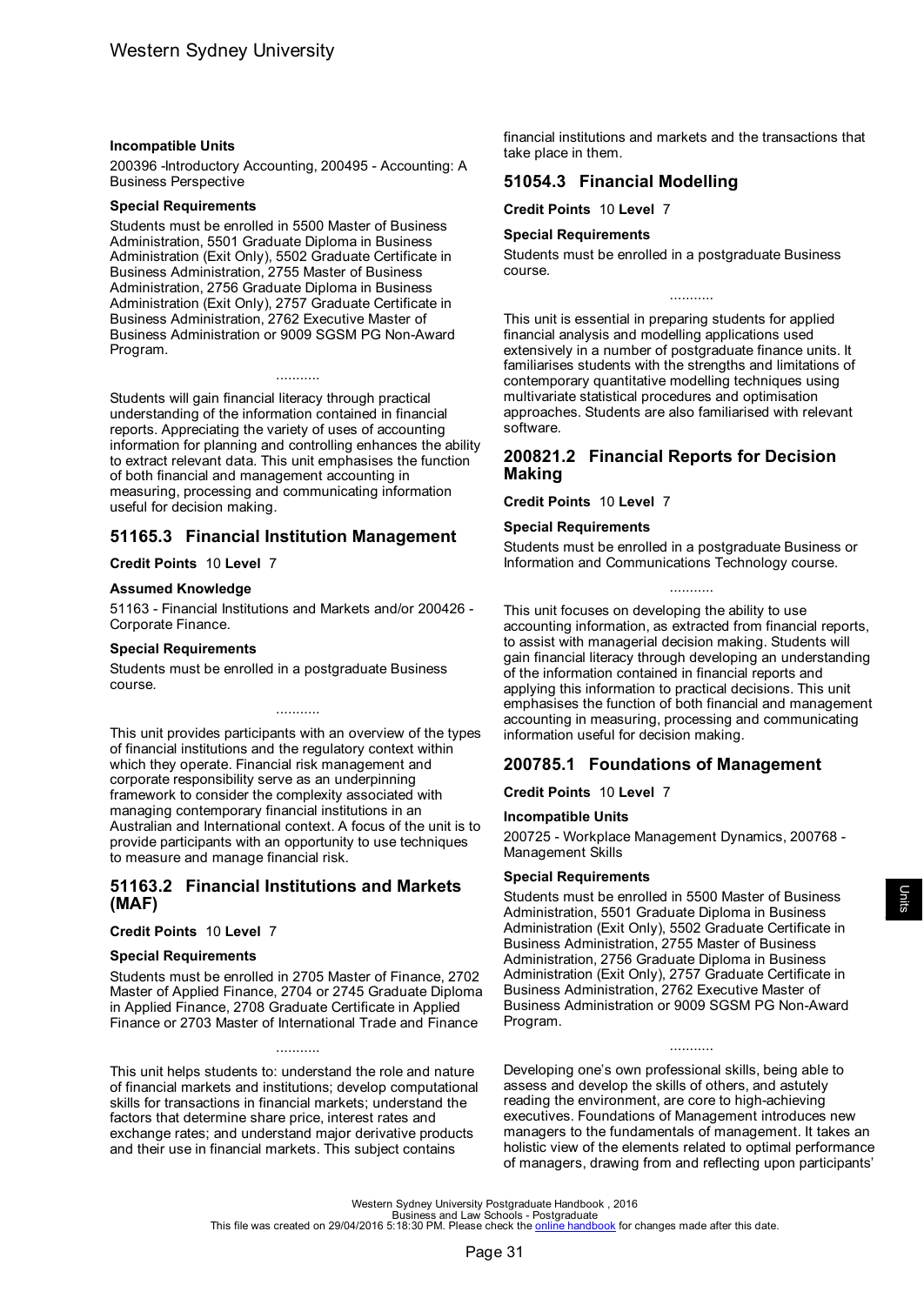<span id="page-35-0"></span>experiences. The elements consist of the awareness of ones self as a manager, identifying and developing own management skills required for now and the future needed when working within a dynamic organisational environment. The focus is developing one's own management skills through the application of theory to management practice.

### **200941.1 Fundamentals of Finance**

#### **Credit Points** 4 **Level** Z

In this module you will review concepts of finance theory and the tools of financial decision making. The module's purpose is to develop an understanding of the basic practices of financial management from the perspective of a firm (both large and small). Students examine the investment, financing and dividend decisions of corporations.

...........

### **51168.3 Funds Management and Portfolio Selection**

**Credit Points** 10 **Level** 7

#### **Special Requirements**

Students must be enrolled in a postgraduate Business program.

This unit provides an introduction to the theory, concepts, tools, techniques and applications of investment management, drawing on examples from the Australian financial system. The unit focusses on passive investment management and asset pricing for money market instruments, bonds and equity securities, and the use of different techniques for risk management.

...........

### **51168.4 Funds Management and Portfolio Selection**

#### **Credit Points** 10 **Level** 7

#### **Special Requirements**

Students must be enrolled in a postgraduate Business course. The online offerings for this unit are only available to students enrolled in the 100% online course 2770 Master of Commerce (Financial Planning).

...........

This unit provides an introduction to the theory, concepts, tools, techniques and applications of investment management, drawing on examples from the Australian financial system. The unit focuses on various asset pricing models including capital asset pricing model, single index model arbitrage pricing theory and Fama-French three factor model. The unit introduces various portfolio management strategies, asset classes including bonds and equity securities. The unit also highlights various fund performance measures.

## **200842.1 Gastronomy and the Food and Beverage Experience**

**Credit Points** 10 **Level** 7

#### **Equivalent Units**

200342 - Gastronomy and the Management of the Food **Experience** 

#### **Special Requirements**

Students must be enrolled in a postgraduate Business course.

This unit focuses on the provision of food and beverage – a fundamental operational component of the majority of hospitality businesses. As consumer understanding of food and beverage increases there is a need for the industry to advance their knowledge and for businesses to provide offerings which extend beyond the traditional food and beverage frameworks in order to stay competitive. The role of food within society and subsequent commercial implications, including gastronomic tourism, food quality and safety are discussed in this unit.

...........

### **200903.1 Global Governance and Sustainability**

**Credit Points** 10 **Level** 7

#### **Assumed Knowledge**

Completed a law degree (Bachelor of Laws or Juris Doctor) or equivalent in any jurisdiction.

#### **Corequisite**

**[200901.1](#page-40-0)** Legal Philosophy and Methodology

#### **Special Requirements**

Students must be enrolled in 2784 Master of Laws (International Governance).

The Unit examines how the globalisation of financial markets, relaxation of investment restrictions and liberalisation of the goods and services markets have impacted on the traditional role played by the State and by international organisations on the one hand, and in the increase in power and influence of multinational corporations (State owned or otherwise), private foundations and private interest groups on the other. Examined in this context is the retreat of the State in its role as a regulator of activity and an increase in reliance on private enterprise to provide services as well as the infrastructure needs to the community, in some countries defense and ancillary needs, as well as the adoption of extra judicial dispute settlement processes in resolving disputes between its nationals and non-nationals. These developments have seen the emergence of a wide array of non-governmental actors as providers, arbiters, and countervailing forces providing voice. All of these developments raise issues of accountability, responsibility, transparency, as well as legitimacy.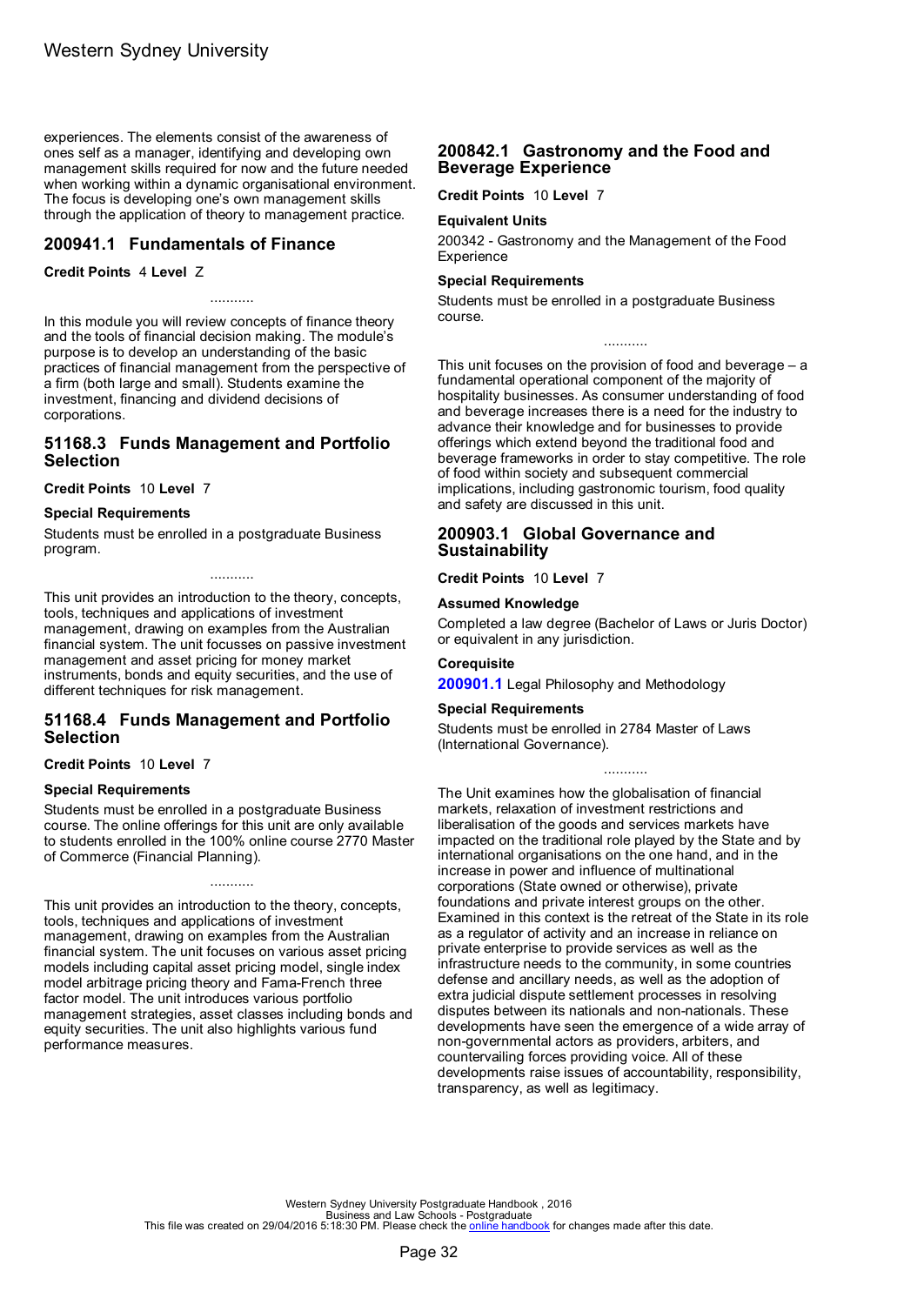### <span id="page-36-0"></span>**200848.2 Governance, Ethics and Social Entrepreneurship**

#### **Credit Points** 10 **Level** 7

#### **Special Requirements**

Students must be enrolled in a postgraduate Business or Information and Communications Technology course.

...........

There is a growing need for communities and not-for-profit organisations to maintain a degree of organisational and social sustainability, without recourse to philanthropy, government, or other sources of aid. This unit adopts business and entrepreneurial principles to identify and explain the management of a social venture, with a view to ensuring organisational and social sustainability. The unit provides an understanding of governance and ethical practice to support social outcomes.

### **200837.1 Hospitality and Tourism in Society**

**Credit Points** 10 **Level** 7

#### **Special Requirements**

Students must be enrolled in a postgraduate Business course.

This unit unpacks the concept of hospitality and addresses the questions of what the hospitality industry is, and what its role is in the broader societal context. Linking together elements of tourism and leisure, consideration is given to the impacts, both positive and negative, of hospitality on individuals, communities and economies. Discussions of the integration, communication, planning, and interconnection between hospitality and tourism and their implications in society are also considered.

...........

### **200719.2 Industrial Relations and Workplace Change**

#### **Credit Points** 10 **Level** 7

#### **Equivalent Units**

46525 - The Industrial Relations Process.

#### **Special Requirements**

Students must be enrolled in a postgraduate course.

Industrial Relations and Workplace Change is designed to equip current and future employment relations professionals and practitioners with the knowledge necessary to analyse and implement the processes for workplace change and workplace-level bargaining. The understanding of workplace change covered in this unit includes an emphasis on rights, obligations and "voice". The unit focuses on workplace change problem solving for employee engagement and dispute resolution in both local and global workplace change contexts.

...........

### **200399.3 Information Systems for Accountants**

**Credit Points** 10 **Level** 7

#### **Corequisite**

**200396.3** Introductory Accounting

#### **Special Requirements**

Students wishing to enrol in this unit as an elective must gain approval from an Academic Course Advisor (Accounting) and must be enrolled in a postgraduate Business course.

The aim of this unit is to examine the theory and application of information technology on the accounting discipline. This unit covers principles of systems analysis, design and database management relating to accounting information systems. The functions, control, data and processes of accounting information systems are discussed in the context of businesses. Students learn about the communication of accounting information through the internet and explore further the development of integrated systems using a blended learning design approach.

...........

### **200940.1 Innovation and Creativity**

**Credit Points** 4 **Level** Z

Creativity is a systematic, logical process mixing imaginative and creative thinking. Ideation is a process for forming and relating ideas derived through creativity. Innovation seeks to take ideas through invention and entrepreneurial processes to create new economic and social value. You will be introduced to ideation as an approach for developing ideas into possible innovative products, services, applications and processes. You will be exposed to a variety of brainstorming methods and tools.

...........

### **200851.1 Innovation for New Markets**

**Credit Points** 10 **Level** 7

#### **Special Requirements**

Students must be enrolled in a postgraduate Business course.

...........

Entrepreneurship, innovation and new markets are pertinent activities that have collectively become cornerstones of how firms grow and interact with society. This unit introduces students to issues, principles and frameworks associated with exploring opportunities and challenges that relate to these three activities. Emerging and new markets are examples of markets that represent opportunities and challenges for innovation and entrepreneurial activities. Through selected readings that emphasise key themes and issues, students will be exposed to an understanding of what constitutes entrepreneurship, innovation, new markets and market development, how they are influenced by the everchanging business environment, an examination of opportunities that emerge as a result of changing technology and consumer expectations taking place in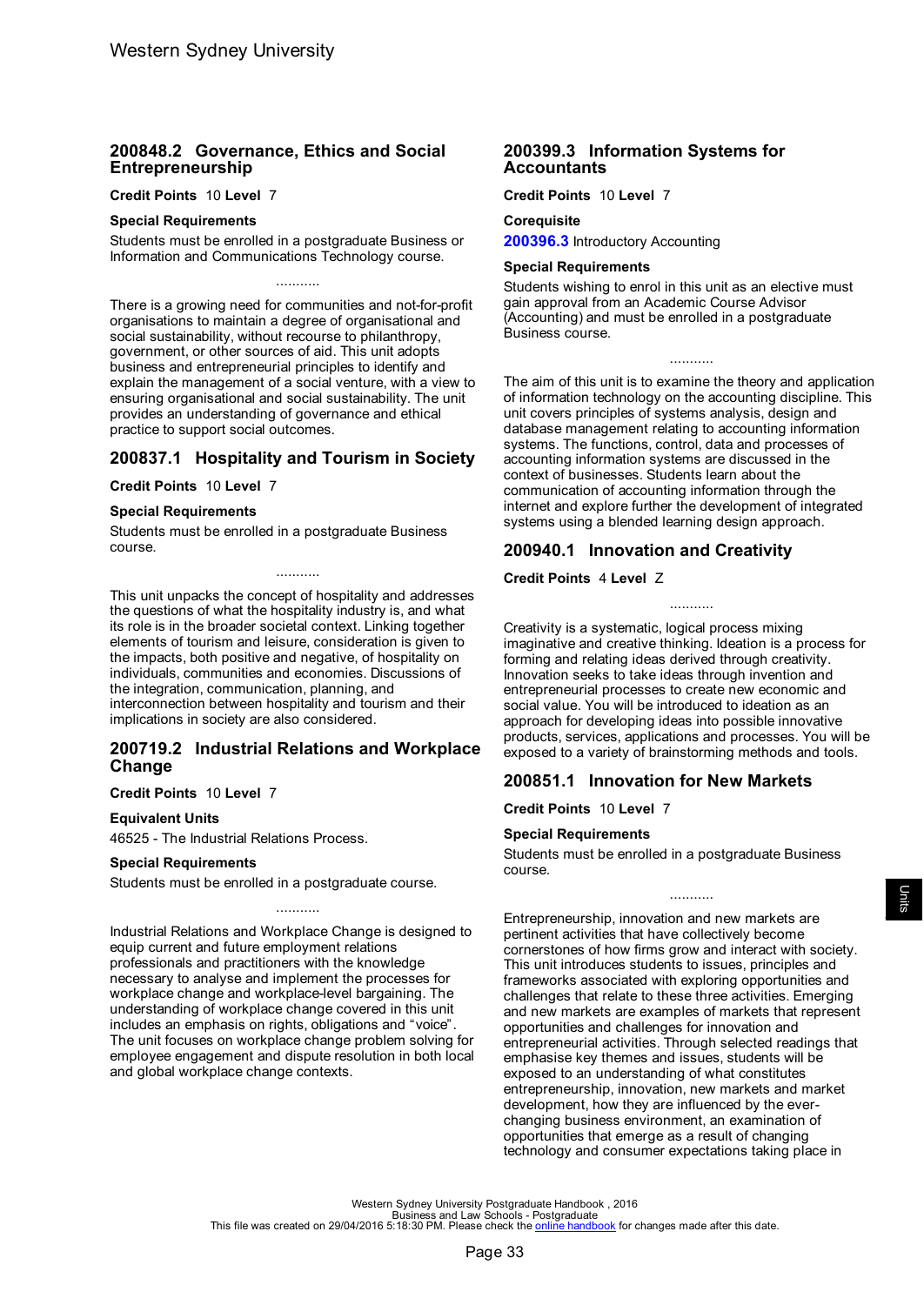<span id="page-37-0"></span>emerging and new markets. Emerging markets have become a key source of innovation in products, services and business processes which calls for an examination as to whether these can be extended to developed markets.

## **200845.1 Innovation Through Digital Technology**

#### **Credit Points** 10 **Level** 7

#### **Special Requirements**

Students must be enrolled in a postgraduate Business course.

...........

Business innovation in the Digital Economy recognises that current economic development and leadership is based on digitisation of the global economy. This unit provides a framework for understanding management issues, business development and technology use and change in the areas of innovation and digital business. The unit introduces students to various digital technologies and applications that companies need to address for creating new business opportunities in the fast changing global business environment. Students will develop an appreciation of digital business as a form of organisational innovation and the importance of innovation in the digital economy. Students will learn to formulate a digital business strategy for an organisation and understand various issues involved in digital business innovation.

### **200792.2 Innovation, Creativity and Entrepreneurship**

**Credit Points** 10 **Level** 7

#### **Equivalent Units**

51277 - Innovation and Entrepreneurship

The aim of this unit is to provide students with the necessary skills to understand, execute and manage entrepreneurial innovation processes in firms/organisations, and be more prepared to succeed within an increasingly complex, global and highly competitive entrepreneurial environment. Firms/organisations of various sizes, including small and medium enterprises (SMEs) that are innovative and entrepreneurial provide vision, nurture creativity and idea management as part of their everyday activities and in seeking long-term sustainability.

...........

## **200852.1 Innovation, Creativity and Foresight**

### **Credit Points** 10 **Level** 7

#### **Special Requirements**

Students must be enrolled in a postgraduate Business course.

...........

Creativity is a systematic, logical process mixing imaginative and creative thinking. Ideation is a process for forming and relating ideas derived through creativity. Innovation seeks to take ideas through invention and entrepreneurial processes to create new economic and social value. Students are introduced to ideation as an approach for developing ideas into possible innovative

products, services, applications and processes. Students will be exposed to a variety of brainstorming, creativity and foresight methods and tools, with emphasis on scenario planning methods. Students will be introduced to workshop development, moderation and management approaches and methods. Selected key themes on economic, social, technological, and sustainable development for Australia over the next 10-30 years will be analysed and developed through a scenario planning workshop process, with outputs mapped to business and social innovation and entrepreneurship thinking, and platforms.

### **200870.1 Insurance and Risk Management**

### **Credit Points** 10 **Level** 7

### **Equivalent Units**

CO804A Insurance and Risk Management (PG)

#### **Special Requirements**

Students must be enrolled in 2671/2770 Master of Commerce (Financial Planning) or 2690 Graduate Certificate in Commerce (Financial Planning).

This unit introduces students to the use of a range of insurance types and products to manage risk for individuals and small business. It aims to identify, evaluate and manage risk as part of the financial planning process to produce a compliant statement of advice. A number of risk management strategies are identified and the importance of life insurance, total and permanent disablement, trauma policies, property insurance, health cover, income protection and business insurance in managing risk is addressed. The unit provides an understanding of the various issues that can arise with respect to insurance policies and premiums and uses both the multiple and needs analysis approaches to calculate the level of cover required. A holistic approach to the risk management process is provided where a variety of insurance covers are considered in the context of a full financial plan that is adequate and affordable to the client and their specific needs as identified in the data collection process.

...........

### **200824.1 Integrated Brand Management**

#### **Credit Points** 10 **Level** 7

**Equivalent Units**

200734 - Strategic Value Creation

#### **Special Requirements**

Students must be enrolled in a postgraduate Business course.

...........

This unit focuses on a holistic approach to creating value through the brand building process and including integrated marketing communication strategies. The main objective is to address the value creation process and the central role that brands play as the mechanism for value creation and communication with interest groups (consumers, employees and other stakeholders). This unit will also cover corporate communications and new media as means of value creation strategies.

Western Sydney University Postgraduate Handbook , 2016<br>Business and Law Schools - Paus Postgraduate<br>This file was created on 29/04/2016 5:18:30 PM. Please check the <u>online [handbook](http://handbook.westernsydney.edu.au/hbook/)</u> for changes made after this date.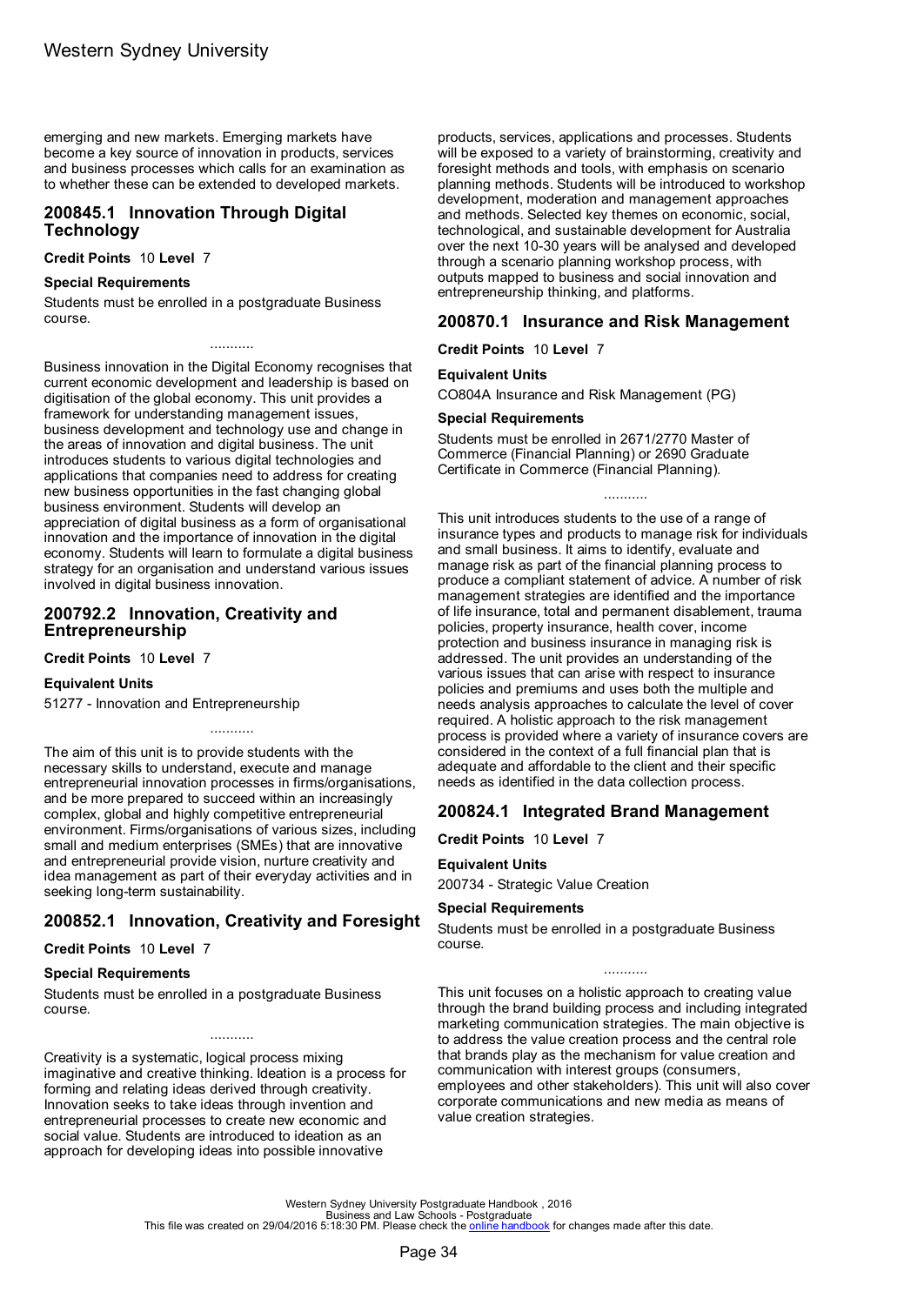## <span id="page-38-0"></span>**200831.1 Integrated Business Experience 1**

#### **Credit Points** 10 **Level** 7

#### **Special Requirements**

Students must be enrolled in a postgraduate Business course. Students enrolled in the 2765 Graduate Certificate of Business must have successfully completed 20 credit points.

...........

Successful professionals must be able to view issues and problems from multiple perspectives and be able to utilise a range of different skills to make appropriate decisions. This unit introduces this multi-faceted approach to business by taking the knowledge gained in earlier units and of the realworld of business and applying this via case studies. Students will be expected to work independently and in syndicate teams to solve common issues facing businesses and policy makers using critical, integrative and creative thinking. It is recommended that this unit be the final subject within the graduate certificate.

## **200843.2 Integrated Business Experience 2**

**Credit Points** 10 **Level** 7

#### **Prerequisite**

**200831.1** Integrated Business Experience 1

#### **Special Requirements**

Students must be enrolled in a postgraduate Business course. Students must have completed 20 credit points of general foundation or core units in course 2761 Master of Business Administration.

...........

Successful professionals must be able to view organisational issues from multiple perspectives (range of stakeholders) and levels (from local to international), then be able to utilise a range of different skills to make appropriate decisions. This unit takes this multi-faceted approach by utilising the knowledge gained in earlier units and applying it to case studies. Building on the unit 'Integrated Business Experience 1', an international focus provides participants with the opportunity to consider issues on a broader scale. Students will be expected to work with a group simulation to solve common issues facing organisations and policy makers using critical, integrative and creative thinking.

## **300769.3 Intelligent Agents for E-Markets**

#### **Credit Points** 10 **Level** 7

#### **Assumed Knowledge**

This unit requires basic skills in programming with either JAVA or C++ as the programming language.

#### **Incompatible Units**

300245 Intelligent Agents; 300385 Automated Negotiation and e-trading

...........

This unit introduces the intelligent agent technology and its applications to e-business. Students will learn the basic theories and algorithms that are used in intelligent agent

design and electronic market development. A specific electronic market simulation system will be introduced. Students will have the chance to use this system to build up and practise their skills in developing automated trading agents and e-markets.

### **200902.1 International Corporate Governance**

**Credit Points** 10 **Level** 7

#### **Assumed Knowledge**

Completed a law degree (Bachelor of Laws or Juris Doctor) or equivalent in any jurisdiction.

...........

#### **Corequisite**

**[200901.1](#page-40-0)** Legal Philosophy and Methodology

#### **Special Requirements**

Students must be enrolled in 2784 Master of Laws (International Governance).

The unit examines how the concept of corporate governance has developed around the main legal systems and markets. The focus is on listed (traded) companies whose securities (shares) are controlled by legal frameworks, as a system of governance before the 1992 UK Cadbury Report and its adoption throughout the common law jurisdictions. The Organisation for Economic Co-operation and Development (OECD) principles of corporate governance are applied in many countries, with variations and distinctions. The unit applies OECD principles with the Australian Securities Exchange (ASX) as a comparison with China, India, USA, UK, NZ and other relevant markets in the Asia-Pacific region. Additional topics of market manipulation, insider trading, corporate social responsibility, white-collar crime, minority shareholder protection are included as part of the corporate governance debate.

### **51211.3 International Finance**

**Credit Points** 10 **Level** 7

#### **Special Requirements**

Students must be enrolled in a postgraduate Business course.

This unit provides a comprehensive analysis and coverage of contemporary international finance by describing the international financial system, institutions and market practices; international finance theorems and their application; Euromarkets; international borrowing, lending and capital sourcing; measurement of foreign exchange risk; managing foreign exchange exposure; foreign currency derivatives, international investment; and globalisation and the MNC.

...........

### **200904.1 International Governance Dissertation**

**Credit Points** 10 **Level** 7

#### **Assumed Knowledge**

Completed a law degree (Bachelor of Laws or Juris Doctor) or equivalent in any jurisdiction.

Western Sydney University Postgraduate Handbook , 2016 Business and Law Schools - Postgraduate This file was created on 29/04/2016 5:18:30 PM. Please check the online [handbook](http://handbook.westernsydney.edu.au/hbook/) for changes made after this date.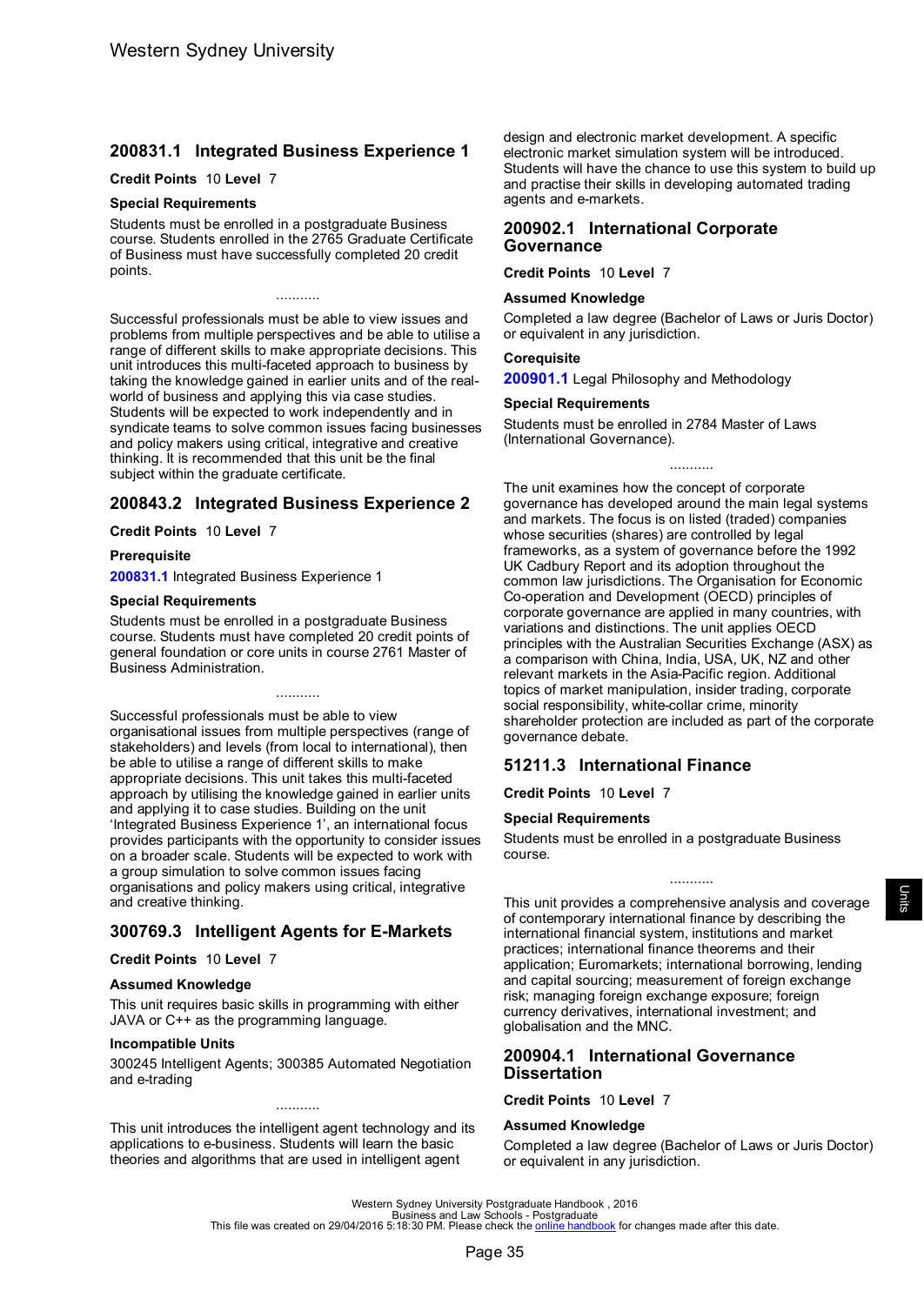### <span id="page-39-0"></span>**Prerequisite**

**[200901.1](#page-40-0)** Legal Philosophy and Methodology

#### **Corequisite**

**[200902.1](#page-38-0)** International Corporate Governance AND **[200903.1](#page-35-0)** Global Governance and Sustainability

#### **Special Requirements**

Students must be enrolled in 2784 Master of Laws (International Governance).

This unit comprises the preparation of a research dissertation, of between 10,000 - 15,000 words, on a novel and/or in-depth study related to International Governance. The unit provides an opportunity for Master of Laws students to further develop and refine their legal research and writing skills and to explore and analyse a legal topic of international governance. It also requires the student to undertake a literature review, submission of a research proposal, upon acceptance of which the dissertation is written under supervision. The dissertation should be of sufficient quality for acceptance for publication in the online Journal of International Governance, hosted by UWS School of Law.

...........

## **200830.2 Internship**

**Credit Points** 20 **Level** 7

#### **Assumed Knowledge**

Understanding of the business environment and organisational structures, business communications skills, as well as substantial knowledge in the discipline of specialisation.

### **Special Requirements**

Students must be enrolled in a postgraduate Business course. Students in course 2761 Master of Business Administration must have completed all core units plus 40 credit points of specialisation units (i.e. a total of 80 credit points) before undertaking this unit. Students in course 2764 Master of Commerce (Human Resource Management) must have completed 60 credit points before undertaking this unit. Students in course 2770 Master of Commerce (Financial Planning) must have completed 60 credit points before undertaking this unit. The online offerings for this unit are only available to students enrolled in the 100% online course 2770 Master of Commerce (Financial Planning).

Internship is designed for students who want to gain industry experience and further their studies through a 20 credit point business internship. This Internship unit is based on a 'project style' unit which requires students to undertake a research project in their chosen field whilst attending an industry based internship. These highly sought after internships will be filled on a competitive basis. In order to complete this unit, students must have studied this unit over two teaching periods.

...........

## **200933.1 Interpreting Financial Statements**

### **Credit Points** 4 **Level** Z

...........

In this module you will interpret financial and accounting statements. You will develop skills in financial literacy and numeracy and use these skills to select relevant financial information to make practical decisions about business performance.

### **200396.4 Introductory Accounting**

**Credit Points** 10 **Level** 7

#### **Equivalent Units**

51229 - Financial Accounting A, 51253 - Financial Accounting B

#### **Incompatible Units**

200495 - Accounting: A Business Perspective (PG)

#### **Special Requirements**

Students must be enrolled in a postgraduate Business course. Students wishing to take this unit as an elective need approval from the Course Advisor.

...........

The aim of this unit is to provide a comprehensive introduction to contemporary financial accounting. This is an essential component in the understanding of the production and use of accounting information in business. This unit applies accounting concepts, standards and principles enabling students to be competent in the technical skills in accounting which is a fundamental tool for making economic decisions and for analysing and solving business problems. Students will learn to apply such concepts, standards and principles through a range of individual and collaborative means using a blended learning design that draws on current and future trends in the broad international context.

### **200868.1 Investment Planning**

**Credit Points** 10 **Level** 7

### **Equivalent Units**

CO802A Principles of Investment Planning (PG)

### **Special Requirements**

Students must be enrolled in 2671/2770 Master of Commerce (Financial Planning) or 2690 Graduate Certificate in Commerce (Financial Planning).

Investment Planning is one of the core units in the Master of Commerce (Financial Planning). The course is designed to provide the educational basis to enable students to increase competence as professional financial advisers and enable them to gain an advanced knowledge and understanding of the financial planning industry. The unit introduces basic concepts of risk and return in relation to investment planning. Various investment vehicles are covered including shares and fixed interest investments.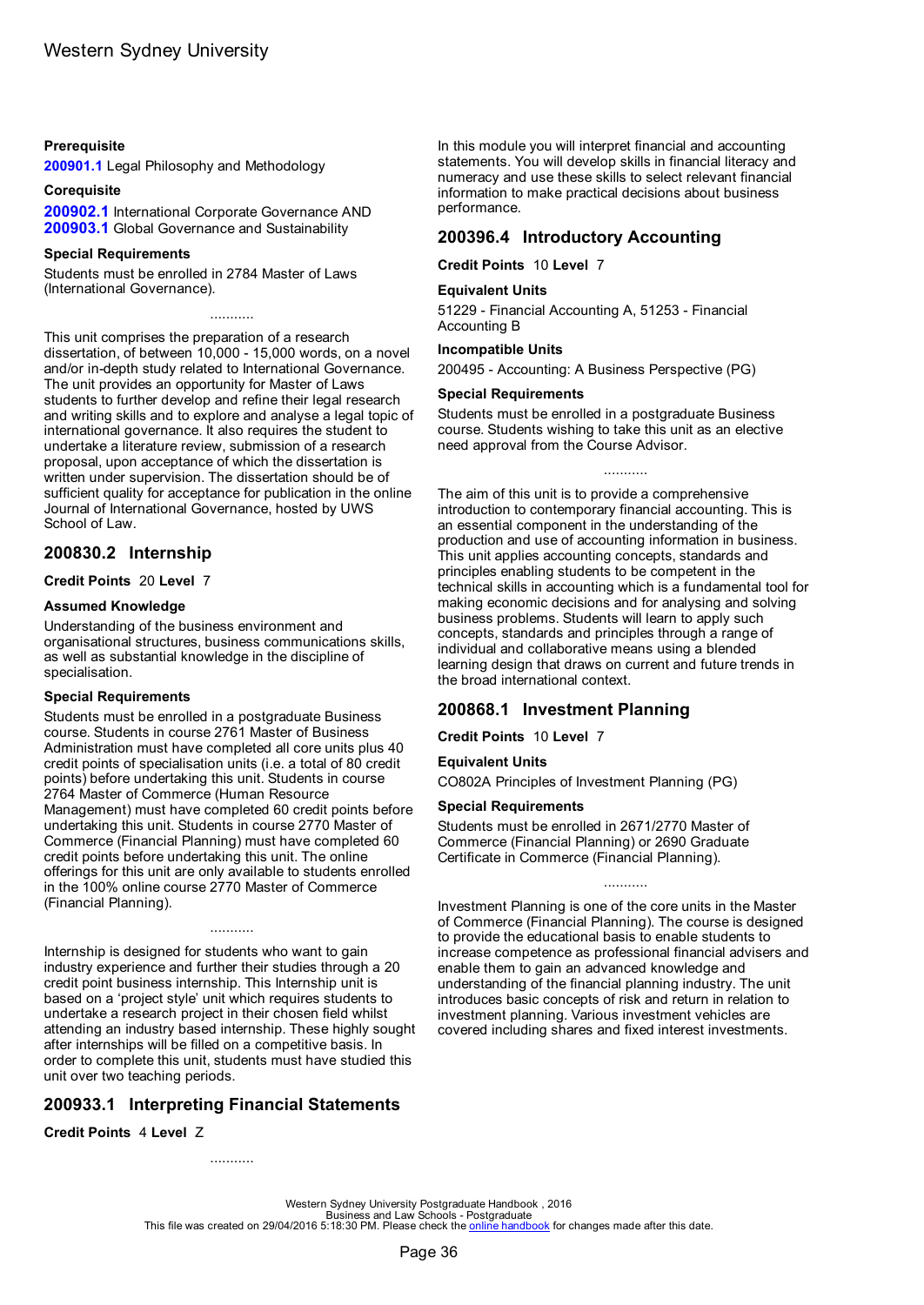### <span id="page-40-0"></span>**200833.1 Leading Contemporary Organisations**

#### **Credit Points** 10 **Level** 7

#### **Special Requirements**

Students must be enrolled in a postgraduate Business course.

This unit explores the processes and challenges encountered by leaders in contemporary organisations, taking into account rapidly changing environments. Through an in-depth appraisal of various leadership theories and concepts, it encourages students to reflect on the key competencies required for effective leadership. It also emphasises the importance of self-knowledge, values and ethics for contemporary leaders. Students will be required to design a leadership development program to address current and future leadership issues.

...........

## **200901.1 Legal Philosophy and Methodology**

#### **Credit Points** 10 **Level** 7

#### **Assumed Knowledge**

Completed a law degree (Bachelor of Laws or Juris Doctor) or equivalent in any jurisdiction.

#### **Special Requirements**

Students must be enrolled in 2784 Master of Laws (International Governance).

This unit introduces the idea that Law is value laden and is not value free, is autochthonous as well as porous, and has a symbiotic relationship with the philosophical, social, political, and economic fabric of society, which is more so in a globalised world. The unit equips Master of Laws students with the academic training necessary to integrate the law in action with underlying legal theory and qualitative and empirical analysis based on research methodologies, relevant to behavioural and social sciences, to prepare for a dissertation and to maximise the benefits of the core and alternate Master of Laws units.

...........

### **200836.1 Logistics Processes in Enterprise Resource Planning**

#### **Credit Points** 10 **Level** 7

#### **Special Requirements**

Students must be enrolled in a postgraduate Business course.

...........

This unit introduces key logistics processes supported by modern ERP (Enterprise Resource Planning) systems, using an integrated process perspective of the firm. Each process within broader logistics processes provides the basis for executing logistics operations in a range of organisations across manufacturing, service and government sectors. Logistics processes are introduced through key process cycles including manufacturing, planning and control (MPC) in production planning, procurement cycle in purchasing, sales order processing in sales and distribution, and logistics execution. Crossintegration of these process cycles is also illustrated using various integrations among the procurement, fulfillment, production and warehouse management processes. Logistics processes are demonstrated using data, application and technical integration within an ERP system environment.

### **200494.3 Management Accounting**

**Credit Points** 10 **Level** 7

**Corequisite**

**200396.3** Introductory Accounting

#### **Equivalent Units**

51266.1 - Management Accounting (PG)

#### **Special Requirements**

Students wishing to enrol in this unit as an elective need to seek approval of an Academic Course Advisor (Accounting) and be enrolled in a post-graduate program in the School of Business.

...........

The fundamental of any management accounting system in organisations is to provide appropriate information for (i) costing of products and services, (ii) support functions such as planning, controlling, evaluation, continuous improvement and decision making and (iii) competitive support which focuses on the provision of both financial and non-financial services to the management team to enhance firm's competitiveness. This unit is designed to provide an understanding of all these areas of information through applying concepts, theories and models in a range of individual and collaborative means using blended learning design.

### **200793.1 Managerial Economics**

**Credit Points** 10 **Level** 7

#### **Equivalent Units**

500032 - Economic Contexts for Managers, 500009 - International Financial Management, H7331 - International Trade and Industry Economics

#### **Incompatible Units**

200425 - Economics (PG)

#### **Special Requirements**

Enrolment in this unit is restricted to students in the following courses: 5500 Master of Business Administration, 5501 Graduate Diploma in Business Administration (Exit Only), 5502 Graduate Certificate in Business Administration, 2755 Master of Business Administration, 2756 Graduate Diploma in Business Administration (Exit Only), 2757 Graduate Certificate in Business Administration, 2762 Executive Master of Business Administration, 9009 SGSM PG Non-Award Program.

This unit introduces students to the application of basic economic concepts to managerial decision-making and their use in a range of business environments. Students will learn how to apply microeconomic tools to common problems facing business managers, such as maximising profit, setting prices, creating efficient incentive structures, and selecting competitive strategies. Case studies are also

...........

Western Sydney University Postgraduate Handbook , 2016 Business and Law Schools - Postgraduate This file was created on 29/04/2016 5:18:30 PM. Please check the online [handbook](http://handbook.westernsydney.edu.au/hbook/) for changes made after this date.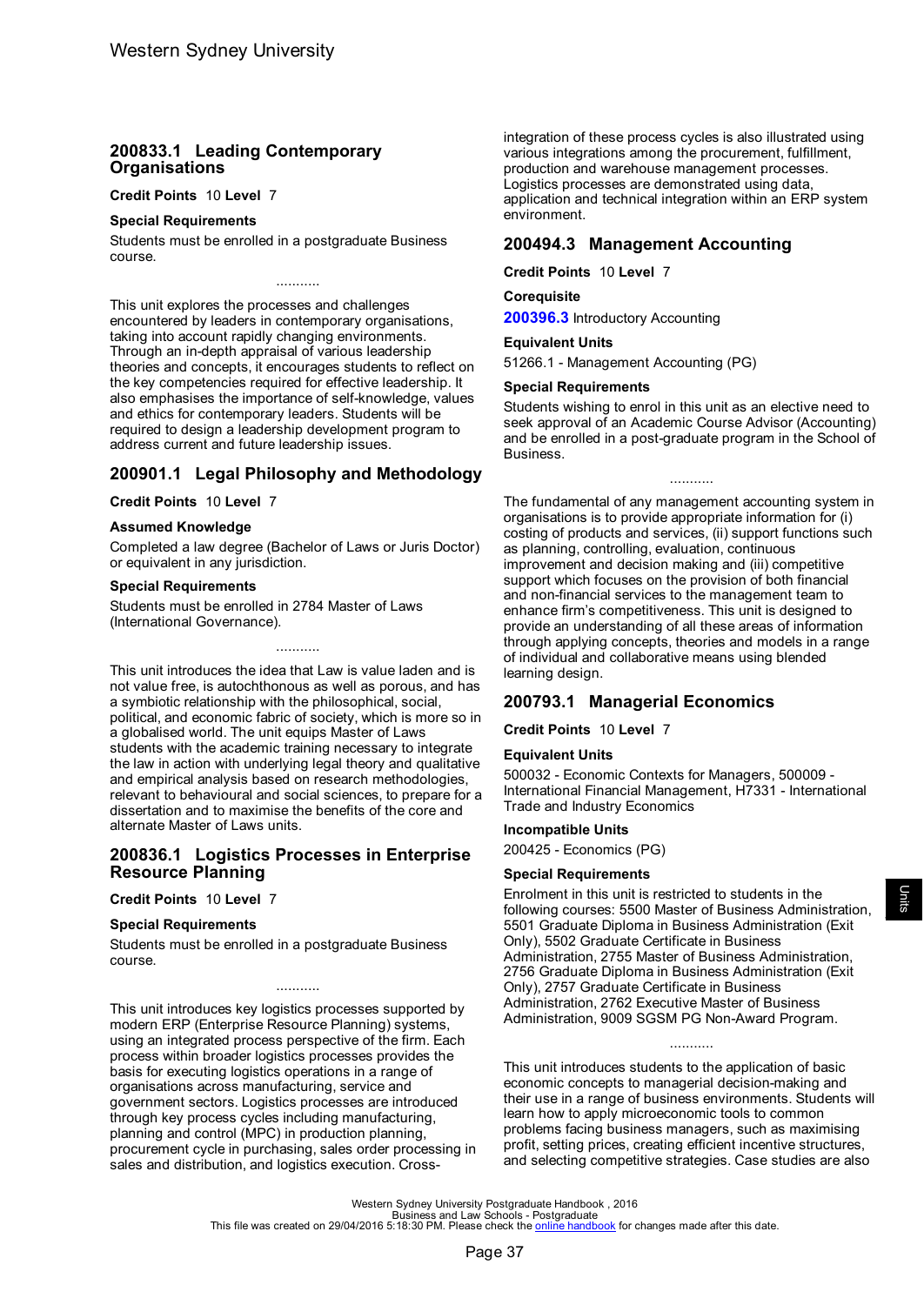<span id="page-41-0"></span>used to demonstrate the value of microeconomic tools in making business decisions, and to foster the student's application of their learning to their own business environment.

### **200787.1 Managerial Finance**

#### **Credit Points** 10 **Level** 7

#### **Equivalent Units**

500003 - Financial Management

#### **Incompatible Units**

200260 - Financial Management of Hospitality and Hotel Managers, 400800 - Financial Management in Health Services, 400845 - Health Financial Management

#### **Special Requirements**

Enrolment in this unit is restricted to students in the following courses: 5500 Master of Business Administration, 5501 Graduate Diploma in Business Administration (Exit Only), 5502 Graduate Certificate in Business Administration, 2755 Master of Business Administration, 2756 Graduate Diploma in Business Administration (Exit Only), 2757 Graduate Certificate in Business Administration, 2762 Executive Master of Business Administration, 9009 SGSM PG Non-Award Program.

This unit is designed to provide students with the knowledge and skills required for understanding, analysing and solving corporate financial management issues. The focus is corporate-oriented with emphasis on the practical application of economic theory in financial decisions confronting business today.

...........

## **200835.1 Managing in the Global Context**

**Credit Points** 10 **Level** 7

#### **Special Requirements**

Students must be enrolled in a postgraduate Business course.

...........

Managing in the Global Context provides students with an understanding of the complexities of managing in the changing economic, political, legal, technological and within socio cultural factors that influence global business operations. By addressing areas of understanding the global business environment, managing political risk and government relations, understanding culture, cross cultural communication and negotiation, strategy and structures for global organisations, motivating and leading, business ethics and corporate responsibility and competencies for global managers this Unit provides an organisational behaviour approach to managing in a dynamic global context. Through critical analysis of contemporary media, research and case studies this Unit provides a basis for linking management practice to theoretical knowledge.

...........

### **200939.1 Managing People and Organisations**

**Credit Points** 4 **Level** Z

Explore requirements of managing people in ways that are socially responsible, alert to those conflicts of interests and environmental pressures that create ethical dilemmas and political conflicts. You will evaluate ways that human resource management functions and strategies contribute to organisational competitive advantage. Participants will be able to make arguments about the opportunities presented by a diverse workforce while explaining the leadership and communication that is required for the opportunity of diversity to be realised.

### **200786.1 Marketing Management**

**Credit Points** 10 **Level** 7

#### **Equivalent Units**

500000 - Marketing Management, U51046 - Strategic Marketing

#### **Special Requirements**

Students must be enrolled in 5500 Master of Business Administration, 5501 Graduate Diploma in Business Administration (Exit Only), 5502 Graduate Certificate in Business Administration, 2755 Master of Business Administration, 2756 Graduate Diploma in Business Administration (Exit Only), 2757 Graduate Certificate in Business Administration, 2762 Executive Master of Business Administration or 9009 SGSM PG Non-Award Program.

Marketing Management is designed to provide an introduction to the key concepts, principles and practices that constitute the Marketing discipline. Marketing as a business philosophy that underpins the activities of the firm is a key focus. Areas covered include: the marketing process and marketing implementation; marketing and strategic planning, including return on marketing investment (ROMI); the marketing environment; marketing research and marketing information systems; consumer and business buying behaviour; market segmentation of consumer and business markets; product development and product management; brand management; pricing strategy; communication strategy; competitive marketing strategy; marketing implementation.

...........

### **200737.3 Marketing Systems**

**Credit Points** 10 **Level** 7

#### **Equivalent Units**

51002 - Marketing Management

#### **Special Requirements**

Students must be enrolled in a postgraduate Business course.

This unit introduces students to marketing from a holistic point of view which considers social, economic and organisational marketing systems. The unit also covers the evolution of marketing environments and the corresponding adaptations to marketing. Further emphasis is given to business's capacities to engage in markets and therefore consider areas such as risk management, governance and financial assessments. This unit exposes students to the

...........

Western Sydney University Postgraduate Handbook , 2016<br>Business and Law Schools - Paus Postgraduate<br>This file was created on 29/04/2016 5:18:30 PM. Please check the <u>online [handbook](http://handbook.westernsydney.edu.au/hbook/)</u> for changes made after this date.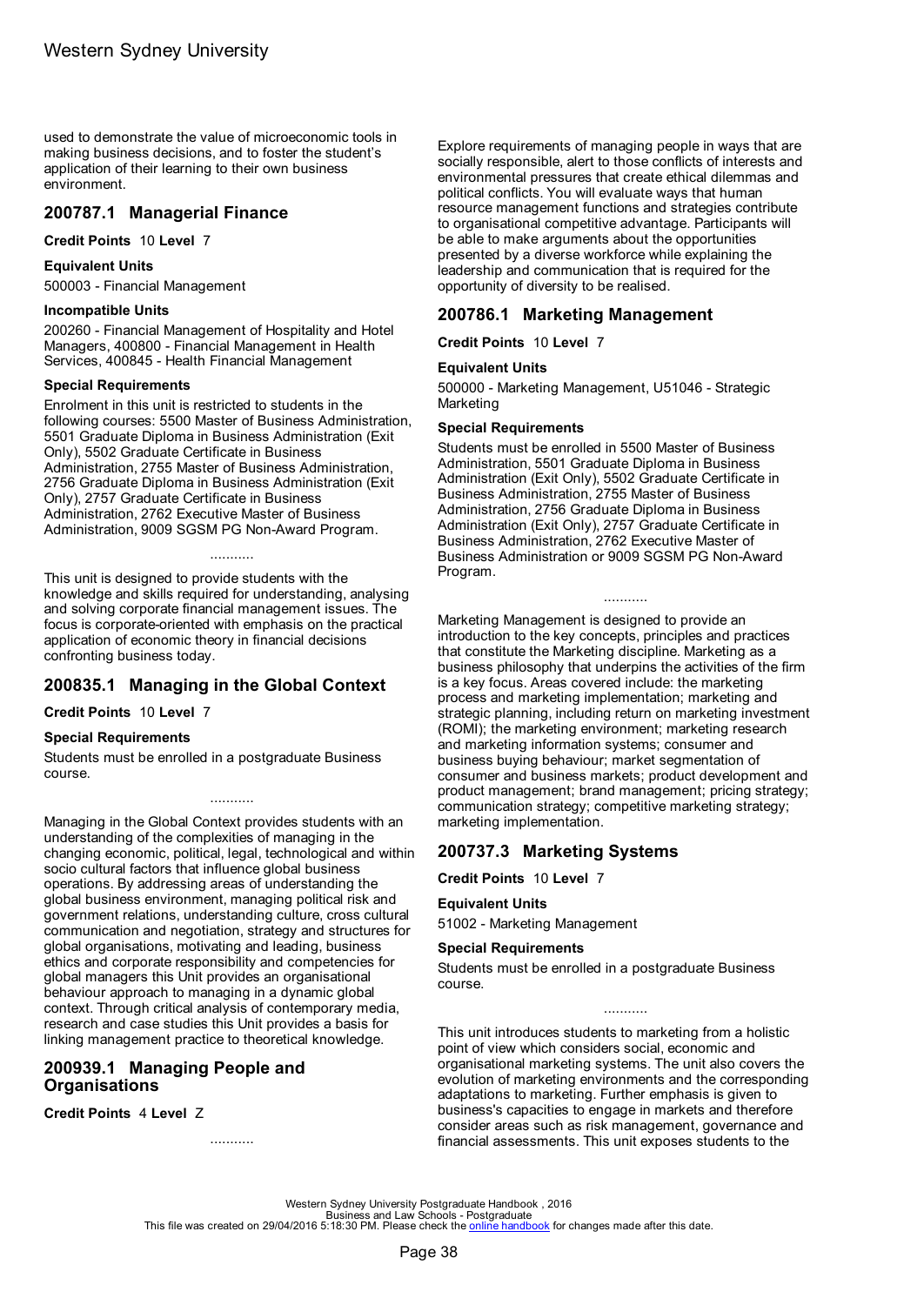<span id="page-42-0"></span>systematic and analytical approaches expected from them in postgraduate studies in marketing.

## **301043.2 Mobile Computing**

#### **Credit Points** 10 **Level** 7

#### **Special Requirements**

Successful completion of 40 credit points and the following pre-requisites 301038 - Programming Proficiency and 300977 - Systems Analysis and Database Management Systems or for 2761 - Master of Business Administration Information and Communications Technology specialisation: 300693 - Web Technologies.

...........

This unit teaches technologies and programming languages for developing applications on common mobile platforms, such as Android and iOS. Students will learn skills for developing programs on the above platforms, along with in-class sample applications that highlight platform - specific implementation details.

### **200796.1 Negotiation and Conflict Resolution Management**

#### **Credit Points** 10 **Level** 7

#### **Equivalent Units**

500018 - Negotiation for Managers, 500019 - Conflict Resolution

#### **Special Requirements**

Students must be enrolled in 5500 Master of Business Administration, 5501 Graduate Diploma in Business Administration (Exit Only), 5502 Graduate Certificate in Business Administration, 2755 Master of Business Administration, 2756 Graduate Diploma in Business Administration (Exit Only), 2757 Graduate Certificate in Business Administration, 2762 Executive Master of Business Administration or 9009 SGSM PG Non-Award Program.

Negotiation has become a strategic necessity for many firms wishing to survive and grow in today's increasingly competitive globalised economy. Negotiation and conflict resolution errors can be costly to direct and indirect stakeholders. As such, Negotiation and Conflict Resolution Management will provide theoretical frameworks for students to develop the practical skills needed to manage the negotiation and conflict resolution needs of any organisation. Through the use of role play and simulations, students will be required to analyse corporate data and apply strategies to create a negotiated agreement. It examines negotiation in different contexts including multiparty negotiations. Emphasis is also placed on causes of conflict and how to identify potential indicators, leading to an analysis of the different conflict modes and patterns.

...........

## **300695.2 Network Technologies**

#### **Credit Points** 10 **Level** 7

#### **Assumed Knowledge**

The students should be familiar with the fundamentals of computer architecture and programming principles. They

should also have a working knowledge of the World Wide Web.

#### **Equivalent Units**

300254 Network Technology and Data Communications

...........

#### **Special Requirements**

Students must be enrolled in a postgraduate course.

Computer networking is probably among the fastest growing technologies of our times. The Internet interconnects millions of computers providing many new exciting opportunities and challenges. The Internet and the World Wide Web have provided the communication and infrastructure needed for global collaboration and information exchange. As a result of the rapid growth of networked systems and the diverse applications that run on them, success in many professions depends on a sound understanding of the technologies underlying these systems and applications. This unit explores these issues further and provides the students with such an understanding. It covers the principles and current practices pertinent to computer networking and communications. It describes some of the important technologies and devices used in modern networks for information distribution and data sharing. The unit helps the students to understand important relevant models, protocols and standards in networking and internetworking.

### **200849.1 New Venture Finance**

**Credit Points** 10 **Level** 7

#### **Special Requirements**

Students must be enrolled in a postgraduate Business course.

...........

New Venture Finance introduces students to essential theories, frameworks, principles and requirements for understanding and seeking funding for new ventures, with a focus on investor philosophy. A dynamic approach to seeking initial and subsequent funding for developing innovations and entrepreneurship is emphasised in this unit, recognizing that most new ventures are not fully funded as they launch. The unit also explores approaches related to new ventures at the stage at which they are maturing into defined businesses. Students will be introduced to commercialisation and strategies for the development of business plans designed to seek funding and support.

### **200797.2 One Hundred Days**

### **Credit Points** 10 **Level** 7

#### **Prerequisite**

**[200790.1](#page-31-0)** Developing Business Expertise

#### **Special Requirements**

Students must be enrolled in 5500 Master of Business Administration, 5501 Graduate Diploma in Business Administration (Exit Only), 2755 Master of Business Administration, 2762 Executive Master of Business Administration or 9009 SGSM PG Non-Award Program.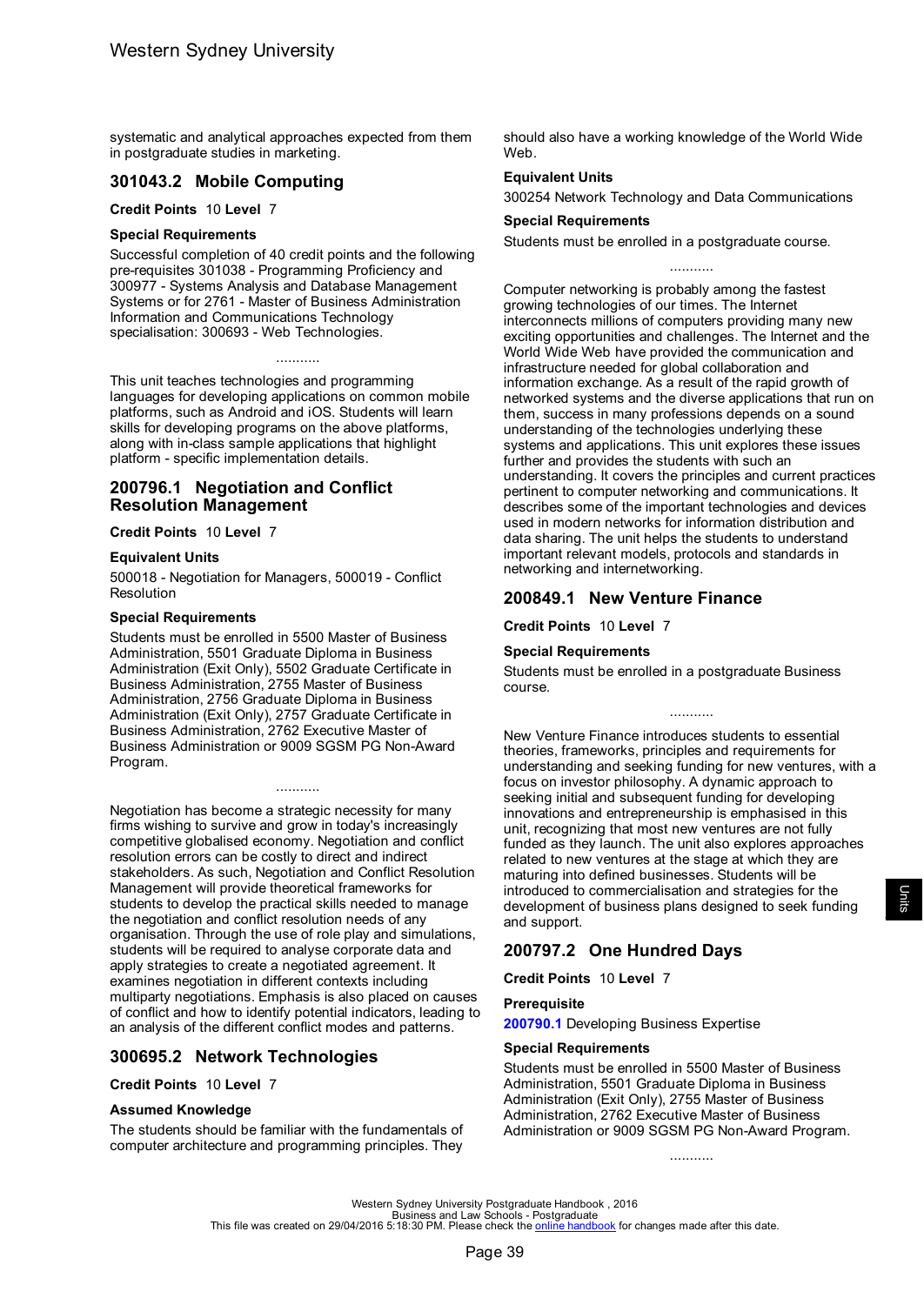<span id="page-43-0"></span>This integrative unit focuses on the first one hundred days of a business executive who has commenced in a new management role. Students will gain insights into the challenges facing managers today and develop the skills in leadership and management expertise that were introduced in earlier units. The premise of this unit is that regardless of their level of experience, all managers undertaking new responsibilities need to understand who the key stakeholders are and what the business' personnel practices, financial objectives and marketing strategies are. Students will be given scenarios covering a range of business environments and are expected to problem solve these using the skills and knowledge learned in previous units.

## **200934.1 People and Culture**

#### **Credit Points** 4 **Level** Z

...........

Organisations are dynamic, fluid and responsive to changing economic, social and political circumstances. Adopting a critical approach, you will focus on the impact of leadership and decision-making on workers' motivation and engagement. The impact of organisational and socioeconomic change on organisations and aspects of leadership and communication around change are explored. People and Culture equips participants to identify challenges that arise from managing people and culture using theories about individuals' motivation and engagement and team dynamics.

### **200743.2 Philosophical Foundations of Business Research**

**Credit Points** 20 **Level** 7

#### **Special Requirements**

Students must be enrolled in a postgraduate course.

This unit aims to develop a deeper understanding of the theoretical traditions in business research, the philosophy of science that informs research and the methodological approaches in business research. We discuss in depth the assumptions behind two major paradigms: The deductive (quantitative) and the inductive (qualitative) paradigms.

...........

## **200871.1 Planning for Retirement**

**Credit Points** 10 **Level** 7

**Prerequisite**

**[200867.1](#page-47-0)** Superannuation

#### **Special Requirements**

Students must be enrolled in 2671/2770 Master of Commerce (Financial Planning) or 2690 Graduate Certificate in Commerce (Financial Planning).

This unit provides an understanding of key issues, decisions and frameworks involved in financial planning for later life and succession. It enables the student to provide advice on business succession planning strategies, to evaluate the most appropriate estate planning for different types of clients at different stages of their life, to analyse

...........

wills, trusts and social security provisions, to apply relevant analytical and decision making tools to succession, trust administration, tax strategy and similar post-retirement decisions.

### **200942.1 Preparation for Postgraduate Study in Business**

#### **Credit Points** 40 **Level** 7

#### **Special Requirements**

Students must have completed the Postgraduate Qualifying Program having demonstrated competency in all 10 learning modules.

...........

Preparation for Postgraduate Study in Business complements and extends your prior learning providing advanced preparation in a range of business areas and a foundation for your further postgraduate business studies. An appreciation of the global economy will provide a framework for exploring people and culture as well as managing people in organisations. You will evaluate organisational performance using diverse data and intelligence and by interpreting financial statements. You will also explore essential aspects of financing enterprises and financial markets. This unit will enable you to develop the professional and academic skills necessary for ethical conduct in business and in preparation for advanced study in postgraduate business courses.

## **200866.1 Principles of Financial Planning**

**Credit Points** 10 **Level** 7

#### **Equivalent Units**

CO801A Principles of Financial Planning (PG)

#### **Special Requirements**

Students must be enrolled in 2671/2770 Master of Commerce (Financial Planning) or 2690 Graduate Certificate in Commerce (Financial Planning).

This introductory unit describes the nature and process of financial planning and financial planning participants within the Australian economic, legal, social, cultural and ethical environment. The key influences affecting the client relationship are identified along with a focus on the use of verbal and non-verbal communication skills to develop client rapport. The unit also involves evaluating data collection and risk tolerance tools and identifying the impact of the regulatory and economic environment on stakeholders. Other topics involve budgetary analysis, term structure, investment decisions, ethics, client goal-setting and statement of advice compliance. The unit provides the foundational knowledge essential to develop and apply comprehensive knowledge across all financial planning areas.

...........

## **301038.2 Programming Proficiency**

**Credit Points** 10 **Level** 7

This unit is aimed at the students whose undergraduate study is in a discipline other than computing or information

...........

Western Sydney University Postgraduate Handbook , 2016<br>Business and Law Schools - Paus Postgraduate<br>This file was created on 29/04/2016 5:18:30 PM. Please check the <u>online [handbook](http://handbook.westernsydney.edu.au/hbook/)</u> for changes made after this date.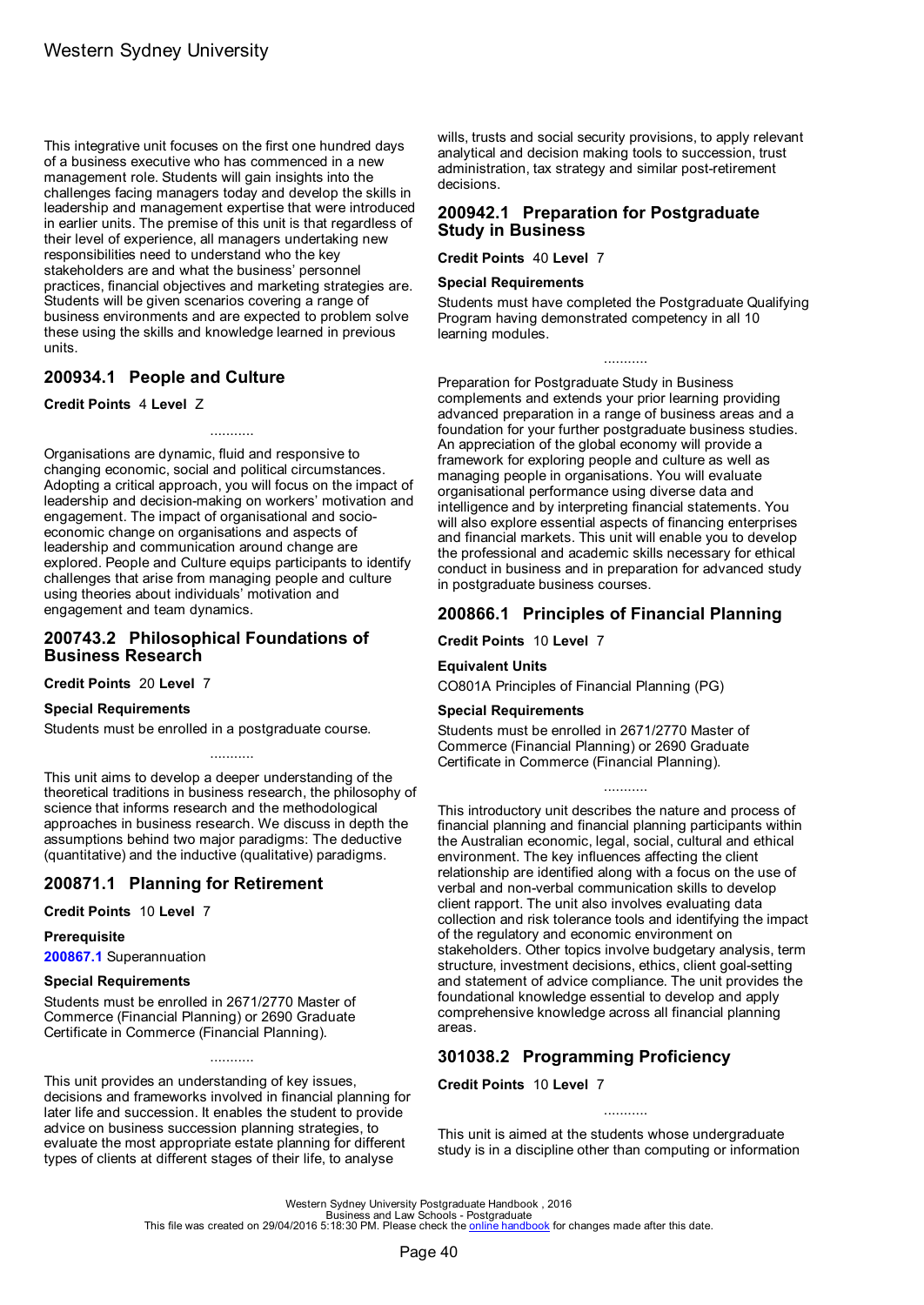<span id="page-44-0"></span>technology. This unit first covers the programming fundamentals on data types, conditional selections and loop structures, and then further develops the problem solving skills through the use of user-defined functions, records, files, as well as the basic concept and techniques of object-oriented programming. A high level programming language is employed to implement all the problem solutions.

## **51240.4 Project Management**

**Credit Points** 10 **Level** 7

#### **Special Requirements**

Students must be enrolled in a postgraduate Business course. Students enrolled in other courses require approval from the Director of Academic Program for their course to enrol in this unit.

...........

This unit introduces students to the philosophy, tools and techniques for effectively managing projects in an organisation. Participants will be required to apply lessons learned to real-world situations and cases, developing their professional expertise in project management in ways that are relevant to their careers. Topics include organisational strategy and project selection; project definition and criteria of merit; tools and techniques; team leadership and management; development of project plans; estimation of time and resources; risk analysis and management; scheduling and control; resource allocation; project tracking; project closure and review. Participants will be expected to use MS Project as a project management tool.

### **200894.1 Property Development**

**Credit Points** 10 **Level** 7

#### **Equivalent Units**

MCB617 - Property Development (V2)

#### **Special Requirements**

Students must be enrolled in a postgraduate Business course.

...........

Property development is an extremely complex activity which involves a vast range of considerations over a wide range of inter-related subject areas. It is probably the most complex activity undertaken by property people except perhaps 'active' property management which should incorporate property development activities. The aims of this unit are to provide a wide ranging study of the property development process including such considerations as the objectives, functions, roles and methods of operation of all those involved in the development process, the financial aspects of development, social considerations, taxation aspects, planning matters and others, and to provide students with the opportunity to develop their understanding of and their expertise in the subject.

## **200893.1 Property Feasibility Study**

**Credit Points** 10 **Level** 7

#### **Assumed Knowledge**

Knowledge of property development

#### **Equivalent Units**

DN805A - Feasibility Studies

#### **Special Requirements**

Students must be enrolled in a postgraduate Business course.

...........

This unit emphasises the evaluation and development of feasibility studies for the purposes of selecting development projects, evaluating different options and making the decision as to whether to proceed to a more detailed feasibility study. The unit provides students with the knowledge and skills to prepare a full feasibility report and analysis of a project's concept and financial feasibility. This is achieved through the application of theories and concepts to a case study. Students will have access to applications being used in the industry to complete a feasibility report. Additionally, students will develop skills to carry out both scenario and sensitivity testing on the outcomes of the proposed development project.

### **200895.1 Property Finance and Taxation**

**Credit Points** 10 **Level** 7

#### **Assumed Knowledge**

Basic working knowledge of business and property operations.

#### **Equivalent Units**

MCB612 - Property Finance and Taxation

#### **Special Requirements**

Students must be enrolled in a postgraduate Business course.

...........

This unit develops students' knowledge of finance and taxation with particular reference to the property industry. The theories on financial capital markets and market efficiencies are presented with an emphasis on financial property investment methods, financial leverage, and bankruptcy. The unit also explores various sources of financing and techniques available to aid funding decision making and Recent developments in the property investment and financing arena are also covered.

## **200696.3 Property Investment Analysis**

**Credit Points** 10 **Level** 7

#### **Assumed Knowledge**

Students undertaking this unit should have a sound knowledge of the property industry.

#### **Equivalent Units**

CO811A - Property Investment Analysis (V2)

#### **Special Requirements**

Students must be enrolled in a postgraduate program owned by the School of Business.

This unit introduces the concept of investment analysis in the context of property. It explores the unique features of income-producing property and examines the performance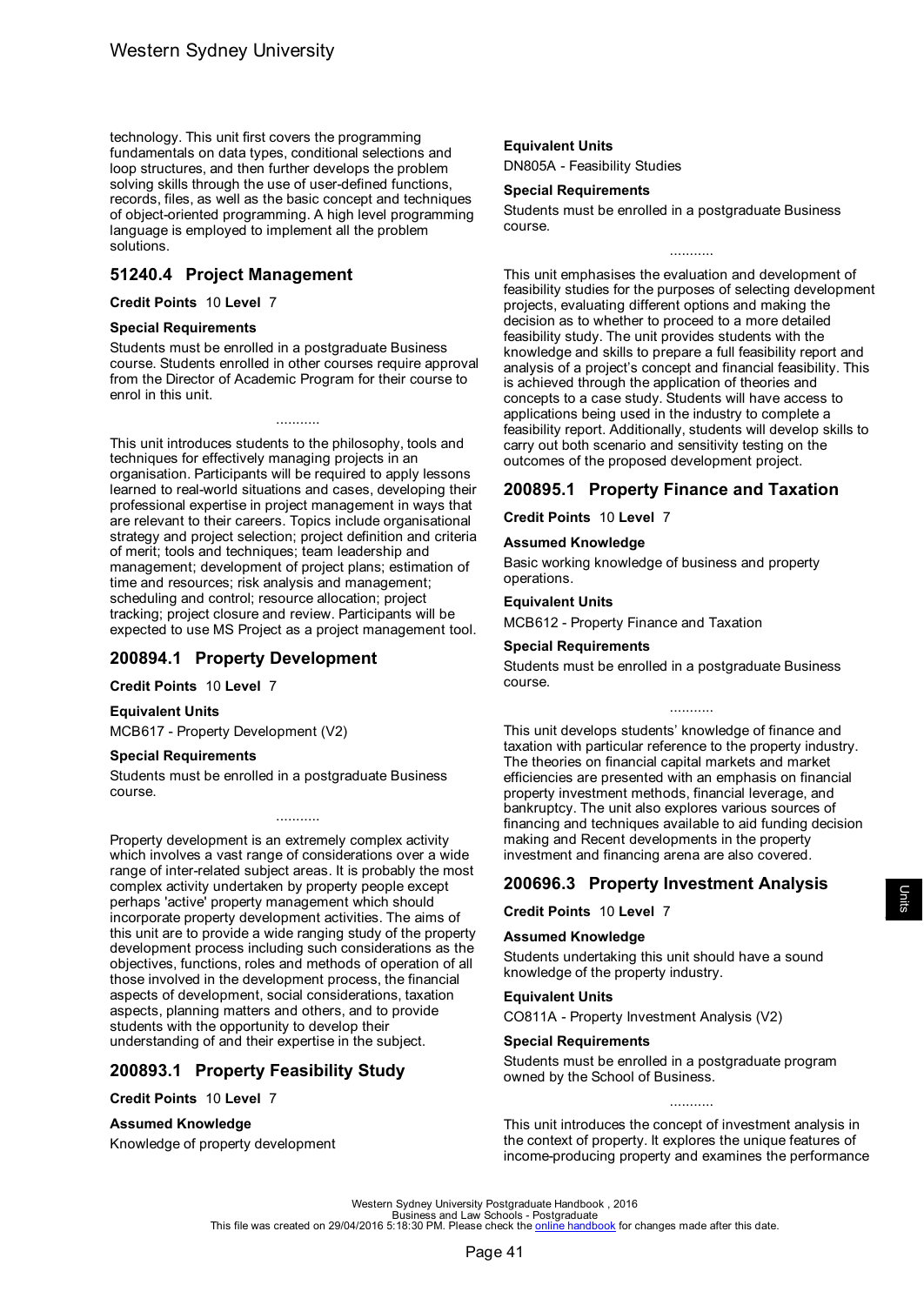<span id="page-45-0"></span>of these properties, their loans and their taxation through the application of a variety of investment techniques. Also covered are risk analysis techniques for income-producing properties and portfolios.

### **200891.1 Property Portfolio Analysis**

#### **Credit Points** 10 **Level** 7

**Assumed Knowledge**

Knowledge of commercial property markets

#### **Equivalent Units**

CO810A - Property Portfolio Analysis

#### **Special Requirements**

Students must be enrolled in a postgraduate Business course.

This unit examines the role of property in an investment portfolio, with particular attention given to property portfolio performance analysis, property investment vehicles and property investment strategy. The performance analysis of both direct and indirect property is also examined to assess the strategic contribution of property to an investment portfolio.

...........

## **200892.1 Property Valuation**

**Credit Points** 10 **Level** 7

#### **Assumed Knowledge**

Students undertaking this unit should have a sound knowledge of the property industry and an understanding of elementary financial mathematics.

### **Equivalent Units**

200695 - Income Property Appraisal, VA802Z - Income Property Appraisal

### **Special Requirements**

Students must be enrolled in a postgraduate program owned by the School of Business.

This unit focuses on the theory and practice of valuing income producing properties, specifically retail, office and industrial properties. Students will learn to critically evaluate the various factors involved in valuing retail, office and industrial property. The content covered in this unit provides a foundation for further study in property, particularly for the study of property investment analysis and property development.

...........

### **51259.4 Purchasing and Materials Management**

**Credit Points** 10 **Level** 7

#### **Special Requirements**

Students must be enrolled in a postgraduate Business course.

manufacturing, service and public sector. It covers a range of topics including purchasing strategy, organisational structure and responsibilities, global supply management, supplier selection and evaluation, procurement process, price/cost analysis, purchasing contract arrangements and inventory management. Students will develop an appreciation of theoretical knowledge in purchasing and materials management and applications and systems currently adopted in organisations. The knowledge and skills developed through lectures, case analyses and handson exercises will prepare students to manage a range of purchasing and materials management functions in global organisations.

## **200397.2 Revenue Law (PG)**

**Credit Points** 10 **Level** 7

#### **Assumed Knowledge**

200433 - Company Law

#### **Prerequisite**

**200432.2** Commercial Law (PG)

#### **Equivalent Units**

51228 - Revenue Law (PG)

#### **Special Requirements**

Students wishing to take this unit as an elective need approval from the Course Advisor and must be enrolled in a postgraduate Business or Law course.

...........

Australian taxation law is complex and varied. This unit briefly introduces the various types of taxes (including Goods and Services Tax) and the overall scheme for the application of taxes in Australia and then focuses on the key provisions of Income Tax Law including the interrelationship of income tax and fringe benefits tax.

### **200721.2 Reward Management**

**Credit Points** 10 **Level** 7

### **Equivalent Units**

51280 - Remuneration Theory and Practice

#### **Special Requirements**

Students must be enrolled in a postgraduate course.

This unit enables employment relations professionals to deploy advanced practitioner skills in specific workplace and institutional contexts. The management and the negotiation of reward are emphasised. Innovations such as strategic and total reward strategies are critically examined. These innovations relate to the key issues of marketimperatives and fairness, including the balance between collective and individually-determined reward and reward strategies related to performance.

...........

This unit introduces purchasing and materials management through a number of concepts, processes and methods across a number of industry sectors including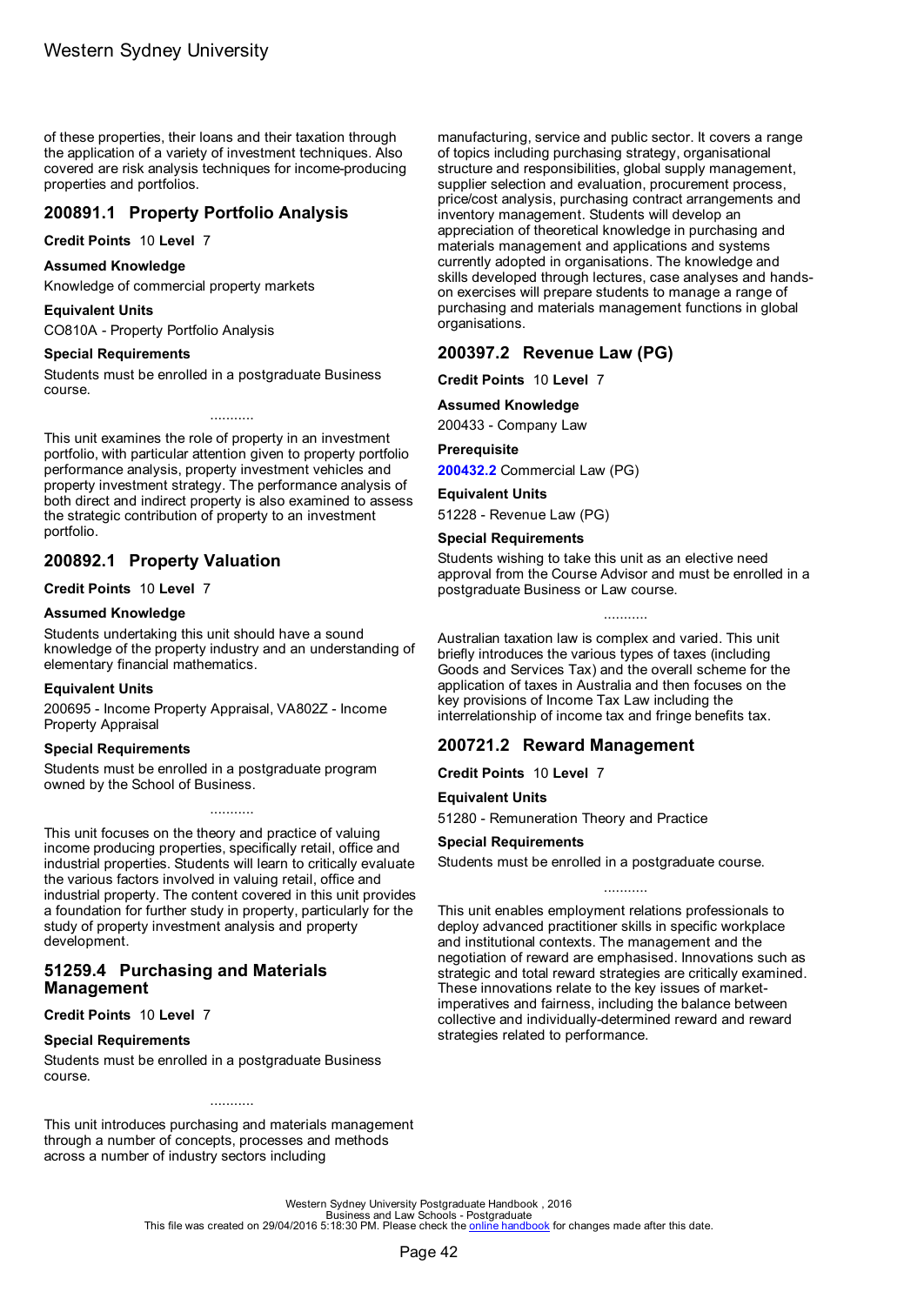## <span id="page-46-0"></span>**51212.3 Security Analysis and Portfolio Theory**

#### **Credit Points** 10 **Level** 7

#### **Special Requirements**

Students must be enrolled in a postgraduate Business course.

This unit examines the valuation of assets, firms and securities. The focus is on the attempt by active investors to identify mispriced securities through projection of a firm's future cash flows based on pro forma financial statements, translating those projections to values and dividing the firm value among the different security holders of the firm. Students develop their understanding of accounting, finance and economic concepts in this applied unit by building models of a firm and conducting analyses of the equity valuation.

...........

### **200497.1 Social and Environmental Accounting (PG)**

**Credit Points** 10 **Level** 7

#### **Assumed Knowledge**

Bachelor's degree in Accounting

#### **Special Requirements**

Students wishing to take this unit as an elective need approval from the Director of Academic Program or Course Advisor and must be enrolled in a postgraduate Business course.

...........

This unit reflects the expanding scope of corporate accountability, the rise of corporate environmentalism and the role of stakeholder pressures such as regulation in driving changes to organizational performance measurement and reporting. It provides students with an appreciation of the range of organisational stakeholders and the changing expectations for social and environmental responsibility and accountability. In particular, students will explore issues relating to social and environmental accounting, triple bottom line measurement and disclosures and corporate governance.

### **200841.2 Strategic Business Management**

**Credit Points** 10 **Level** 7

#### **Special Requirements**

Students must be enrolled in a postgraduate Business or Information and Communications Technology course.

...........

This unit critically examines strategic management processes in various business, industry and economic contexts. Students actively participate in experiential learning focussing on strategic leadership, visioning, situation analysis, objective setting and evaluation. Students apply current strategy models and theories to solving industry-specific problems and scenarios. The teaching methods are application-oriented using a variety of engaging technologies and media which simulate realworld strategic problem-solving.

## **200722.2 Strategic Employment Relations**

**Credit Points** 10 **Level** 7

#### **Assumed Knowledge**

Knowledge of human resource management and industrial relations from studying at least 40 credit points at the postgraduate level.

#### **Incompatible Units**

46519 - Employment Relations Strategy and Change.

#### **Special Requirements**

Students must be enrolled in a postgraduate course.

...........

This capstone unit aims for students to acquire the skills, knowledge and understanding of the challenges of managing people strategically in complex and turbulent environments. The unit examines theories on business strategy, strategic management, human resource strategy and industrial relations strategy. The use of knowledge of Human Resource Management and Industrial Relations in strategic analysis and evaluation for transforming the people management function is explained. Management practice is considered through examining ways of acting strategically relative to tendencies for the human resource function to become mired in tactical responses. The tools and techniques for analysing, implementing and evaluating strategy are emphasised.

### **200794.1 Strategic Management**

**Credit Points** 10 **Level** 7

### **Equivalent Units**

51109 - Strategic Analysis and Decision Making

#### **Special Requirements**

This is an integrated studies unit. Successful completion of 70 credit points before commencing this unit. Students must be enrolled in 5500 Master of Business Administration, 5501 Graduate Diploma in Business Administration (Exit Only), 5502 Graduate Certificate in Business Administration, 2755 Master of Business Administration, 2756 Graduate Diploma in Business Administration (Exit Only), 2757 Graduate Certificate in Business Administration, 2762 Executive Master of Business Administration or 9009 SGSM PG Non-Award Program.

Strategic Management integrates business functional knowledge. The practical approach provides opportunities to use a range of strategic analysis tools and to engage in problem-solving (individually and collaboratively). Simulated strategic decision-making that includes data interpretation and generating options requires exercise of communication, research, and information literacy capabilities. This unit will allow MBA graduates to interpret data, generate strategic options and contribute to strategic decision-making in a number of organisational contexts.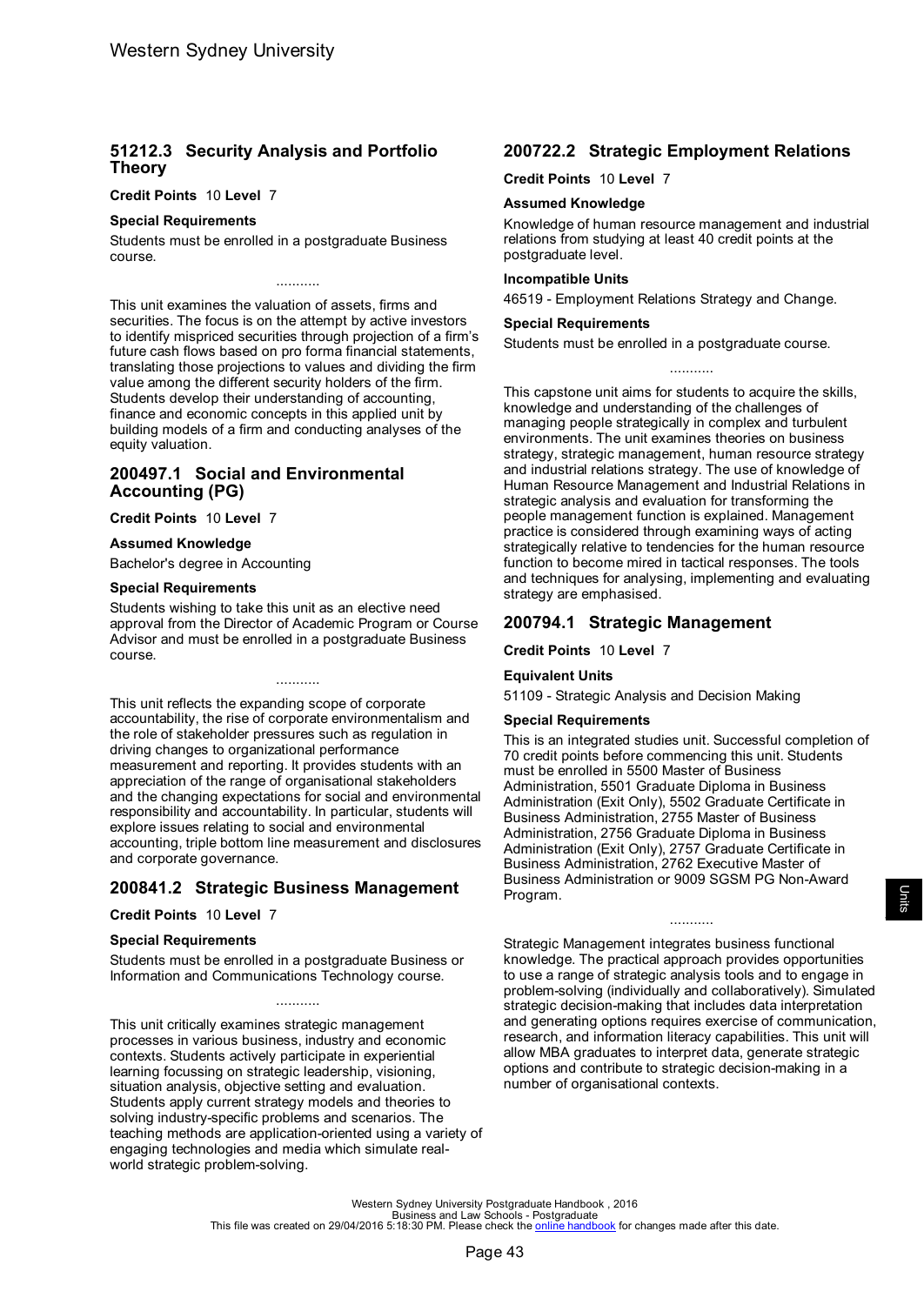### <span id="page-47-0"></span>**200840.1 Strategic Marketing for Hospitality and Tourism**

**Credit Points** 10 **Level** 7

Services marketing capabilities are essential for a career in hospitality. Marketing identifies customer needs, targets market segments, and designs products and communications to serve those customers. This unit examines service marketing in the hospitality context with particular focus on the accommodation sector. It considers the roles played by salespeople in packaging and joint branding marketing strategy for hospitality and tourism.

### **200834.2 Strategic Marketing for Managers**

**Credit Points** 10 **Level** 7

### **Assumed Knowledge**

An understanding of marketing theory and relevant principles is assumed.

#### **Prerequisite**

**[200737.3](#page-41-0)** Marketing Systems

#### **Special Requirements**

Students must be enrolled in a postgraduate Business course.

...........

Strategic marketing is viewed as the ability of an organisation to adapt to changing customer expectations within a global and increasingly complex business environment. Firms need to make efficient and effective marketing decisions across a diverse range of situations within consumer and business markets to ensure sustainable value for customers and other stakeholders. This unit builds on previous coursework in marketing by developing analytical skills using an entrepreneurial approach.

## **200867.1 Superannuation**

**Credit Points** 10 **Level** 7

#### **Special Requirements**

Students must be enrolled in 2671/2770 Master of Commerce (Financial Planning) or 2690 Graduate Certificate in Commerce (Financial Planning).

This unit provides an understanding of the key issues, decisions and frameworks that affect financial planning for retirement. The unit focuses on superannuation and effective financing of retirement. It includes key concepts in prudential supervision of Australian superannuation, exploration of types of funds relevant to retirement, appreciating trends in retirement financing policies and their effects on providing advice, understanding the social security and age care systems' effect on retirement planning strategies; and correctly computing tax liabilities on superannuation, pensions, and estate management. This unit is the principal one for learning about selfmanaged superannuation funds, for whom they are suitable and for whom they are not.

...........

## **200329.4 Supply Chain Management**

**Credit Points** 10 **Level** 7

#### **Special Requirements**

Students must be enrolled in a postgraduate Business course.

...........

With a rapid increase in global trade and increasing customer expectations, firms are under considerable competitive pressure to find cost-effective and creative ways of delivering value to customers. Since the creation of customer value needs to be viewed holistically – from raw material movement from suppliers through to transformation in the factory and then on to distributors and customers – the effective management of the supply chain and related business networks is critical to achieving competitive advantage. Through formal lectures, case study discussions, and assignments, this unit provides the foundational knowledge, tools, and techniques needed to participate in the design, implementation, and management of an effective supply chain.

### **300977.2 Systems Analysis and Database Management Systems**

...........

#### **Credit Points** 10 **Level** 7

The main purpose of this unit is to provide students with an opportunity to gain knowledge and experience of developing a business information system in a systematic way. This unit examines the general methodology of systems development life cycle, including different phases and various modeling techniques. The unit specialises in the development of a full systems analysis and design documentation by using system development methodologies, including data analysis and modeling methods. It extensively covers database design techniques where students will use a set of business rules obtained from requirements and use case analysis, and database implementation using a commercial database management system. At the same time, student learning, intercommunication and collaborative working skills are enhanced by student participation in tutorial presentations and group assignments.

### **200783.1 The Business Environment**

**Credit Points** 10 **Level** 7

#### **Incompatible Units**

200223 - Operations Management, 200425 - Economics (PG), 200782 - Business Operations Management, 200726 - Information for Business, 51026 - International Business Environment

### **Special Requirements**

Students must be enrolled in 5500 Master of Business Administration, 5501 Graduate Diploma in Business Administration (Exit Only), 5502 Graduate Certificate in Business Administration, 2755 Master of Business Administration, 2756 Graduate Diploma in Business Administration (Exit Only), 2757 Graduate Certificate in Business Administration, 2762 Executive Master of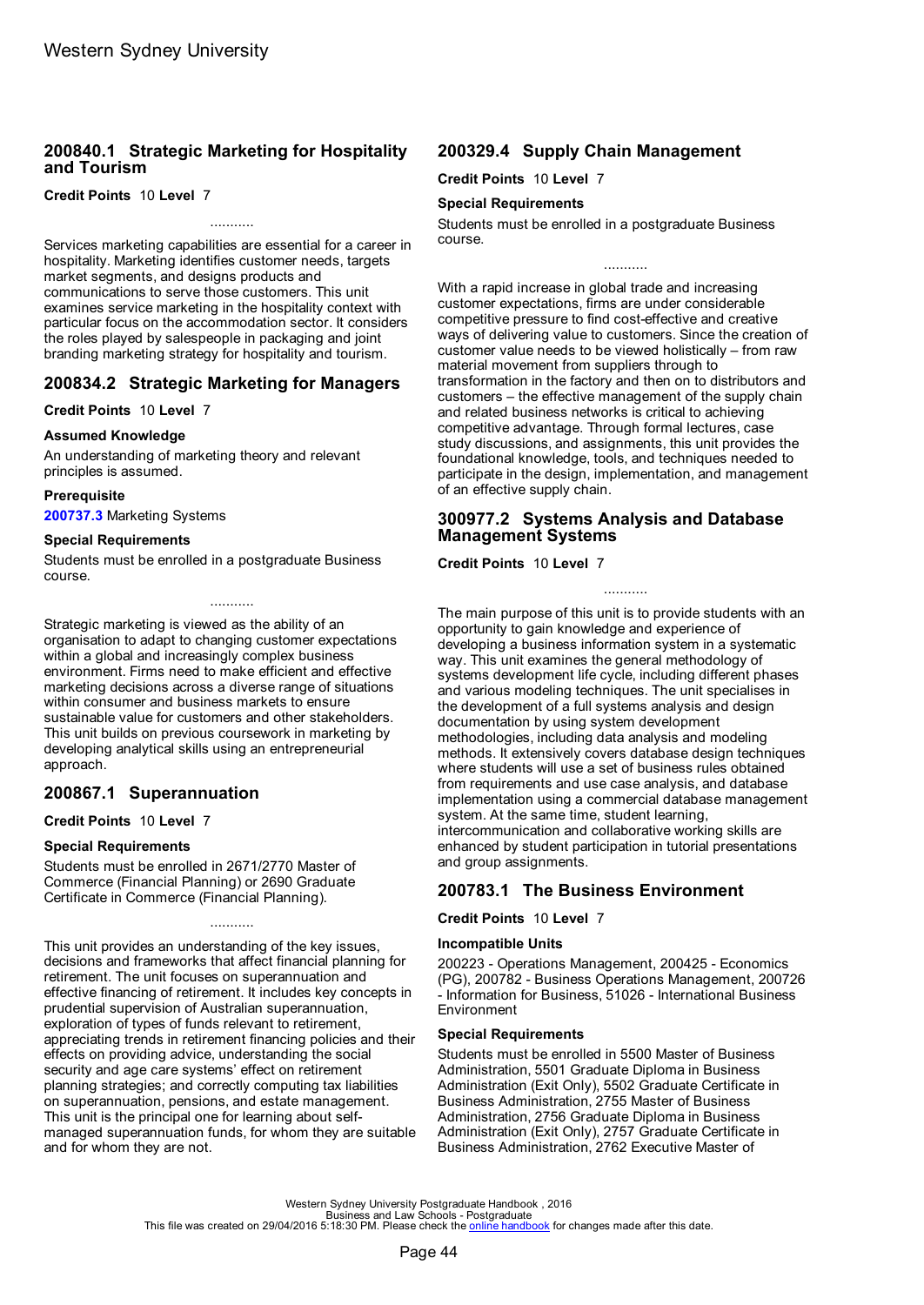<span id="page-48-0"></span>Business Administration or 9009 SGSM PG Non-Award Program.

#### ...........

This unit introduces students to different aspects of the business environment so they develop a general understanding of a wide range of topics within the field of commerce. Management, marketing, legal and economic perspectives are explored as components of business structures taking into account the interactions between political, social, and fiscal enviroments. It is recommended that students undertake this unit in their first quarter of study.

#### **200820.2 The Contemporary Business Environment**

**Credit Points** 10 **Level** 7

#### **Equivalent Units**

200783 - The Business Environment

...........

This unit provides foundational knowledge that is needed to appreciate the complexities involved in managing businesses in an uncertain and complex global setting. Emphasis is placed on the influence of the economic, sociocultural, political, and technological environments on a business and the need for businesses to adopt a global perspective in formulating and implementing strategic interventions for enhancing competitiveness.

## **200935.1 The Global Economy**

**Credit Points** 4 **Level** Z

This module is designed to address issues relating to the global economy which reflects the total amount of measurable economic activity going on in the world. Students will gain knowledge of the rising share of economic activity in the world which is taking place between people who live in different countries specifically production, trade, financial flows, investment, technology, labour and economic behaviour in nations and between nations.

...........

### **200839.1 Tourism Management**

**Credit Points** 10 **Level** 7

#### **Special Requirements**

Students must be enrolled in a postgraduate Business course.

...........

This unit considers concepts of tourism management and explores the structure of tourism from a systems approach across an Australian and international context. Consideration is given to the tourist motivation to explore why tourism is undertaken, ranging from the traditional to special interest. The objectives and benefits/risks are considered from each stakeholder's perspective where stakeholders may include relevant government organisations, tour operations, consumers, and service providers throughout the Tourism Supply Chain. Planning

of the tourist experience is also explored to provide an improved understanding and management of tourists

### **200825.2 Understanding Contemporary Organisations**

#### **Credit Points** 10 **Level** 7

#### **Special Requirements**

Students must be enrolled in a postgraduate Business or Information and Communications Technology course.

...........

Understanding Contemporary Organisations is an integrative unit designed to introduce students, who have not previously undertaken a business study program, to the theoretical perspectives offered by the disciplines of business and organisation studies. Students will be engaged in a series of learning activities to develop competency in understanding how people construct organisational structures, processes and practices. Specifically, processes and practices relating to organisational design and structure, marketing, finances and people management will be introduced.

### **200937.1 Verbal Communication for Postgraduate Study**

**Credit Points** 4 **Level** Z

In this module you will develop your verbal communication skills in one-on-one and small group situations. Students will examine basic verbal and non-verbal elements affecting communication between individuals in peer groups, and work contexts. Specific topics of discussion include intrapersonal perspectives, message generation, intercultural messages and non-verbal communication in business contexts.

...........

## **300693.3 Web Technologies**

**Credit Points** 10 **Level** 7

This unit covers the technologies required for the construction and maintenance of web pages and web sites. It focuses on the web page and site design, markup languages, client-side technologies such as Cascading Style Sheets and Javascript, as well as server-side technologies such as web servers, database connectivity, and server side scripting. It also includes the use of multimedia, security, access rights, and the exploration of some of the latest technological wonders populated on the Internet. This unit is heavily orientated towards practical experience based on amplifying the theoretical concepts.

### **300692.2 Workflow Management Systems**

**Credit Points** 10 **Level** 7

#### **Assumed Knowledge**

Students are expected to have basic knowledge of computer systems, software architectures, web technologies such as HTML and XML and client server architectures. In addition, students are anticipated to have studied information systems development concepts or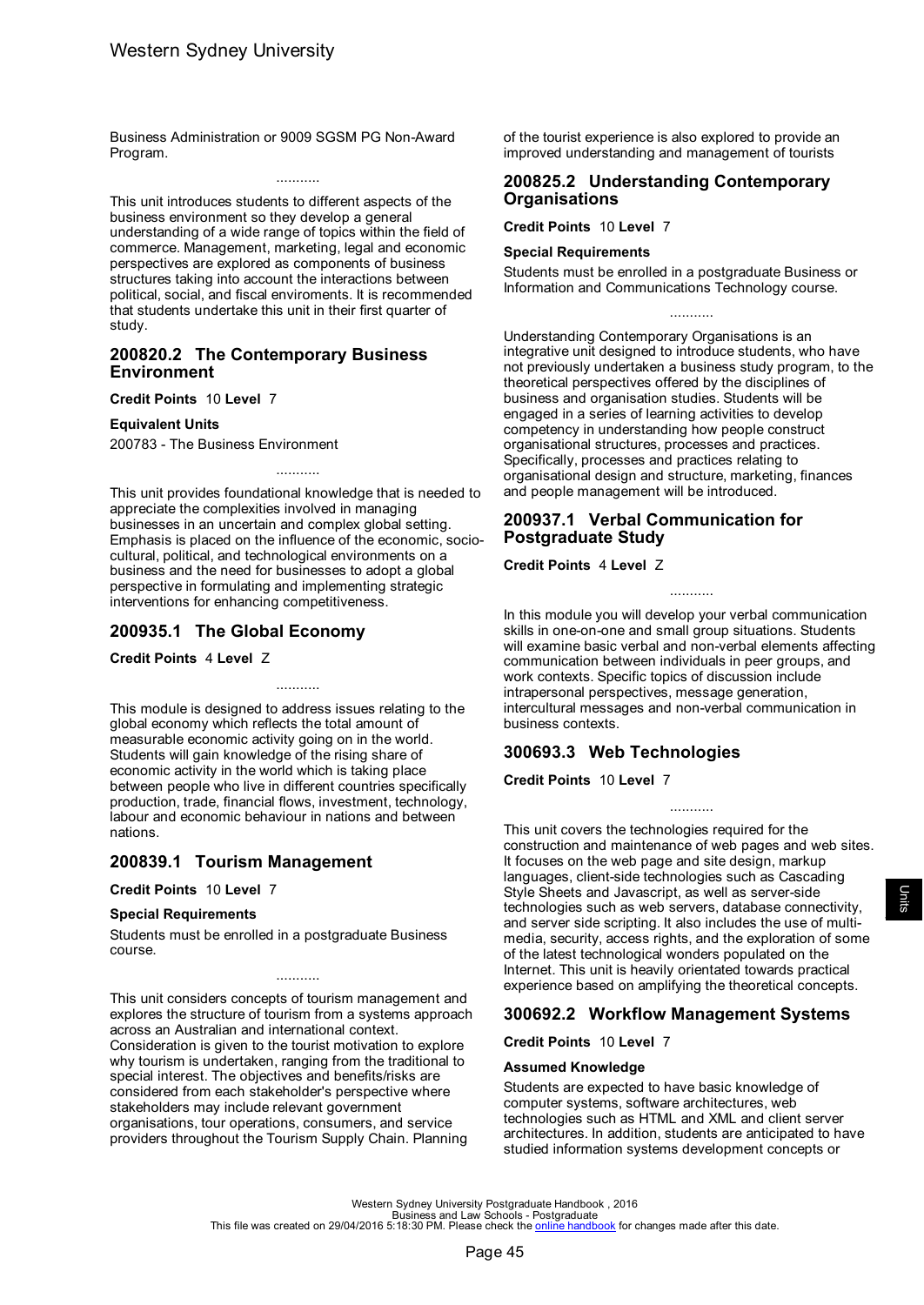<span id="page-49-0"></span>worked in systems development projects. Further, students should have a high interest and capability to read and comprehend the research literature, and explore interdisciplinary research.

#### **Special Requirements**

Students must be enrolled in postgraduate course and must have successfully completed 60 credit points at Level 7.

This unit covers the both theoretical and practical concepts in the rapidly growing area of Workflow Management System (WfMS). In the current global economy, organisations are investing significantly into WfMS to gain a competitive advantage. With such investments comes the need for an ICT workforce that can use, manage, and create WfMS. Therefore, the objective of this unit is to provide skills and knowledge in: process modelling techniques, system architecture of WfMS, service oriented paradigm in WfMS, workflow analysis, workflow performance analysis, making workflow systems adaptive, process intelligence, and evaluation of ROI of workflow automation efforts.

### **200932.1 Written Communication for Postgraduate Study**

**Credit Points** 4 **Level** Z

This module will assist you to develop the written communication skills that are required for postgraduate business study. You will explore academic literature in various business contexts and extend information literacy and writing skills.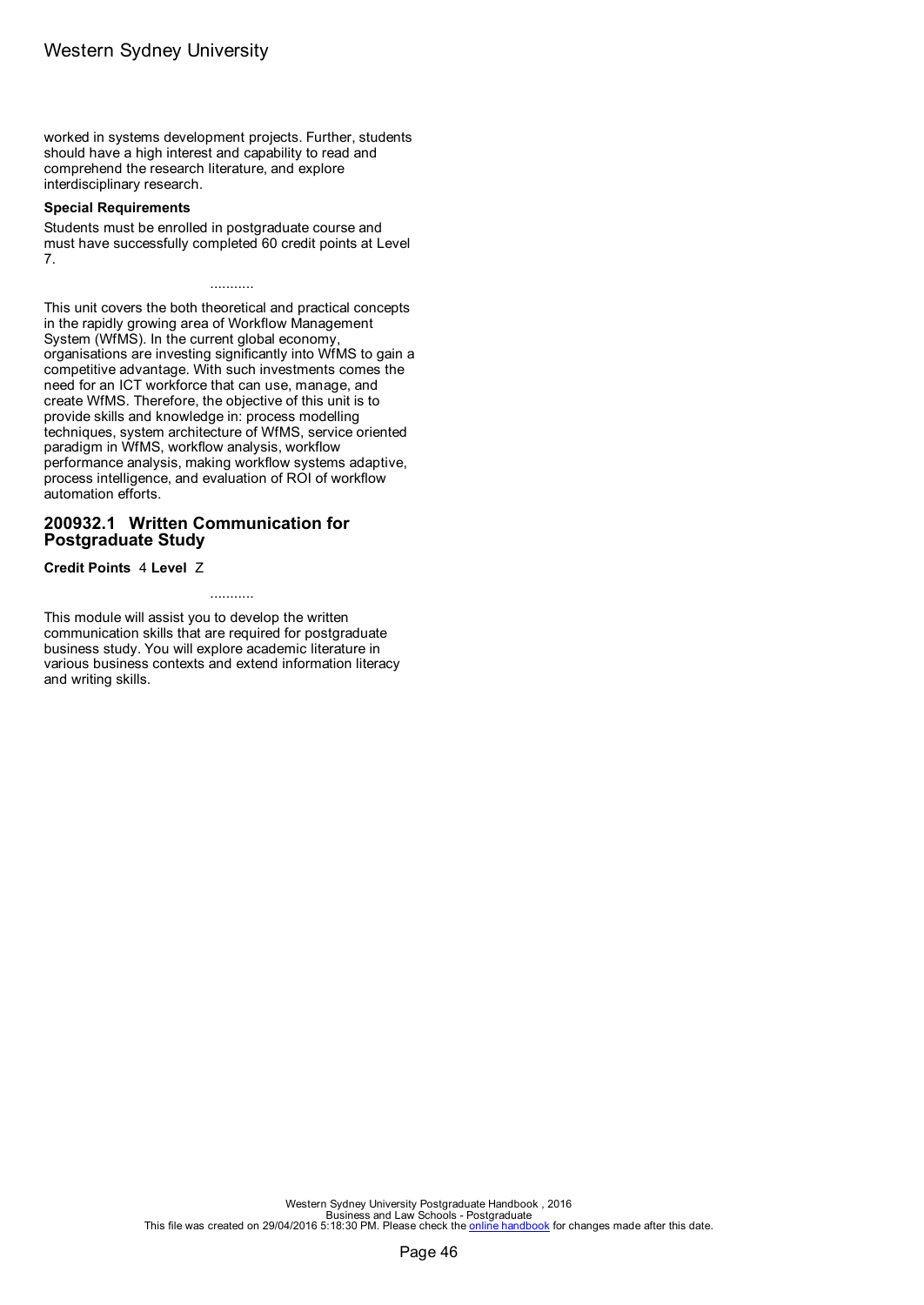### **Index for courses by course code order**

| Course | <b>Description</b>                                                    | Page           |
|--------|-----------------------------------------------------------------------|----------------|
| 2624.6 | Master of Business (Operations<br>Management)                         | 9              |
| 2689.3 | Master of Professional Accounting                                     | 17             |
| 2691.4 | Master of Accountancy                                                 | $\overline{2}$ |
| 2698.7 | Master of Business (Marketing)                                        | 8              |
| 2705.2 | Master of Finance                                                     | 16             |
| 2725.3 | Master of Commerce (Property Investment<br>and Development)           | 12             |
| 2749.1 | Master of Business Research Studies (Exit<br>Only)                    | 10             |
| 2750.1 | Graduate Diploma in Business Studies (exit<br>only)                   | 11             |
| 2751.1 | Graduate Certificate in Business Studies<br>(exit only)               | 11             |
| 2757.2 | Graduate Certificate in Business<br>Administration                    | 7              |
| 2759.1 | Master of Applied Finance                                             | 3              |
| 2760.2 | Graduate Certificate in Applied Finance                               | 4              |
| 2761.3 | Master of Business Administration                                     | 4              |
| 2762.2 | <b>Executive Master of Business Administration</b>                    | 5              |
| 2764.2 | Master of Commerce (Human Resource<br>Management)                     | 11             |
| 2765.2 | Graduate Certificate in Business                                      | 10             |
| 2772.1 | Graduate Certificate in Accounting (exit only)                        | 2              |
| 2782.1 | Master of Business Administration/Master of<br><b>Applied Finance</b> | 6              |
| 2784.1 | Master of Laws (International Governance)                             | 1              |
| 2791.1 | Postgraduate Qualifying Program                                       | 18             |
| 2792.1 | Graduate Certificate in Postgraduate Studies                          | 19             |
| 2793.1 | Master of Financial Planning                                          | 13             |
| 2794.1 | Graduate Diploma in Financial Planning (exit<br>only)                 | 15             |
| 2795.1 | Graduate Certificate in Financial Planning                            | 15             |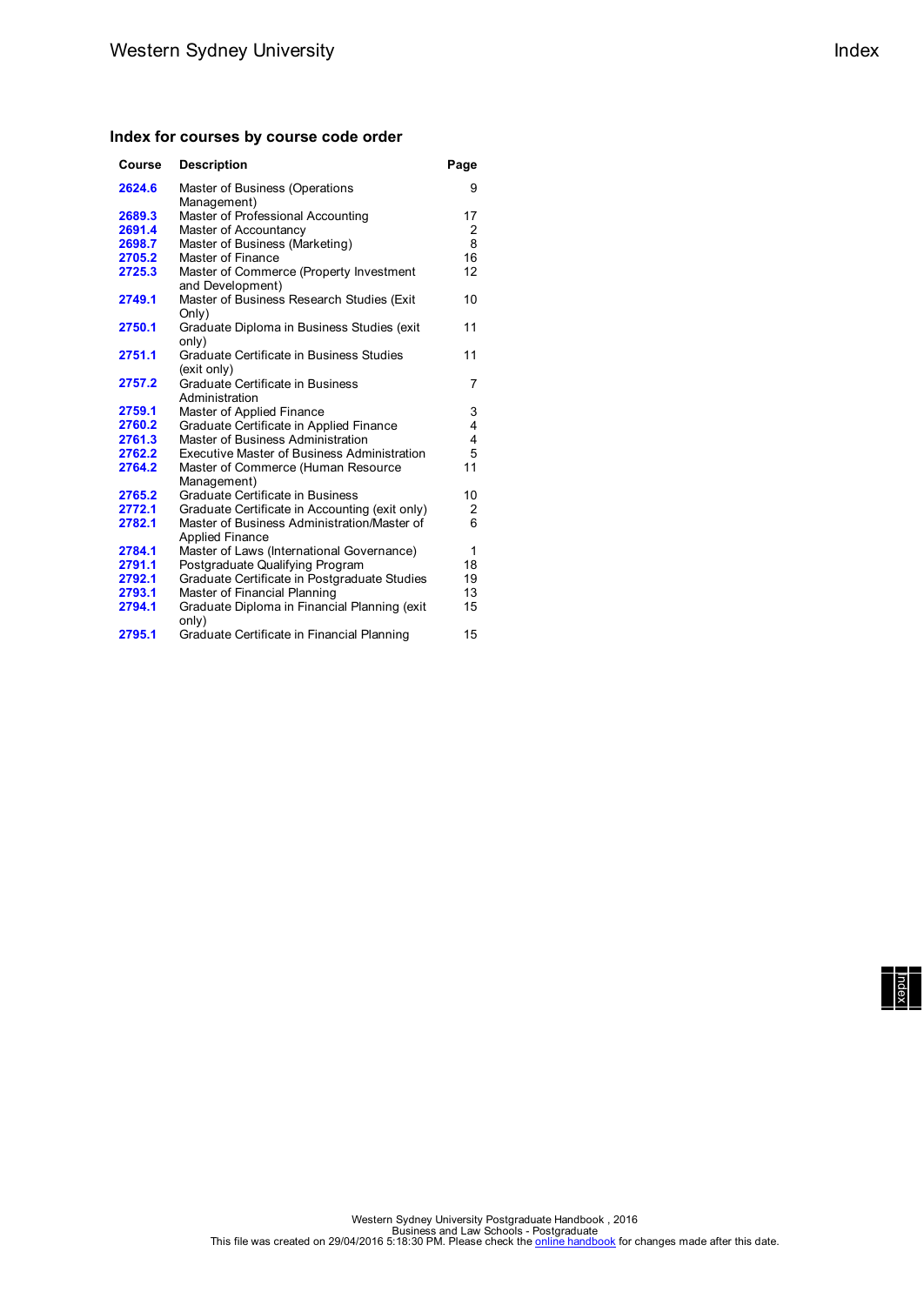### **Index for courses by course description order**

| Course | <b>Description</b>                             | Page           |
|--------|------------------------------------------------|----------------|
| 2762.2 | Executive Master of Business Administration    | 5              |
| 2772.1 | Graduate Certificate in Accounting (exit only) | $\overline{2}$ |
| 2760.2 | Graduate Certificate in Applied Finance        | 4              |
| 2765.2 | Graduate Certificate in Business               | 10             |
| 2757.2 | Graduate Certificate in Business               | 7              |
|        | Administration                                 |                |
| 2751.1 | Graduate Certificate in Business Studies       | 11             |
|        | (exit only)                                    |                |
| 2795.1 | Graduate Certificate in Financial Planning     | 15             |
| 2792.1 | Graduate Certificate in Postgraduate Studies   | 19             |
| 2750.1 | Graduate Diploma in Business Studies (exit     | 11             |
|        | only)                                          |                |
| 2794.1 | Graduate Diploma in Financial Planning (exit   | 15             |
|        | only)                                          |                |
| 2691.4 | Master of Accountancy                          | 2              |
| 2759.1 | Master of Applied Finance                      | 3              |
| 2698.7 | Master of Business (Marketing)                 | 8              |
| 2624.6 | Master of Business (Operations                 | 9              |
|        | Management)                                    |                |
| 2761.3 | Master of Business Administration              | 4              |
| 2782.1 | Master of Business Administration/Master of    | 6              |
|        | <b>Applied Finance</b>                         |                |
| 2749.1 | Master of Business Research Studies (Exit      | 10             |
|        | Only)                                          |                |
| 2764.2 | Master of Commerce (Human Resource             | 11             |
|        | Management)                                    |                |
| 2725.3 | Master of Commerce (Property Investment        | 12             |
|        | and Development)                               |                |
| 2705.2 | Master of Finance                              | 16             |
| 2793.1 | Master of Financial Planning                   | 13             |
| 2784.1 | Master of Laws (International Governance)      | 1              |
| 2689.3 | Master of Professional Accounting              | 17             |
| 2791.1 | Postgraduate Qualifying Program                | 18             |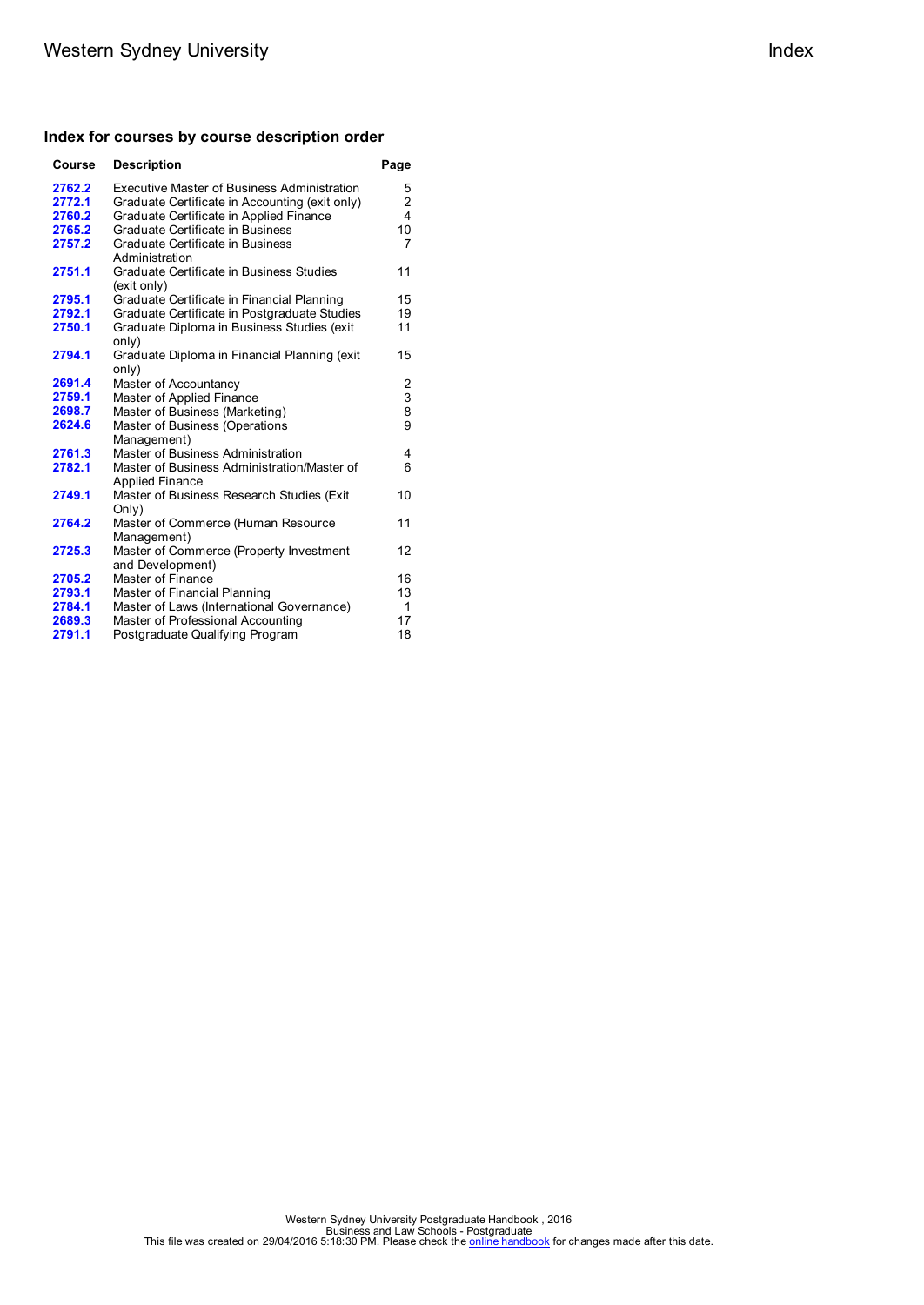### **Index for unit sets by unit sets code order**

| <b>Unit Set</b> | <b>Description</b>                           | Page |
|-----------------|----------------------------------------------|------|
| SP2006.1        | Management                                   | 20   |
| SP2007.1        | Marketing                                    | 20   |
| <b>SP2008.1</b> | Logistics and Supply Chain Management        | 20   |
| SP2009.1        | Hospitality and Tourism                      | 20   |
| SP2010.1        | Sustainable Business                         | 20   |
| SP2011.1        | Innovation and Entrepreneurship              | 20   |
| SP2012.1        | Human Resource Management                    | 21   |
| SP2016.1        | Finance and Investment                       | 21   |
| SP2017.1        | Property                                     | 21   |
| SP2018.1        | Information and Communications<br>Technology | 21   |

| Index | Index | Index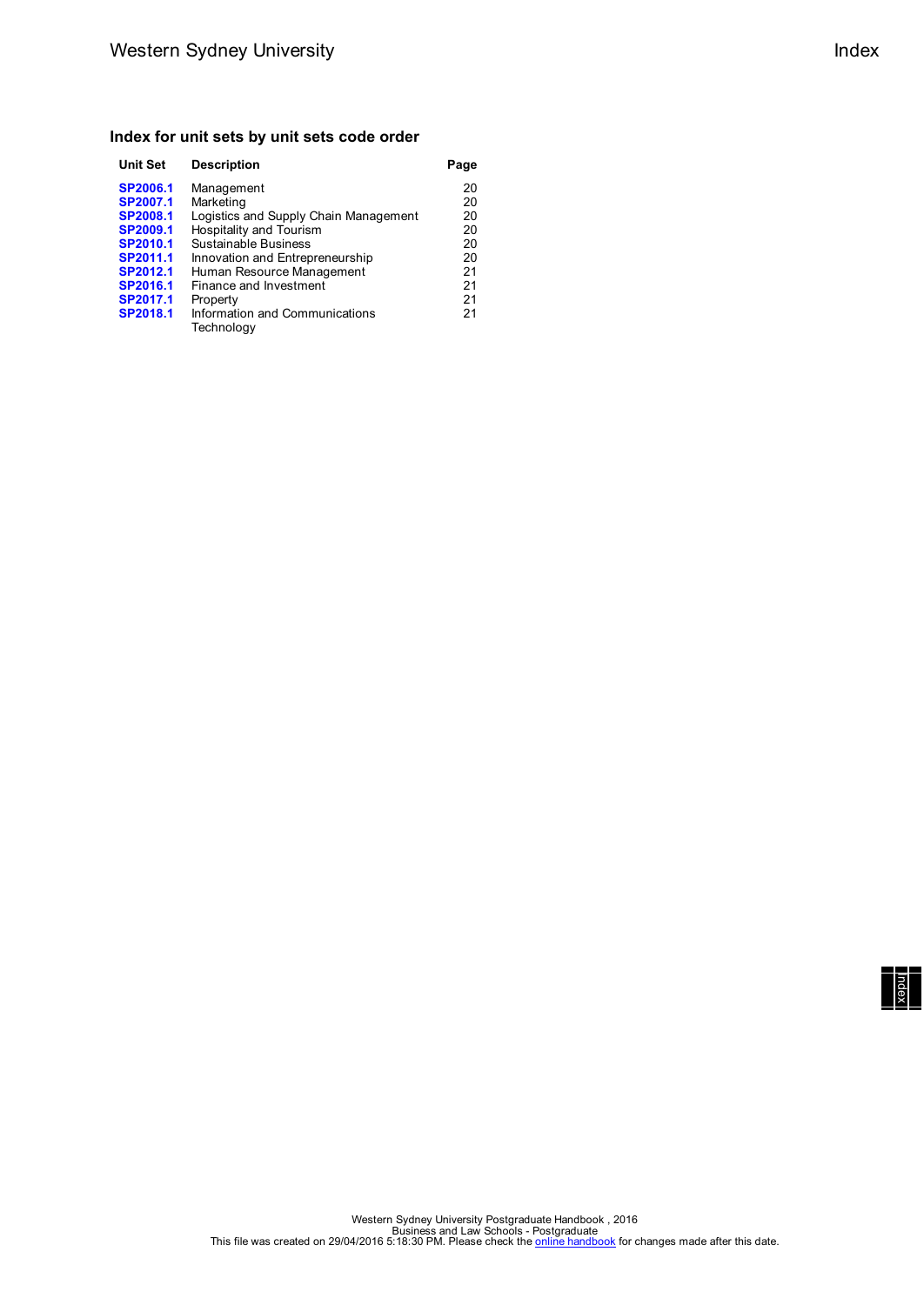### **Index for unit sets by unit set description order**

| <b>Unit Set</b> | <b>Description</b>                           | Page |
|-----------------|----------------------------------------------|------|
| SP2016.1        | Finance and Investment                       | 21   |
| SP2009.1        | Hospitality and Tourism                      | 20   |
| SP2012.1        | Human Resource Management                    | 21   |
| SP2018.1        | Information and Communications<br>Technology | 21   |
| SP2011.1        | Innovation and Entrepreneurship              | 20   |
| <b>SP2008.1</b> | Logistics and Supply Chain Management        | 20   |
| SP2006.1        | Management                                   | 20   |
| SP2007.1        | Marketing                                    | 20   |
| SP2017.1        | Property                                     | 21   |
| SP2010.1        | Sustainable Business                         | 20   |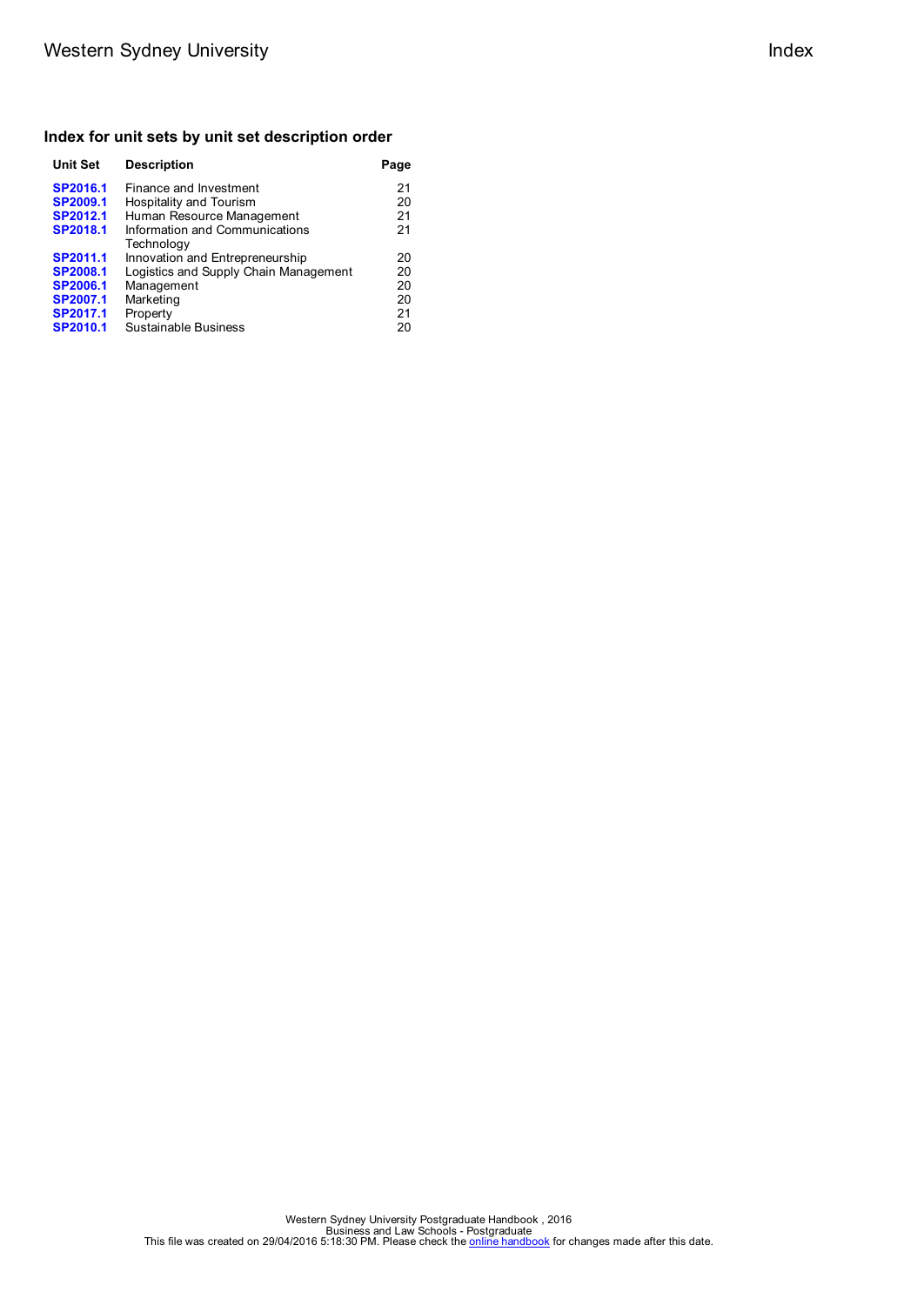### **Index for units by unit code order**

|                      | ndex for units by unit code order                                         |          | Unit                 | <b>Description</b>                                                           | Page     |
|----------------------|---------------------------------------------------------------------------|----------|----------------------|------------------------------------------------------------------------------|----------|
| Unit                 | <b>Description</b>                                                        | Page     | 200839.1<br>200840.1 | Tourism Management<br>Strategic Marketing for Hospitality and                | 45<br>44 |
| 101636.2             | Developing Sustainable Places                                             | 29       |                      | Tourism                                                                      |          |
| 200329.4             | Supply Chain Management                                                   | 44       | 200841.2             | Strategic Business Management                                                | 43       |
| 200396.4             | Introductory Accounting                                                   | 36       | 200842.1             | Gastronomy and the Food and Beverage                                         | 32       |
| 200397.2             | Revenue Law (PG)                                                          | 42       |                      | Experience                                                                   |          |
| 200398.3             | Auditing                                                                  | 23       | 200843.2             | Integrated Business Experience 2                                             | 35       |
| 200399.3             | Information Systems for Accountants                                       | 33       | 200844.1             | Event Management                                                             | 30       |
| 200400.4             | Company Accounting                                                        | 25       | 200845.1             | Innovation Through Digital Technology                                        | 34       |
| 200401.3             | Accounting Theory and Applications                                        | 22       | 200846.1             | Facilities and Venue Management                                              | 30       |
| 200425.4             | Economics                                                                 | 29       | 200847.1             | Business, Society and the Environment                                        | 25       |
| 200426.3             | Corporate Finance                                                         | 27       | 200848.2             | Governance, Ethics and Social                                                | 33       |
| 200432.3             | Commercial Law                                                            | 25       |                      | Entrepreneurship                                                             |          |
| 200433.3             | Company Law                                                               | 26       | 200849.1<br>200850.1 | New Venture Finance                                                          | 39       |
| 200494.3             | Management Accounting                                                     | 37<br>43 | 200851.1             | Entrepreneurial Management Capabilities<br><b>Innovation for New Markets</b> | 30<br>33 |
| 200497.1<br>200693.3 | Social and Environmental Accounting (PG)                                  | 22       | 200852.1             | Innovation, Creativity and Foresight                                         | 34       |
| 200696.3             | Accounting Professional Engagement<br><b>Property Investment Analysis</b> | 41       | 200853.1             | Creating Sustainable Organisations                                           | 27       |
| 200717.2             | <b>Employment Relations Professional</b>                                  | 30       | 200866.1             | Principles of Financial Planning                                             | 40       |
|                      | Practice                                                                  |          | 200867.1             | Superannuation                                                               | 44       |
| 200719.2             | Industrial Relations and Workplace Change                                 | 33       | 200868.1             | Investment Planning                                                          | 36       |
| 200721.2             | Reward Management                                                         | 42       | 200870.1             | Insurance and Risk Management                                                | 34       |
| 200722.2             | <b>Strategic Employment Relations</b>                                     | 43       | 200871.1             | Planning for Retirement                                                      | 40       |
| 200737.3             | Marketing Systems                                                         | 38       | 200872.1             | Contemporary Issues in Taxation                                              | 26       |
| 200743.2             | Philosophical Foundations of Business                                     | 40       | 200891.1             | Property Portfolio Analysis                                                  | 42       |
|                      | Research                                                                  |          | 200892.1             | <b>Property Valuation</b>                                                    | 42       |
| 200744.3             | <b>Critical Literature Review</b>                                         | 28       | 200893.1             | Property Feasibility Study                                                   | 41       |
| 200745.2             | <b>Advanced Research Skills</b>                                           | 22       | 200894.1             | <b>Property Development</b>                                                  | 41       |
| 200776.1             | Compliance Management                                                     | 26       | 200895.1             | Property Finance and Taxation                                                | 41       |
| 200783.1             | The Business Environment                                                  | 44       | 200901.1             | Legal Philosophy and Methodology                                             | 37       |
| 200784.1             | Financial Decision Making                                                 | 30       | 200902.1             | International Corporate Governance                                           | 35       |
| 200785.1             | Foundations of Management                                                 | 31       | 200903.1             | Global Governance and Sustainability                                         | 32       |
| 200786.1             | Marketing Management                                                      | 38       | 200904.1             | International Governance Dissertation                                        | 35       |
| 200787.1             | Managerial Finance                                                        | 38       | 200932.1             | Written Communication for Postgraduate                                       | 46       |
| 200788.1             | Contemporary Organisation Behaviour                                       | 26       |                      | Study                                                                        |          |
| 200789.1             | <b>Emerging Leaders</b>                                                   | 29       | 200933.1             | Interpreting Financial Statements                                            | 36       |
| 200790.1             | Developing Business Expertise                                             | 28       | 200934.1             | People and Culture                                                           | 40       |
| 200791.1             | Customer Value Management                                                 | 28       | 200935.1             | The Global Economy                                                           | 45       |
| 200792.2             | Innovation, Creativity and Entrepreneurship                               | 34       | 200936.1             | <b>Ethical Enterprise Practice</b>                                           | 30       |
| 200793.1             | <b>Managerial Economics</b>                                               | 37       | 200937.1             | Verbal Communication for Postgraduate                                        | 45       |
| 200794.1             | Strategic Management                                                      | 43       |                      | Study                                                                        |          |
| 200795.1             | Corporate Governance and the Global                                       | 27       | 200938.1             | Enterprise Intelligence                                                      | 30       |
|                      | Environment                                                               |          | 200939.1<br>200940.1 | Managing People and Organisations                                            | 38       |
| 200796.1             | Negotiation and Conflict Resolution                                       | 39       | 200941.1             | Innovation and Creativity                                                    | 33<br>32 |
|                      | Management                                                                |          | 200942.1             | <b>Fundamentals of Finance</b><br>Preparation for Postgraduate Study in      | 40       |
| 200797.2<br>200798.1 | One Hundred Days<br><b>Applied Business Project</b>                       | 39<br>22 |                      | <b>Business</b>                                                              |          |
| 200817.1             | <b>Business Communication Skills</b>                                      | 24       | 300692.2             | Workflow Management Systems                                                  | 45       |
| 200817.2             | <b>Business Communication Skills</b>                                      | 24       | 300693.3             | Web Technologies                                                             | 45       |
| 200820.2             | The Contemporary Business Environment                                     | 45       | 300695.2             | Network Technologies                                                         | 39       |
| 200821.2             | Financial Reports for Decision Making                                     | 31       | 300697.2             | Content Management Systems and Web                                           | 27       |
| 200822.1             | Applied Marketing Solutions                                               | 23       |                      | Analytics                                                                    |          |
| 200823.1             | <b>Buyer Behaviour</b>                                                    | 25       | 300769.3             | Intelligent Agents for E-Markets                                             | 35       |
| 200824.1             | Integrated Brand Management                                               | 34       | 300962.1             | <b>Applied Business Statistics</b>                                           | 23       |
| 200825.2             | Understanding Contemporary                                                | 45       | 300977.2             | Systems Analysis and Database                                                | 44       |
|                      | Organisations                                                             |          |                      | Management Systems                                                           |          |
| 200826.1             | Contemporary People Management                                            | 26       | 301038.2             | Programming Proficiency                                                      | 40       |
| 200827.1             | Developing Human Capital and                                              | 28       | 301042.1             | Cloud Computing                                                              | 25       |
|                      | Organisational Capability                                                 |          | 301043.2             | Mobile Computing                                                             | 39       |
| 200828.1             | Diversity, Labour Markets and Workforce                                   | 29       | 301045.2             | Advanced Topics in User System                                               | 22       |
|                      | Planning                                                                  |          |                      | Interaction                                                                  |          |
| 200829.2             | <b>Business Project</b>                                                   | 24       | 301046.1             | Big Data (PG)                                                                | 23       |
| 200830.2             | Internship                                                                | 36       | 51054.3              | Financial Modelling                                                          | 31       |
| 200831.1             | Integrated Business Experience 1                                          | 35       | 51163.2              | Financial Institutions and Markets (MAF)                                     | 31       |
| 200832.2             | <b>Business Marketing</b>                                                 | 24       | 51165.3              | Financial Institution Management                                             | 31       |
| 200833.1             | Leading Contemporary Organisations                                        | 37       | 51166.3              | Credit and Lending Decisions                                                 | 27       |
| 200834.2             | Strategic Marketing for Managers                                          | 44       | 51168.3              | Funds Management and Portfolio Selection                                     | 32       |
| 200835.1             | Managing in the Global Context                                            | 38       | 51168.4              | Funds Management and Portfolio Selection                                     | 32       |
| 200836.1             | Logistics Processes in Enterprise                                         | 37       | 51169.3              | Derivatives                                                                  | 28       |
|                      | Resource Planning                                                         |          | 51211.3              | International Finance                                                        | 35       |
| 200837.1             | Hospitality and Tourism in Society                                        | 33       | 51212.3              | Security Analysis and Portfolio Theory                                       | 43       |
| 200838.1             | <b>Business Operations and Logistics</b>                                  | 24       | 51240.4              | Project Management                                                           | 41       |
|                      |                                                                           |          | 51259.4              | Purchasing and Materials Management                                          | 42       |